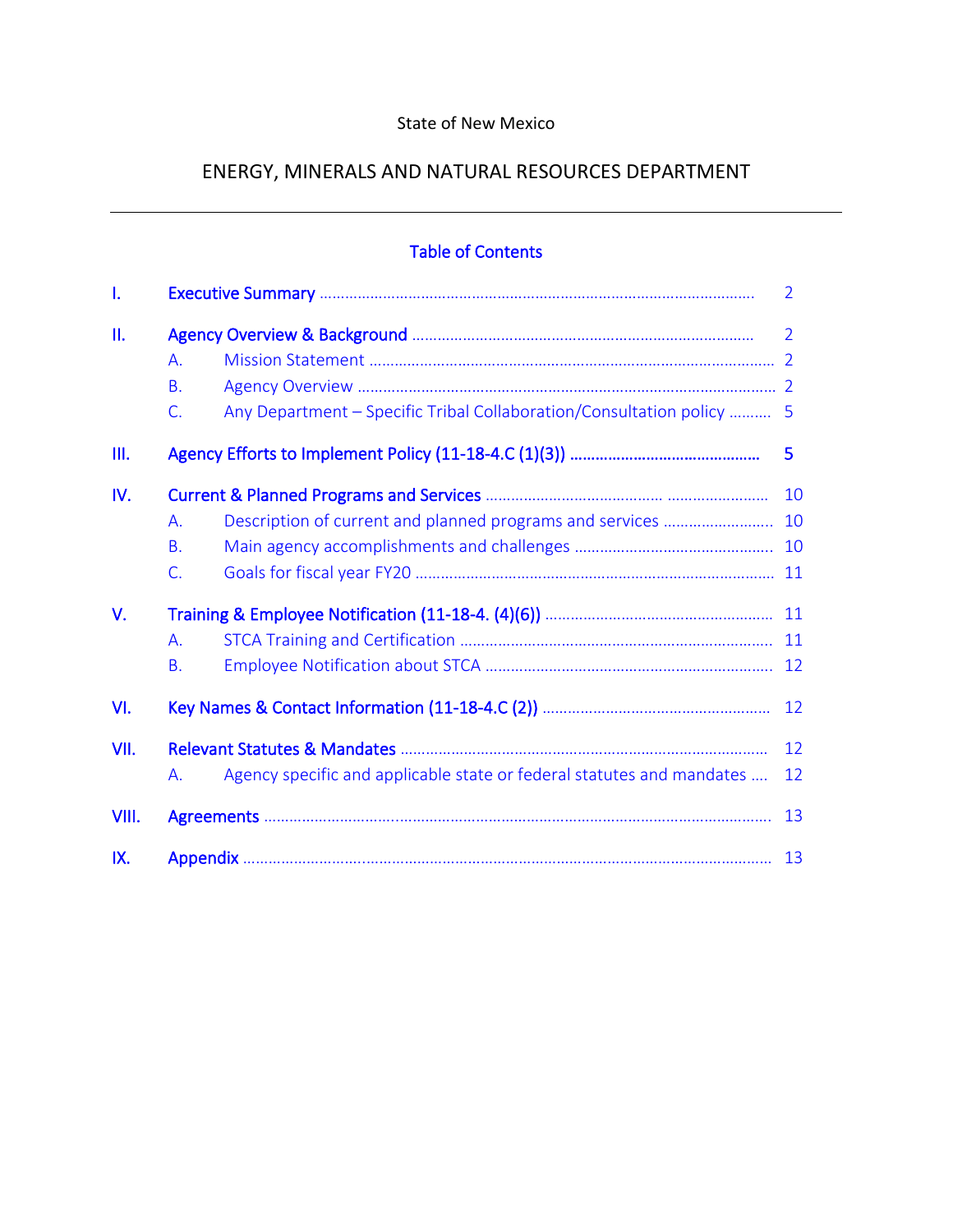### I. Executive Summary

The New Mexico Energy, Minerals and Natural Resources Department (EMNRD) protects and conserves the state's natural resources and provides recreational opportunities throughout the state.

The department officially adopted the "Protecting and Promoting New Mexico's Environment Groups, Tribal Communication and Collaboration Policy" on December 18, 2009.

In January 2019, EMNRD began the process of revising its tribal collaboration policy to meet changing times and to address the changed circumstances in many tribal nations.

The revision, completed on August 23, 2019, makes a distinction between consultation (the formal relationship dictated by state and federal law) and collaboration (day-to-day working with tribes). The new policy encourages the latter while elevating the former out of the individual divisions and into the Office of the Secretary.

Fiscal Year 2020 (FY20) included consultations and collaborations with tribes regarding mining permits, oil and gas drilling permits, methane regulation, energy efficiency, renewable energy development, state parks construction projects, and wildland fire training. Additionally, collaborations included technical assistance on forest and watershed health programs and renewable energy programs.

# II. Agency Overview & Background

### A. Mission Statement

The Energy, Minerals and Natural Resources Department strives to become a national model for an energy and natural resource agency with deep policy expertise, transparent processes, and a cohesive mission that balances conservation and development. The five divisions housed in EMNRD, Energy Conservation and Management, Forestry, State Parks, Oil Conservation, and Mining and Minerals, play a crucial role in managing natural resources for future generations, ensuring responsible development, and expanding renewable energy.

### B. Agency Overview

New Mexico Energy, Minerals and Natural Resources Department (herein EMNRD) protects and conserves the state's natural resources and provides recreational opportunities across the state. EMNRD was created in 1987 through a merger between the Natural Resources and Energy and Minerals Departments. The agency contains nearly 500 full-time employees across six divisions.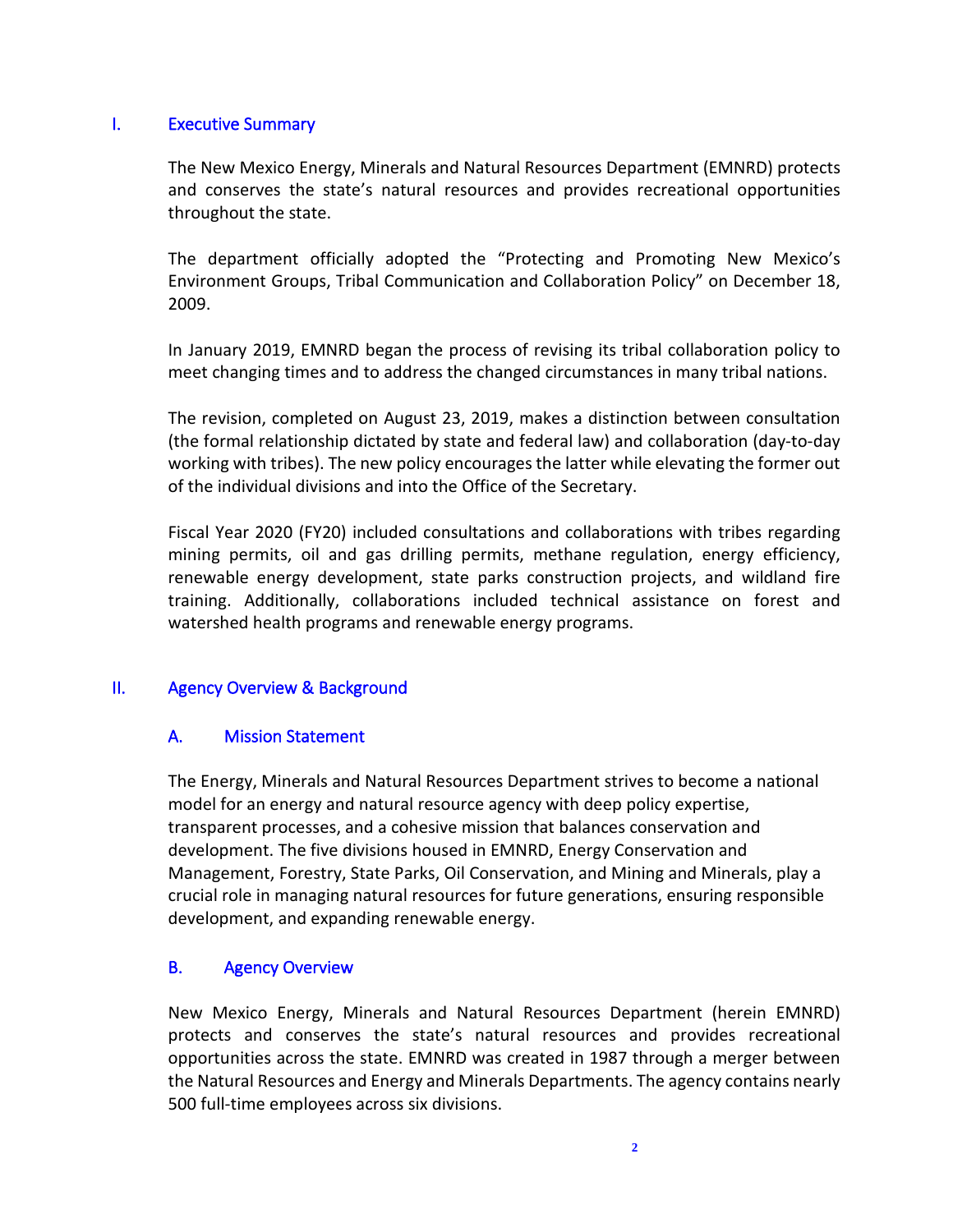The Agency is home to five programmatic divisions, one support division, two administratively attached departments, and one affiliated program:

- Energy Conservation and Management Division (ECMD)
	- o WIPP Transportation Safety Program
- State Forestry Division (SFD)
- Mining and Minerals Division (MMD)
- Oil Conservation Division (OCD)
- State Parks Division (SPD)
- Program Support Division
- Administratively attached (not covered by this report)
	- o New Mexico Department of Game and Fish
	- o Youth Conservation Corps

### **Energy Conservation and Management Division (ECMD)**

ECMD develops and implements effective clean energy programs including renewable energy, energy efficiency and conservation, and alternative transportation and fuels. ECMD promotes environmental and economic sustainability for New Mexico and its citizens. To this purpose, the division provides technical assistance and plans, and administers statutorily required state and federal clean energy programs. The Division also regulates all geothermal activities in the state.

ECMD houses one of EMNRD's affiliated programs, the Waste Isolation Pilot Program (WIPP) Transportation Safety Program. WIPP is a cooperative effort among shipmentcorridor states, tribes, local officials, and the United States Department of Energy (DOE). Its goal is the safe and uneventful transport of radioactive materials.

### **State Forestry Division (SFD)**

State Forestry promotes healthy, sustainable forests in New Mexico for the benefit of current and future generations. The Division assists communities by evaluating those most vulnerable to damage from wildfire and forest insect diseases. Additionally, SFD develops management programs and implements mitigation projects to improve the overall health of the state's forests and watersheds.

The Division has statutory authority for wildfire suppression on all non-federal, nonmunicipal, non-tribal lands (approximately 43.5 million acres), and provides technical assistance to private landowners and tribal nations on forest and watershed management issues. SFD is divided into nine field offices: Bernalillo, Capitan, Chama, Cimarron, Las Vegas, Los Lunas, Silver City, Socorro, and Santa Fe. Additionally, the Division operates the New Mexico Forest and Watershed Health Office in Albuquerque and the Smokey Bear Historical Park in Capitan.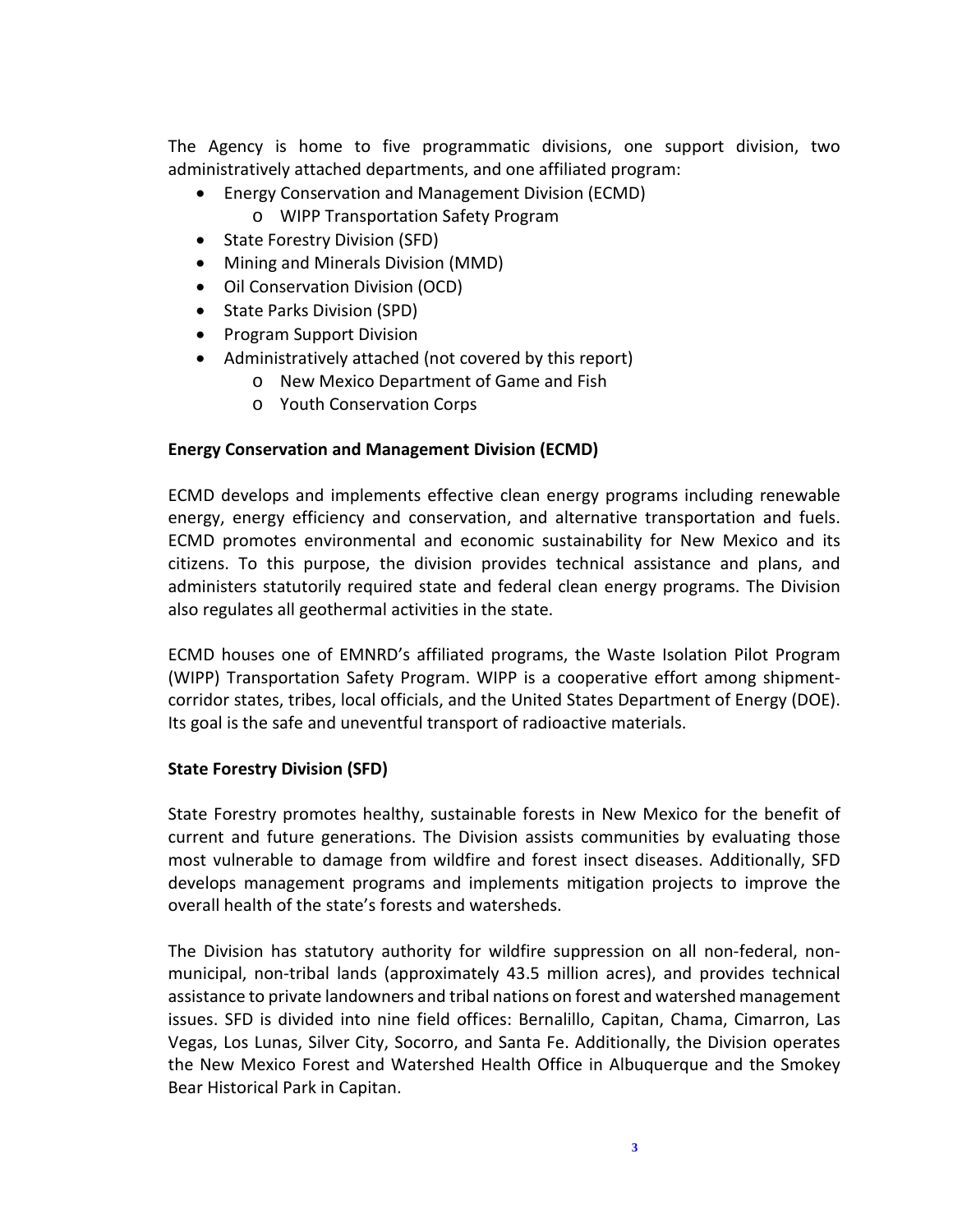### **Mining and Minerals Division (MMD)**

The Mining and Minerals Division promotes public trust by ensuring the responsible utilization, conservation, reclamation, and safeguarding of lands and resources affected by mining. The division regulates coal and hard rock mining, reclaims abandoned mine lands, and provides public information on mining.

### **Oil Conservation Division (OCD)**

The OCD assures the protection, conservation, management, and responsible development of oil, natural gas, and associated natural resources through dynamic regulation for the benefit of all New Mexicans.

The Division regulates oil and gas production activities, provides a clearing house for production data, permits new wells, establishes rules of operation, and monitors underground injection wells while maintaining a robust and extensive environmental oversight schedule. The OCD has four field offices in Artesia, Aztec, Hobbs, and Santa Fe.

#### **Program Support Division**

Helps all other divisions meet their goals and objectives by providing administrative services as well as policy direction and management. Program Support consists of the Office of the Secretary (OFS), Administrative Services Division (ASD), Office of General Counsel (OGC) and Information Technology Office (ITO).

These administrative units provide legal, human resources, fiscal, and information technology support to all EMNRD.

#### **State Parks Division (SPD)**

Protects and enhances natural and cultural resources, provides first-class recreational and education facilities and opportunities, and promotes public safety to benefit and enrich the lives of visitors.

Outdoor recreation is a driving force in New Mexico's economy and State Parks is a key player. Connected to communities statewide, New Mexico's 35 state parks are often economic drivers for local businesses, towns and cities. Many rural communities rely upon a state park as a major source of economic development.

State Parks employs dedicated staff to ensure that parks are cared for and preserved to the highest professional standards.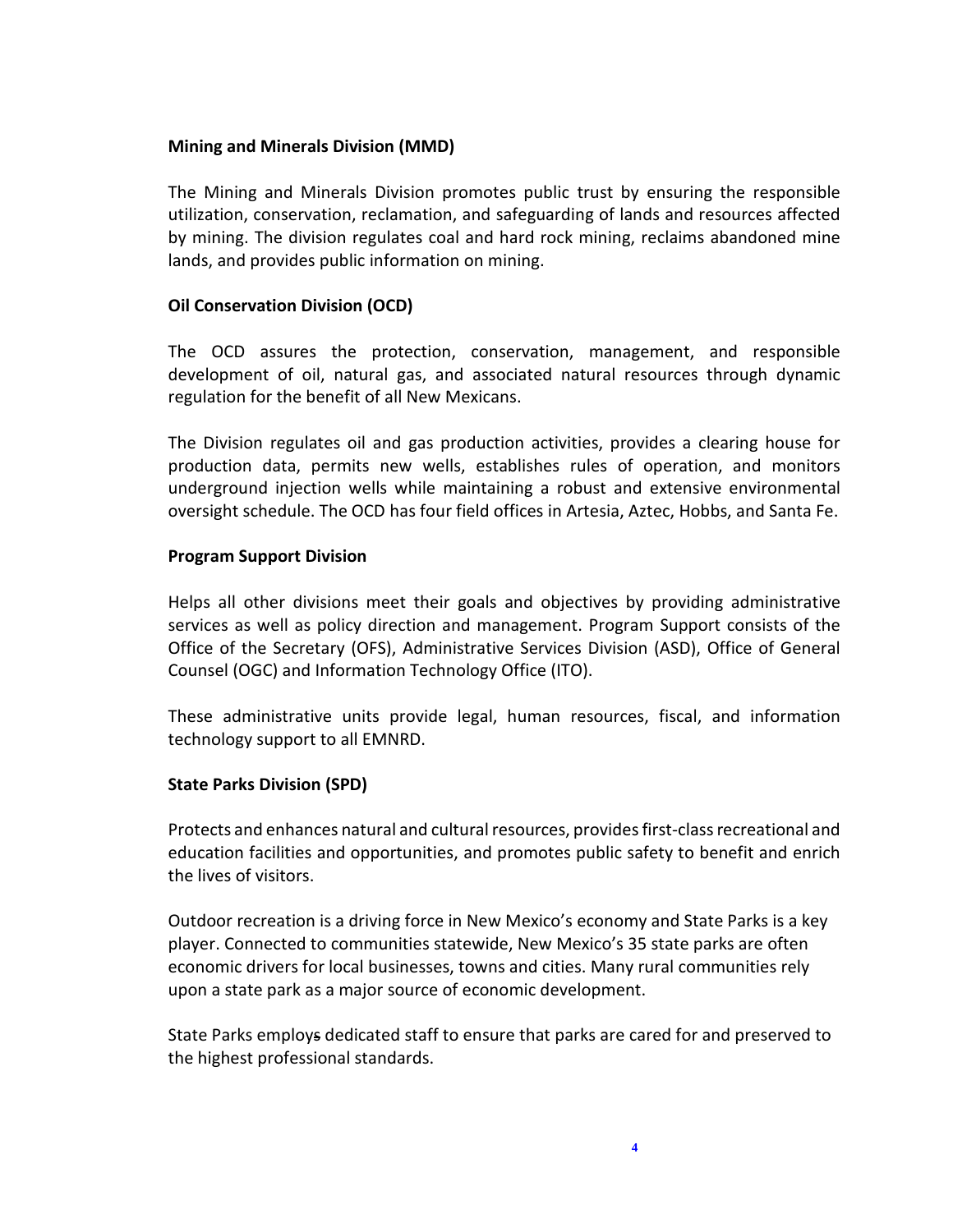# C. Any Department – Specific Tribal Collaboration/Consultation policy your agency might have adopted in addition to STCA (11-18-4.C (1))

EMNRD's tribal consultation policy revision was completed on August 23, 2019, now codified as OFS-139. **Appendix A**

# III. Agency Efforts to Implement Policy (11-18-4.C (1)(3))

A. Describe agency's efforts to communicate, collaborate and consult with tribes as described in your Tribal Collaboration and Communications policy (Division specific efforts to build meaningful dialogue and collaboration with tribes)

### **Energy Conservation and Management Division (ECMD)**

WIPP staff were invited to attend the Tribal Radioactive Materials Transportation Committee (TRMTC) meeting in January 2020 held in Scottsdale, Arizona. Tribes from New Mexico in attendance included staff from Jemez Pueblo, San Ildefonso Pueblo, Tesuque Pueblo and the Navajo Nation. The meeting focused on tribal issues related to radiological and nuclear waste transportation across tribal lands.

WIPP Staff attended a site visit with the DOE-CBFO in July 2019 at Nambe Pueblo, Tesuque Pueblo, San Ildefonso Pueblo, and Pojoaque Pueblo. Discussions included a "road show" with the WIPP truck at one location with all four pueblos. Additionally, ECMD staff encouraged Tesuque Pueblo to participate in a Cooperative Agreement with the DOE regarding WIPP Transportation Safety. The pueblo is now directly funded via a Cooperative Agreement with the DOE-CBFO.

ECMD staff continue to engage with the Indian Affairs Department on climate work:

- ECMD met with Deputy Secretary Nadine Padilla to discuss IAD's role in the Task Force and Climate Action Teams;
- ECMD coordinated with Kalee Salazar and Deputy Padilla to include an Indigenous community representative presentation at the methane Community Impacts Meeting in March;
- IAD designated Eldred Lesansee and Aurora Martinez to serve on the Cultural Heritage and Economic Transition Climate Action Teams, and they have been an integral part of the Action Plan;
- ECMD have also communicated with Eldred about how to better engage Tribal Liaisons in Action Plan work and review, particularly for adaptation and resiliencefocused teams, and how to incorporate tribal governments and communities in longer term stakeholder outreach plans.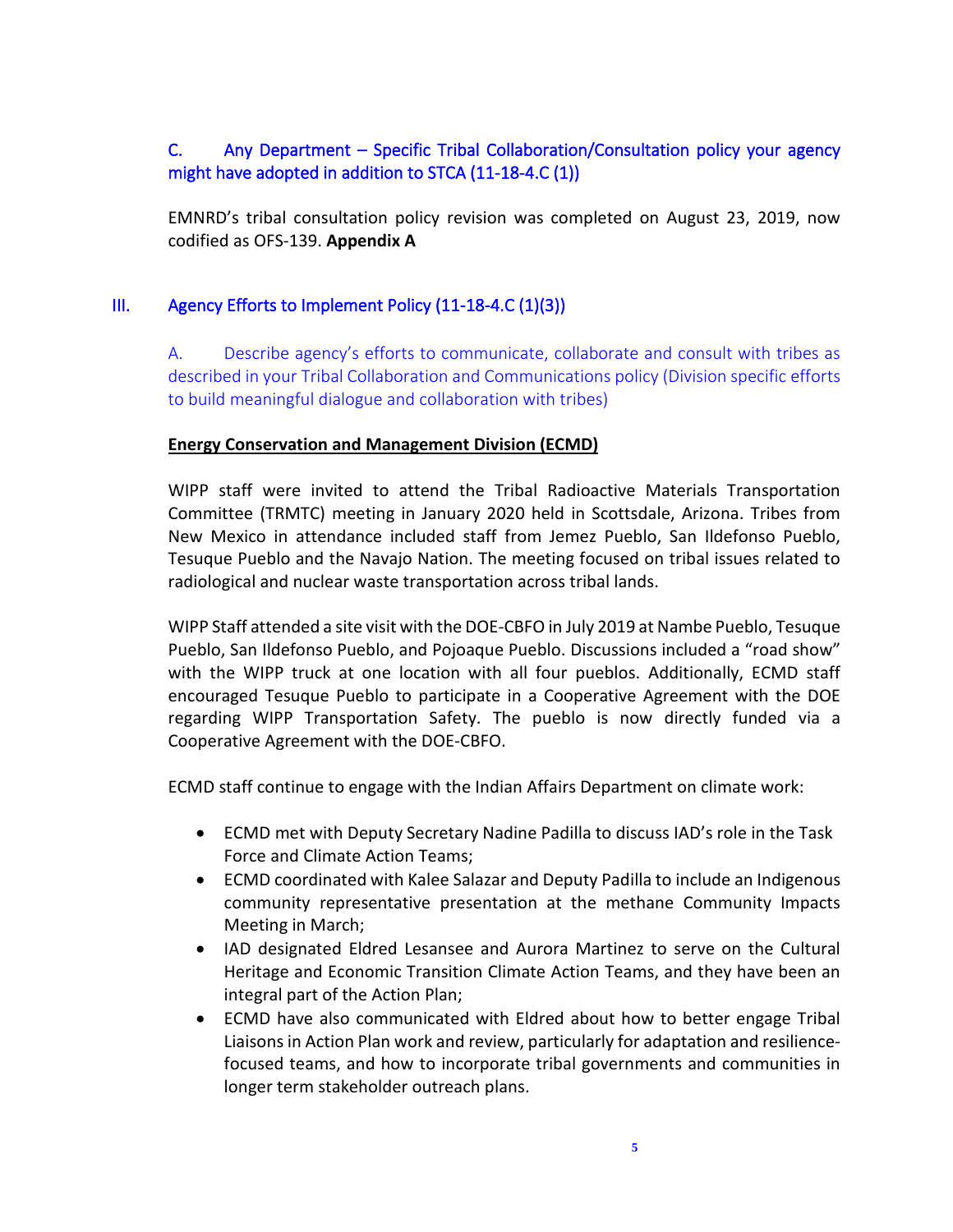• Eldred agreed to join the hiring panel for our Resilience Coordinator position.

ECMD worked with the Policy, Legislative and Communication Bureau Chief of the Indian Affairs Department as part of the competitive application process for the Rocky Mountain Institute eLab Accelerator Program. EMNRD's application was chosen as runner-up to attend but the program was postponed because of COVID-19.

PV on a Pole installations were completed at Nambe Pueblo providing solar energy to two homeowners as a pilot program that could be expanded to provide solar to other tribal community residents. This concept project will continue in FY 2020 to strengthen EMNRD's relationship with the Nambe Pueblo, and provides a demonstration of what could be done at tribal projects in other areas of the state.

The Navajo Nation inquired about the program and promotion of the concept. Unfortunately, the pandemic halted the discussions for installations on Navajo lands.

One off-shoot of this project has been an effort to install PV on a Pole systems in Humboldt County, California. Humboldt County is the home of the Blue Lake Rancheria – a Native reservation. The Humboldt project was moving forward with \$75k of funding, but again, the pandemic has curtailed the effort for the moment.

### **State Forestry Division (SFD)**

The Forestry Division, Energy, Minerals and Natural Resources Department worked closely with 16 tribes, nations, or pueblos in fiscal year 2020.

A Tribal Status Report Forms describe the work with each tribe.

Reports in **Appendix B** include work performed with:

- Jicarilla Apache Nation
- Mescalero Apache Tribe
- Navajo Nation
- Ramah Navajo
- Alamo Navajo
- Pueblo of Isleta
- Pueblo of Jemez
- Pueblo of Sandia
- Pueblo of Santa Clara
- Pueblo of Taos
- Pueblo of Tesuque
- Pueblo of Zuni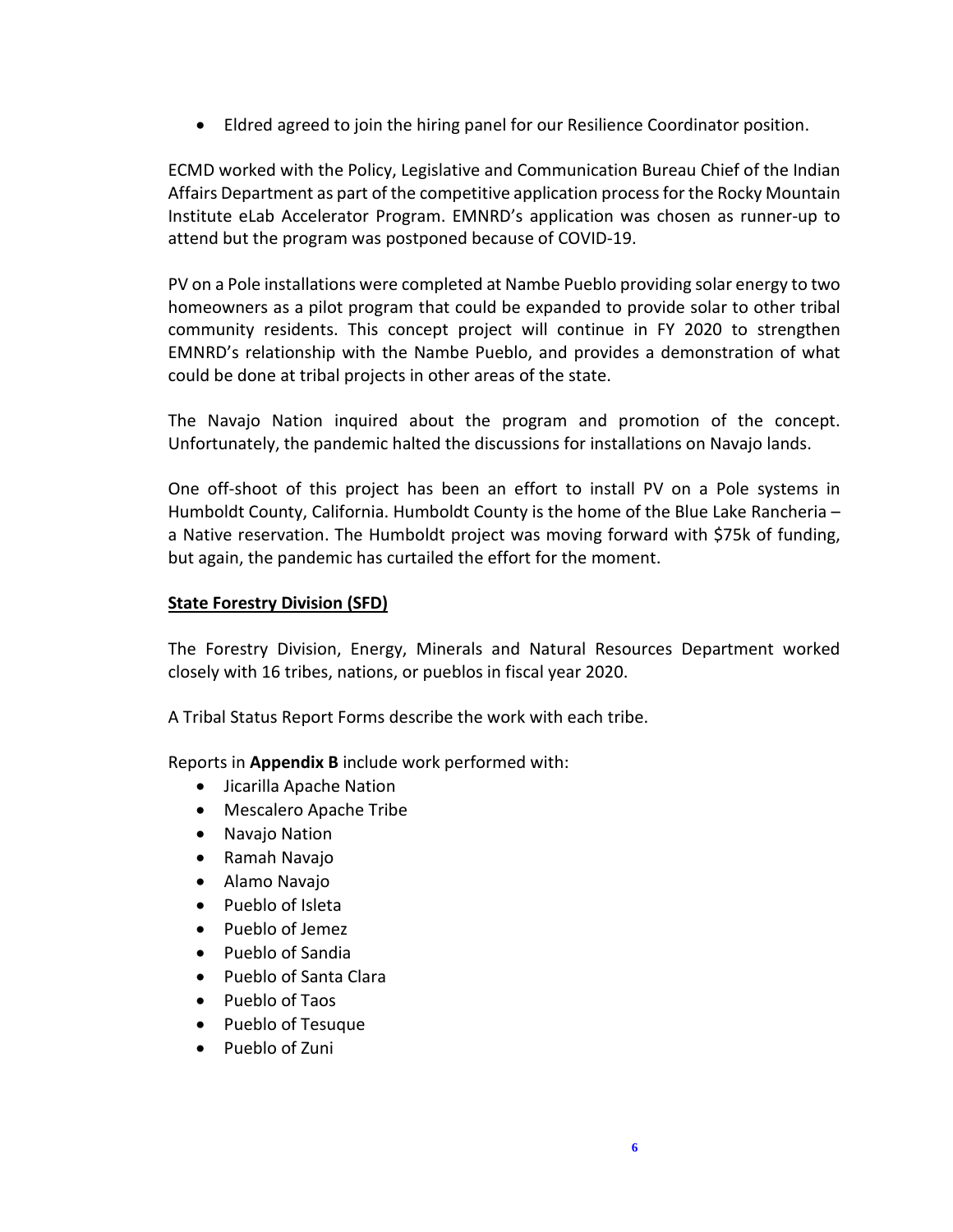The Division had several opportunities to work on various projects impacting Tribes, Pueblos, and Nations as a group. These included:

- Consultation on the Division's update to the 2020 Forest Action Plan with tribal participation and comment included:
	- o Pueblo of Santa Clara
	- o Pueblo of Tesuque
	- o Mescalero Apache Tribe
	- o Pueblo of Acoma
	- o Pueblo of Isleta
	- o Pueblo of Jemez
	- o Pueblo of Laguna
	- o Pueblo of Nambe
	- o Pueblo of Sandia
	- o Pueblo of Santa Ana
- Participation in the East Jemez Mountains Collaborative in April which brought together several interagency partners and tribal organizations to discuss burned area restoration and reforestation strategies and efforts throughout the East Jemez Landscape.
- Outreach to present on collaborative opportunities and partake in a tribally organized Reserved Treaty Rights Lands (RTRL) collaborative group.

# **Mining and Minerals Division (MMD)**

# Abandoned Mine Lands (AML)

The New Mexico Abandoned Mine Land (AML) Program, and national counterparts, were formed by the passage of the Surface Mining Control and Reclamation Act (SMCRA) on May 2, 1977 (amended in 2006). This law places a fee on active coal mines that varies depending on whether it is surface-mined coal or underground-mined coal. These monies are placed in a fund, the Abandoned Mine Reclamation Fund, which then finances projects to reclaim coal mines abandoned prior to the enactment of SMCRA. Under certain conditions, abandoned non-coal mines may also be reclaimed.

During FY20, the AML Program received consultation responses from the Pueblo of San Felipe regarding the extent of AML safeguard efforts across the state. Other than completing consultations OSMRE-ACHP-NMSHPO-EMNRD PA, no other project tribal consultations occurred during FY-2020.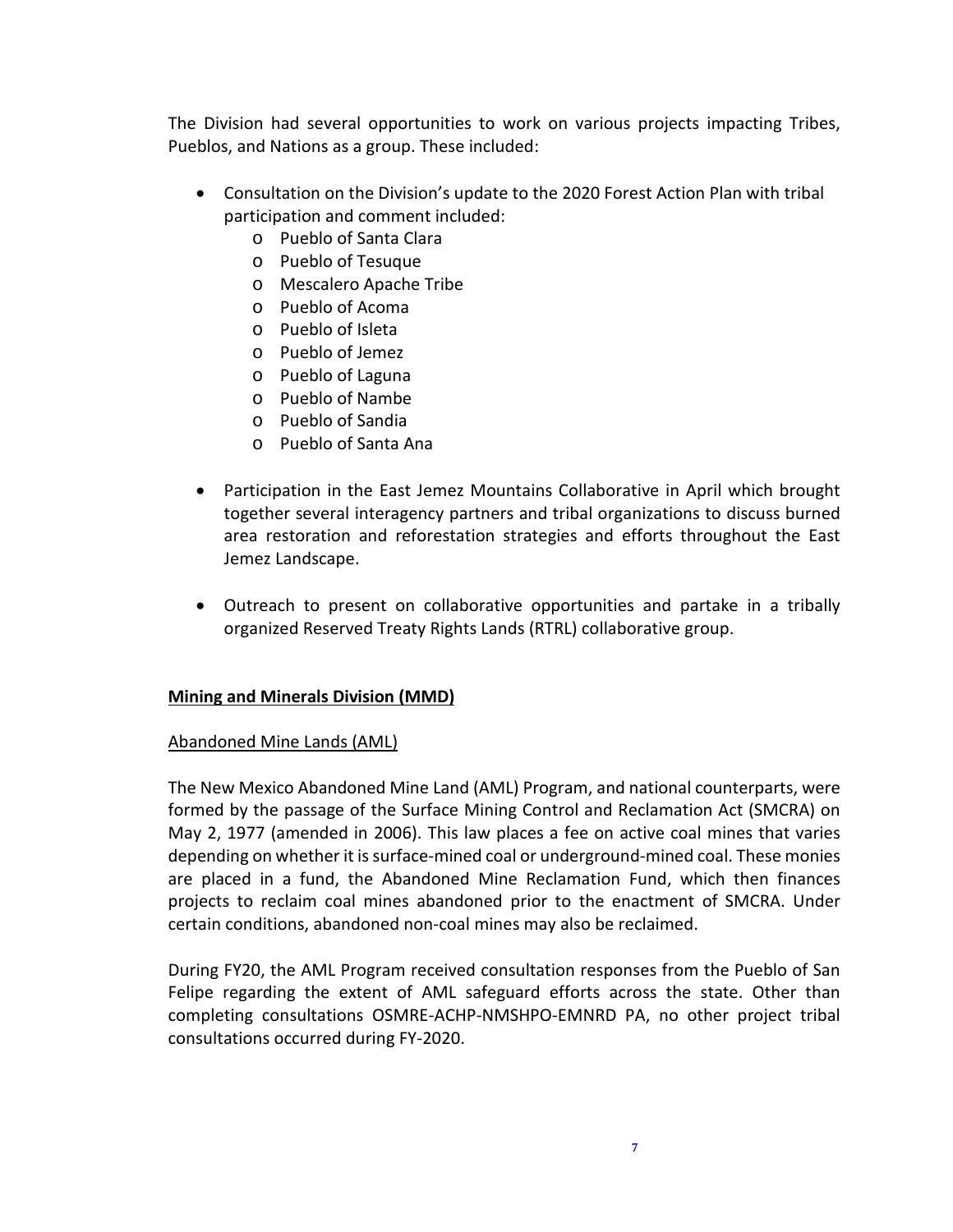## Mining Act Reclamation Program (MARP)

The Mining Act Reclamation Program (MARP) was created under the New Mexico Mining Act of 1993 to regulate hard rock mining reclamation activities for all minerals except the exploration and extraction of potash, sand, gravel, caliche, borrow dirt and quarry rock used as aggregate in construction; the exploration and extraction of natural petroleum in a liquid or gaseous state by means of wells or pipes; the development or extraction of coal; the extraction of geothermal resources; smelting, refining, cleaning, preparation, transportation or other off-site operations not conducted on permit areas; or the extraction, processing or disposal of commodities, by product materials or wastes or other activities regulated by the federal Nuclear Regulatory Commission.

During FY20, the MARP program made numerous consultations on a variety of projects. A detailed list can be found in **Appendix C**.

# **Oil Conservation Division (OCD)**

The Oil Conservation Division consulted and met with tribes and nations regarding the state of the oil and gas industries in New Mexico, specifically within the San Juan Basin and on Jicarilla Apache and Navajo Nation lands. OCD performed joint inspections with representatives from the tribes for inspections, environmental sampling and well testing. OCD also performed oil and gas well testing and notified the Jicarilla Apache Nation prior to testing so they could be present for the testing. Where well integrity issues were identified the OCD worked with the Jicarilla Apache Nation and Jicarilla BIA to address them on a united front with the operator.

The OCD consulted with the Navajo and Jicarilla Apache Nations and the Federal Indian Minerals Office (United States Department of Interior) concerning various environmental releases in which the OCD provided cleanup consultation to both the tribal entities and operators.

# **State Parks Division (SPD)**

Almost all State Parks projects that involve ground-disturbing programmatic activities (maintenance excluded) require consultation with the State Historic Preservation Officer and any tribes that have expressed an interest in a given area (denoted by county). This requirement is based on language in the National Historic Preservation Act (for federal lands) and in our own internal policy (for state lands). Please see **Appendix D** for SPD projects that were consulted upon in FY20.

The following are current State Park projects for which SPD is consulting with tribes, as of this writing: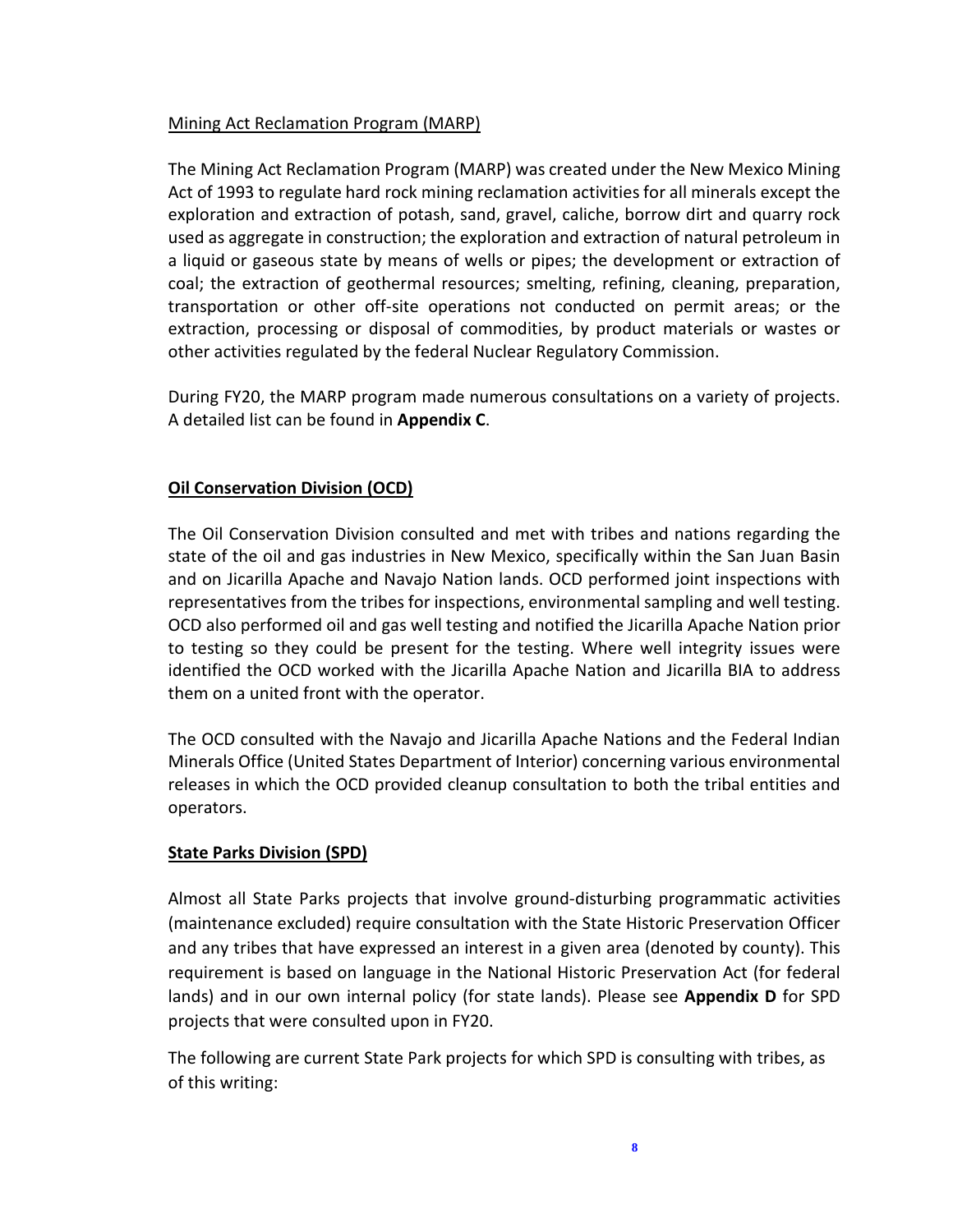- Erosion control project at City of Rocks State Park, Cienega Area
	- o This is the second half of an erosion control project at the park. Small check dams were placed in the bottoms of major arroyos and structures were constructed within feeder channels to slow and eventually reverse erosion in the Cienega area of the park. The SPD archaeologists carefully monitored the work to ensure that archaeological and historic sites were not impacted.
- New campground at Coyote Creek State Park
	- o An archaeological survey was conducted in 2017 for a large area designated to become a new campground at the park. Seven sites were documented during that survey. In October of 2019 the project was finalized, and SPD entered into consultation with all interested/listed tribes.
- Tree thinning at Hyde Memorial State Park
	- o Tree thinning at the park occurs often and is necessary to maintain a healthy forest while also reducing fuels for potential wildfire. Because tree thinning can be a ground disturbing activity, an archaeological survey was required prior to the project beginning. One previously documented historic site and three newly documented historic sites were present within the project area. Recommendations for avoidance were made and SPD began consultation with tribes based on the treatment recommendations for each site.
- Tree Thinning at Coyote Creek State Park
	- o Tree thinning at the park occurs often and is necessary to maintain a healthy forest while also reducing fuels for potential wildfire. The area has been surveyed multiple times and SPD marked the boundaries of known archaeological resources for avoidance during the thinning project.
- A proposed solar array at Hyde Memorial State Park
	- o SPD is proposing to install a solar array and associated infrastructure at Hyde Memorial Park (Hyde) in Santa Fe County, New Mexico. It is the intent of SPD to power the entire park with this proposed installation, becoming the first park in the state to be off grid. The need for the array is evident in the history of power failures at the park. The entire area has been recently surveyed, so no new work for this installation was recommended in our consultation.
- Archaeological survey and ethnographic study at Pecos Canyon State Park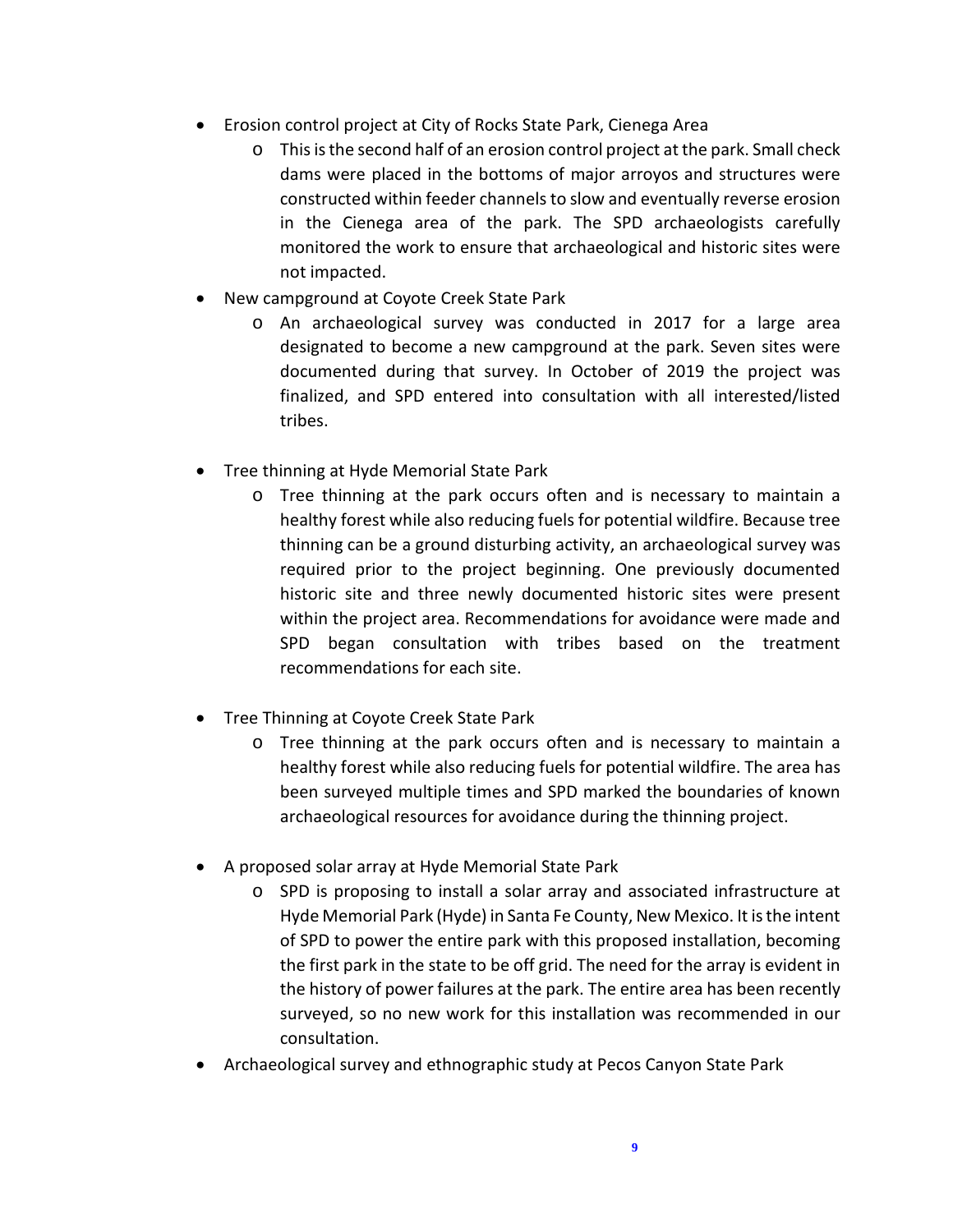- o Prior to the creation of the park, an archaeological and ethnographic study were undertaken. This resulted in the documentation of new historic sites and updating of known historic sites. Ethnographic data were gathered regarding a traditional cultural property in the canyon. Consultation with tribes was a collaborative effort between the Department tribal liaison and the New Mexico Department of Game and Fish tribal liaison.
- o Currently, SPD continues consultation with Jemez Pueblo regarding the use of a traditional cultural property located within the boundary of Pecos Canyon State Park. For example, in the past year, State Park staff and the Department tribal liaison participated in a formal meeting with Jemez tribal government leaders with the Department of Game and Fish to discuss management and operation of Pecos Canyon State Park and tribal concerns. In addition, consultation with the Jicarilla Apache tribe, and San Felipe Pueblo regarding traditional cultural properties in Pecos Canyon continues.

# IV. Current & Planned Programs and Services for Native Communities (11-18-4.C (5))

# A. Provide a description of current and planned programs and services provided to or directly affecting Native communities and the funding for each program

# **State Parks Division (SPD)**

SPD has historically been a partner with a variety of Native American communities throughout the state. As part of our planning and marketing for the *Girl Scouts Love State Parks* events in New Mexico this fall, SPD and the Girl Scouts will be specifically reaching out to the large Native American communities near Bluewater Lake State Park to encourage their participation.

The Outdoor Classroom Program (OCP) provides funding for transportation and parkbased educational programming to school districts throughout the state, including those on tribal lands.

# B. Main agency accomplishments and challenges regarding work with tribes and Native organizations including significant state-tribal issues, recommendations and/or priorities addressed in FY20.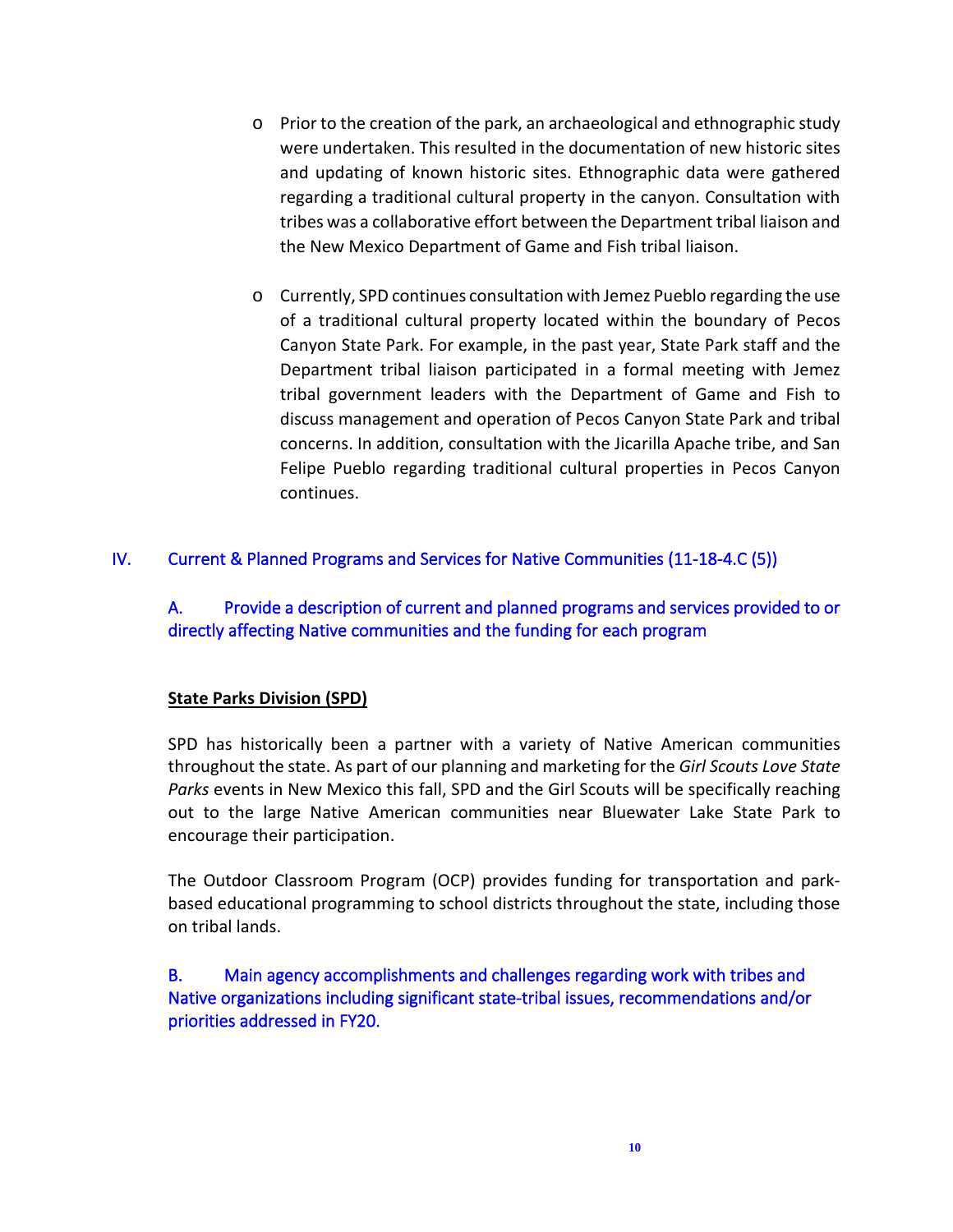With regard to project specific tribal consultation, largely EMNRD has not received negative feedback from tribes or pueblos. However, a common challenge found across all divisions is a limited response from tribal governments.

We would like to work more closely with the Indian Affairs Department to augment tribal relationships and help facilitate communication.

# C. Goals for fiscal year FY21 relating to tribes and Native organizations.

- Continue successful compliance consultation, and education with tribes as related to all EMNRD programmatic activities.
- Create a focus on Native school districts within SPD and improve their participation in the Outdoor Classroom Program.
- Create a focus on Native communities and increase their visitation to State Parks and participation in park-based outdoor education and recreation.
- Initiate dialog with local tribes regarding the transfer of State Park-owned lands at Manuelito Canyon to the tribe(s). Note: Manuelito Canyon was purchased in the 1930's as part of a plan to create a National Monument. The "checkerboard" nature of land ownership in that area has created difficulties for local Native American landowners who are interested in securing utilities (e.g. electric, water) for their homes across state-owned lands.
- Reach out to tribes and/or pueblos as related to interpretive programs and exhibits in State Parks to ensure that consultation is undertaken in a meaningful way and changes made as recommended.
- Continue to integrate activities under the STCA with federal policies and regulations, and to expand STCA notification to include all federally recognized tribal governments that have an interest in EMNRD activities. This would include those governments within Oklahoma, Colorado, and Arizona.

# V. Training & Employee Notification (11-18-4 (4)(6))

# A. STCA Training and Certification

The EMNRD policy is designed and implemented to ensure that all EMNRD agency managers and employees who have ongoing communication with tribal government entities complete the training provided by the State Personnel Office. Employees will be trained and certified to promote effective communication and collaboration between State and tribal governments.

Additionally, EMNRD is developing its own training program designed to supplement those offered by the State Personnel Office and the Indian Affairs Department. This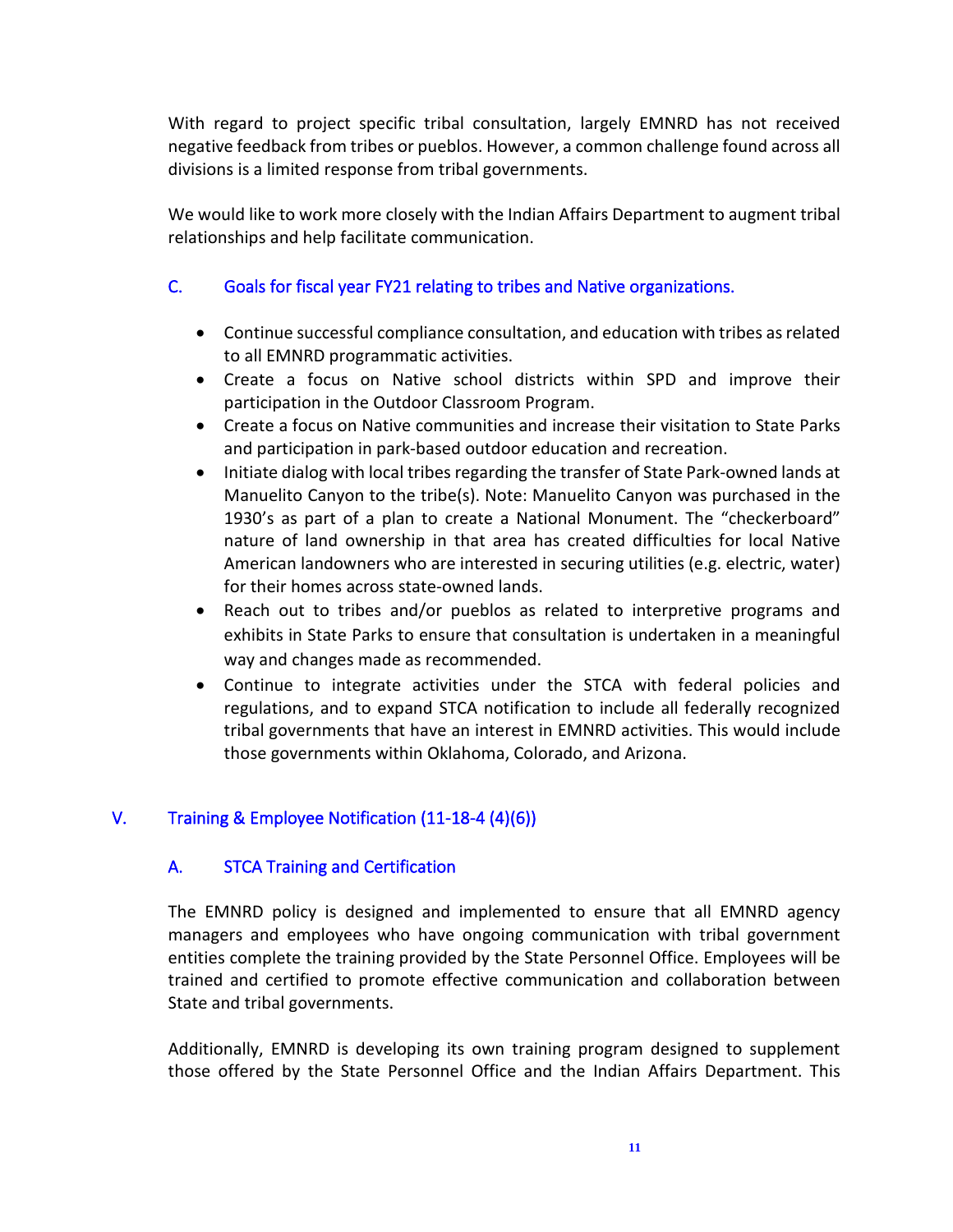training would focus on EMNRD specific situations that could involve Native tribes, nations, and Pueblos.

## B. Employee Notification about STCA

To ensure that all employees are aware of EMNRD's policy pursuant to the State-Tribal Collaboration Act the policy is posted on the department's intranet, possible revisions have been discussed with appropriate staff, and shall be incorporated into future new employee trainings.

## VI. Key Names & Contact Information (11-18-4.C (2))

| <b>Program Support</b>           | <b>Energy Conservation &amp; Management Division</b> |
|----------------------------------|------------------------------------------------------|
| Matthew Lovato                   | Louise N. Martinez                                   |
| 505.476.3321                     | 505.476.3315                                         |
| matthew.lovato@state.nm.us       | louise.martinez@state.nm.us                          |
|                                  |                                                      |
| <b>State Forestry Division</b>   | <b>Mining and Minerals Division</b>                  |
| Laura McCarthy                   | Gerard (Jerry) Schoeppner                            |
| 505.476.3340                     | 505.476.3435                                         |
| laura.mccarthy@state.nm.us       | gerard.schoeppner@state.nm.us                        |
|                                  |                                                      |
|                                  |                                                      |
| <b>Oil Conservation Division</b> | <b>Office of the Secretary</b>                       |
| Adrienne Sandoval                | Todd Leahy, Deputy Secretary & Tribal Liaison        |
| 505.476.3451                     | 505.476.3200                                         |
| adrienne.sandoval@state.nm.us    | todd.leahy@state.nm.us                               |
|                                  |                                                      |
| <b>State Parks Division</b>      | <b>Secretary of EMNRD</b>                            |
| Christy Tafoya                   | Sarah Cottrell Propst                                |
| 505.476.3366                     | 505.476.3200                                         |
| christy.tafoya@state.nm.us       | sarah.propst@state.nm.us                             |

## A. Organizational chart and contact information

### VII. Relevant Statutes & Mandates

## A. Agency specific and applicable state or federal statutes and mandates. (Ex. State Tribal Collaboration Act, Transfer of Water Rights, National Historic Preservation Act, etc.)

1) State Parks is required to conduct tribal consultation on a state level through EMNRD as well as its own policy (State Parks Section 9A). State Park's programmatic actions also fall under the New Mexico Cultural Properties Act (NMAC IV, ch. 10). Because State Parks manages federal property and/or receives federal funding, the National Historic Preservation Act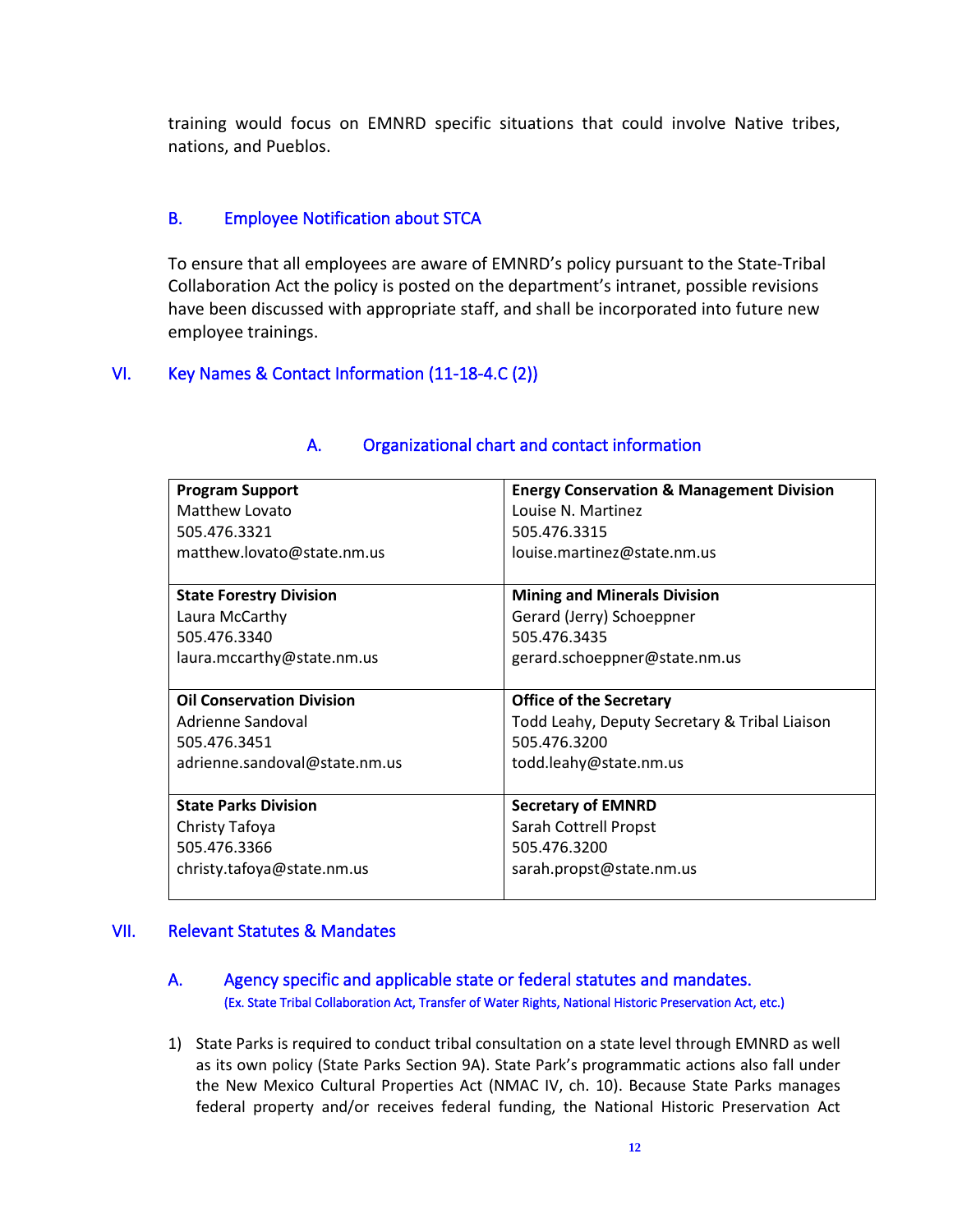(NHPA), Native American Graves Protection and Repatriation Act (NAGPRA), and the



Archaeological Resources Protection Act (ARPA) also apply.

B. A list of any current or pending agreements with tribal nations, the site location

Programmatic agreement between EMNRD, Office of Surface Mining and the Advisory Council on Historic Preservation for all Abandoned Mine Lands (AML) program grants.

# VIII. Appendix

## A. Revised EMNRD tribal consultation policy

Office of the Secretary

### **POLICY AND PROCEDURE OFS-139**

- **SUBJECT:** General Tribal Government Consultation and Communication
- **PURPOSE:** Promote effective communication and collaboration between the Energy, Minerals and Natural Resources Department (EMNRD) and Indian nations, tribes, or pueblos; promote positive government-to-government relations between EMNRD and Indian nations, tribes, or pueblos; promote cultural competency in providing effective services to American Indians or Alaska Natives; and to notify EMNRD employees of the provisions of the State-Tribal Collaboration Act and this policy.
- **APPLICABILITY:** All EMNRD divisions and employees.
- **POLICY:** EMNRD's policy is to work with tribal governments to create a positive government-to-government relationship and to promote effective communication and collaboration.
- **REFERENCES:** Governor's Executive Order 2005-004 State-Tribal Collaboration Act, NMSA 1978, § 11-18-1 *et seq*.

| <b>PROCEDURES:</b> | Background         |
|--------------------|--------------------|
|                    | <b>Definitions</b> |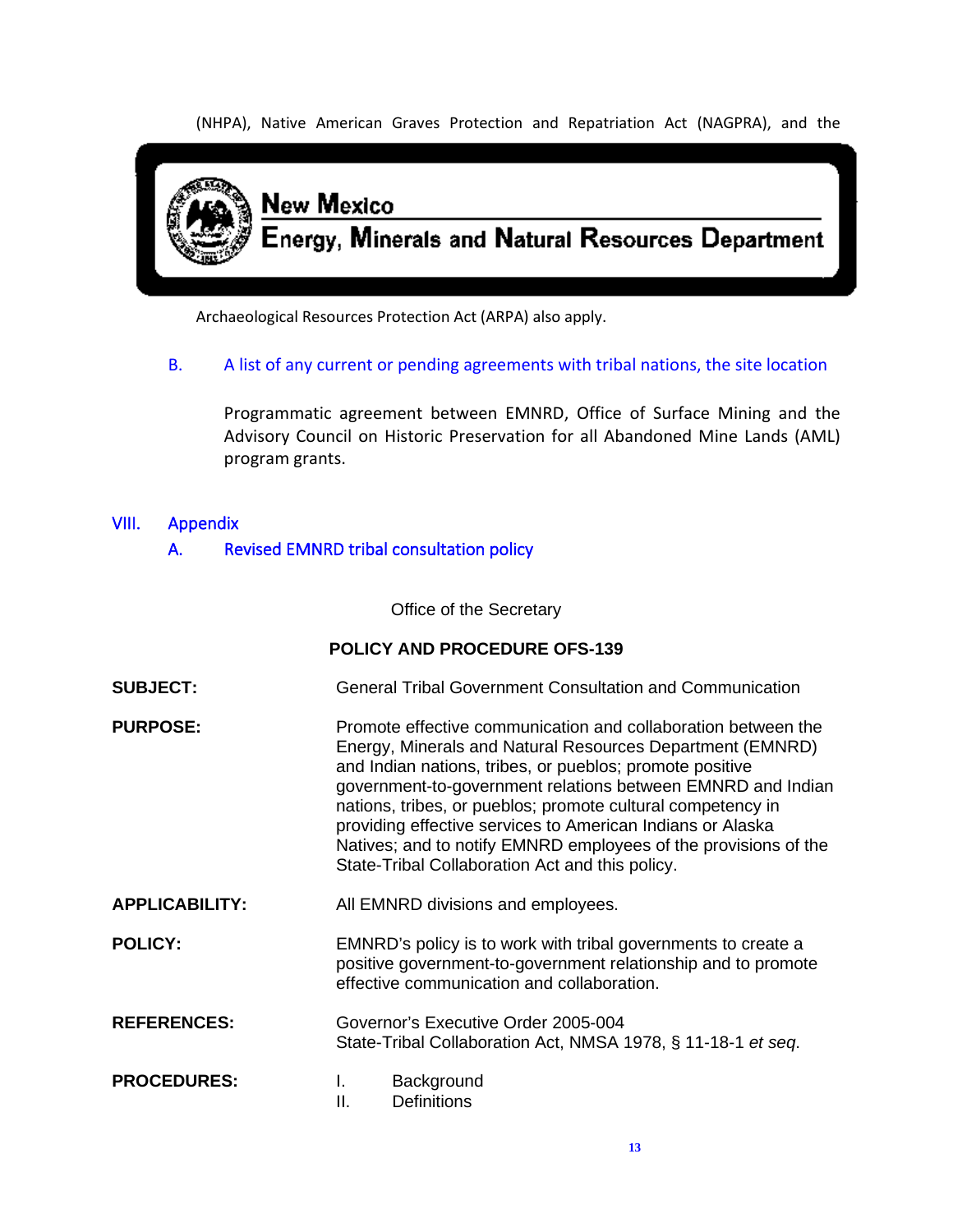- III. Principles
- IV. Tribal Liaison
- V. Procedures<br>VI. Annual Repe
- VI. Annual Report<br>VII. Limitations
- **Limitations**

#### APPROVAL: DATE:

Cabinet Secretary or Designee

## **I. BACKGROUND**

- A. This consultation and communication policy establishes the Energy, Minerals and Natural Resources Department (EMNRD's) commitment to work with tribal governments to create government-to-government relationships and to promote coordinated collaboration.
- B. This policy establishes a framework to jointly address issues of concern and to establish a meaningful consultation process with Indian nations, tribes, and pueblos in New Mexico.
- C. This policy applies to all federally recognized tribes with traditional use or occupancy in New Mexico.

### **II. DEFINITIONS**

- A. "American Indian or Alaska Native" means: (1) individuals who are members of any federally recognized Indian tribe, nation, or pueblo; (2) individuals who would meet the definition of "Indian" pursuant to 18 U.S.C. 1153; or (3) individuals who have been deemed eligible for services and programs provided to American Indians and Alaska Natives by the United States Public Health Service, the United States Department of the Interior, Bureau of Indian Affairs, or other federal programs.
- B. "Consultation" means the process of government-to-government dialogue between EMNRD and tribal governments regarding EMNRD's programmatic actions or proposed actions that affect or may affect the tribal government's interest, to resolve those concerns.
- C. "Communication" means verbal or written interactions between governments or government entities.
- D. "Indian nation, tribe, or pueblo" means any federally recognized Indian nation, tribe, or pueblo located wholly or partially in New Mexico.
- E. "Programmatic actions" means any EMNRD rulemaking, policy, guidance, legislative proposal, grant funding changes, or operational activity that may have a direct effect on an Indian nation, tribe, or pueblo including, but not limited to: (1) tribal cultural practices, lands, resources, or access to traditional areas of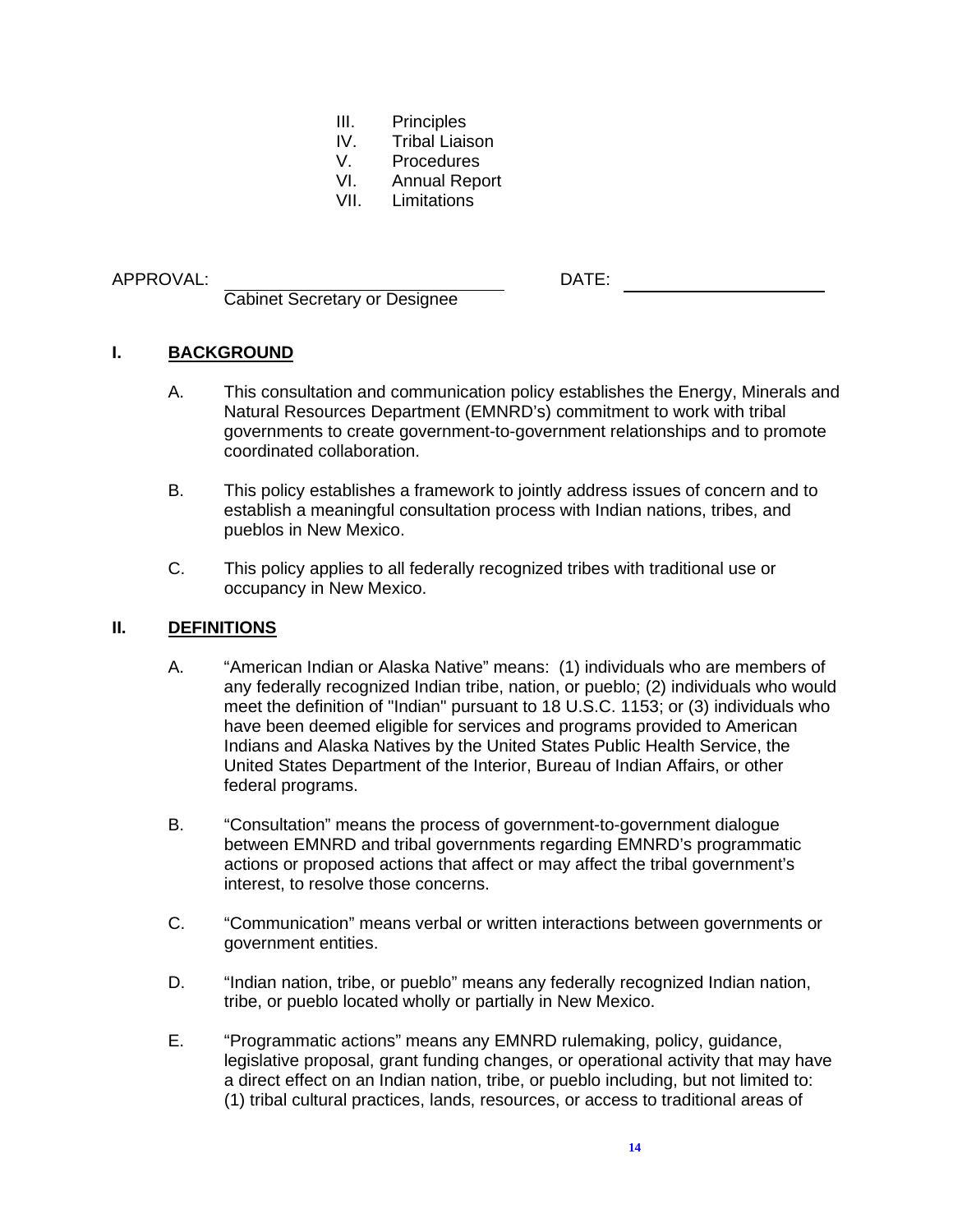cultural or religious importance; (2) the ability of an Indian nation, tribe, or pueblo to govern or provide services to its members; and (3) any action that impacts an Indian nation, tribe, or pueblo's relationship with EMNRD.

- F. "Tribal government" means the governing structure of a sovereign, federally recognized tribe, pueblo, band, or nation within the United States.
- G. "Tribal liaison" means the EMNRD employee designated by the Secretary to serve as a contact person for issues pertaining to tribal government consultation and communication. EMNRD, through cooperation with the Department of Indian Affairs (DIA), shall, on an annual basis, contact tribal governments to ensure that the consultation process is effective, and that tribal liaison contact information is updated.

## **III. PRINCIPLES**

- A. The state and tribal governments are sovereign governments.
- B. Tribal governments are unique, and each has its own governmental structure, process, and protocols. To maintain government-to-government relationships, EMNRD shall work with tribal governments to develop mutually acceptable protocols for consultation.
- C. Some tribal governments claim locations within New Mexico as traditional use or occupancy and therefore, hold significant concerns related to the lands and resources under EMNRD's jurisdiction even though located elsewhere.
- D. EMNRD shall work in good faith with tribal governments to address and mutually resolve expressed tribal government concerns.
- E. Meaningful consultation requires direct two-way communication and effort to respond to requests in a timely manner. Communication, consultation, and collaboration with tribal governments shall be a fundamental principle of all EMNRD operations.

### **IV. TRIBAL LIAISON**

The EMNRD tribal liaison shall report directly to the Secretary or designee and assist EMNRD with:

- A. developing and ensuring implementation of this policy;
- B. serving as a contact person who shall maintain ongoing communication between EMNRD and affected Indian nations, tribes, or pueblos; and
- C. ensuring that training is provided to EMNRD staff as specified in NMSA 1978, § 11-18-4(B).

Nothing in Section IV shall preclude the tribal liaison from providing or facilitating additional training.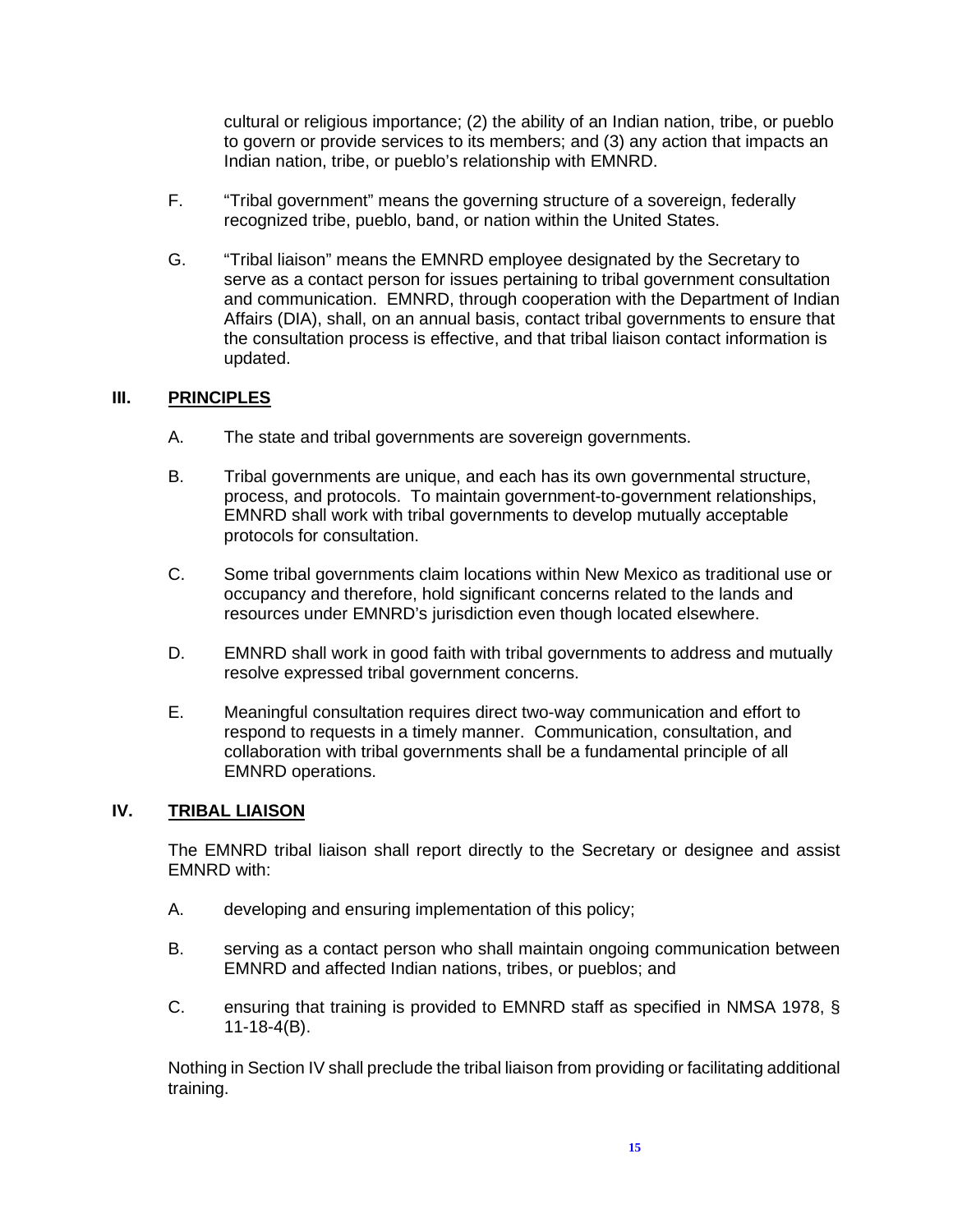## **V. PROCEDURES**

- A. Identification: Programmatic actions requiring consultation shall be identified by EMNRD or tribal governments as early as possible to give sufficient time for meaningful consultation.
- B. Initiating Consultation: EMNRD shall consult with tribal governments upon:
	- 1. written request for consultation by one or more tribal governments to EMNRD; or
	- 2. written invitation for consultation by EMNRD to one or more tribal governments.
- C. Written Notification: The written notification for consultation shall:
	- 1. be timely;
	- 2. identify the proposed programmatic action to be consulted upon and provide relevant information regarding the action; and
	- 3. identify the tribal liaison authorized to consult on behalf of EMNRD and request names for authorized consultants from the tribal government.
- D. Inclusion: Tribal governments shall have the opportunity to provide input and recommendations on the proposed programmatic actions to EMNRD officials responsible for the final action.
- E. Final Decision Making: The EMNRD tribal liaison and the consulting tribal government or governments shall develop a timeframe for consultation between EMNRD and tribal governments on EMNRD's proposed programmatic actions to include a date when EMNRD shall make a final decision as to how to proceed with the proposed action.
- F. Representation at Consultation: Government-to-government consultation shall be between tribal and EMNRD officials. Each time a programmatic action requires compliance with this policy, employees shall notify the Office of the Secretary. While EMNRD employees are encouraged to maintain regular communication and cooperation with tribal governments, official consultation occurs through the Office of the Secretary. Consultation meetings may be held wherever practical, including tribal government locations.
- G. Scope: EMNRD shall consult appropriate to the scale of the undertaking in compliance with all applicable state and federal laws.
- H. Confidentiality: Successful consultation is dependent upon EMNRD protecting confidential information provided by tribal governments to the extent allowed by applicable federal and state laws, including the New Mexico Public Records Act, and the Inspection of Public Records Act. EMNRD will protect and exhibit a high degree of respect and sensitivity regarding the confidential information provided by tribal governments and will ensure confidentiality whenever possible.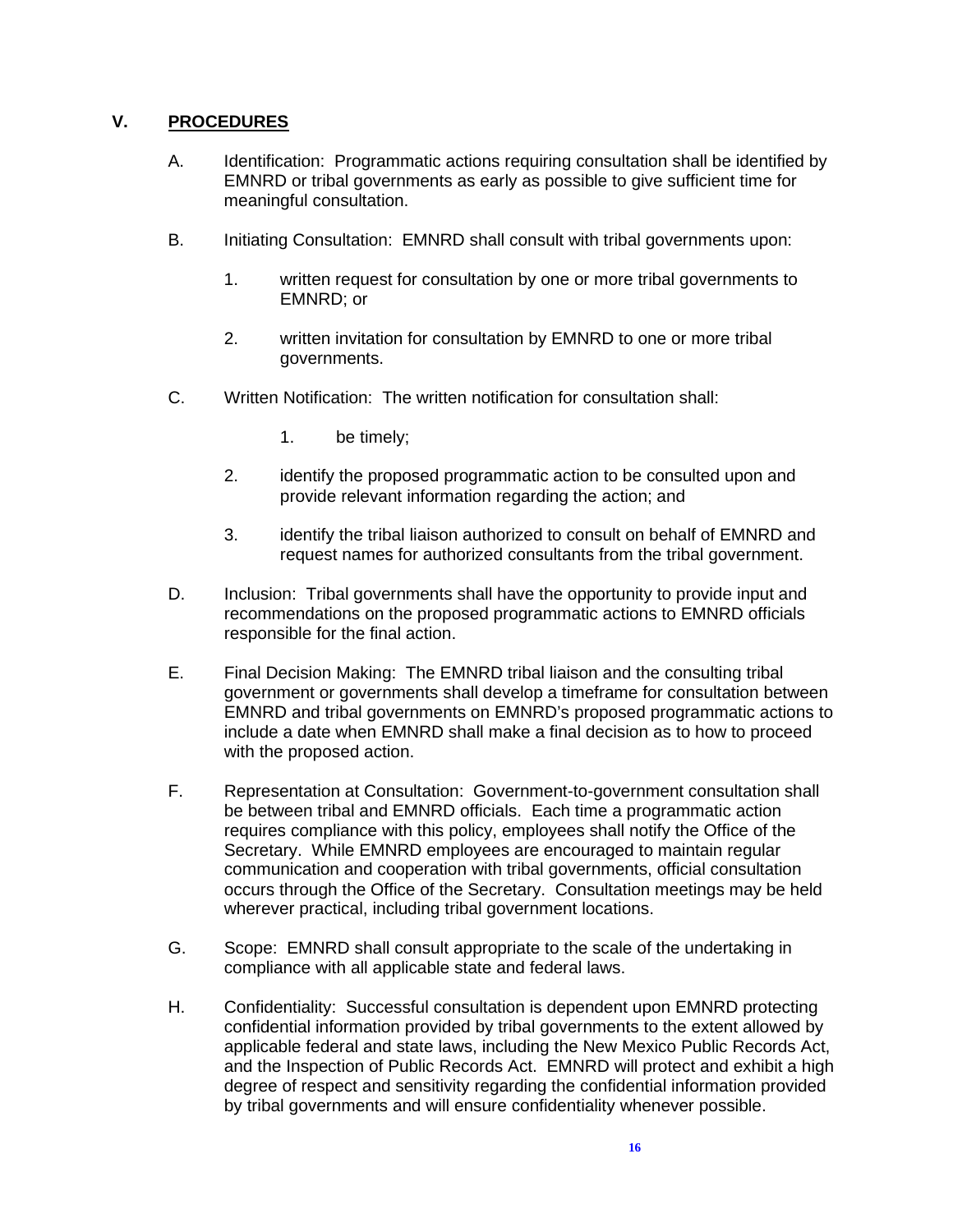## **VI. ANNUAL REPORT**

No later than July 31 of every year, EMNRD shall submit a report to the DIA on EMNRD activities pursuant to the State-Tribal Collaboration Act. The report shall include:

- A. the policy EMNRD adopted pursuant to the State-Tribal Collaboration Act;
- B. the names of and contact information for the EMNRD employees who are responsible for developing and implementing EMNRD programs that directly affect American Indians or Alaska Natives;
- C. EMNRD's current and planned efforts for implementing this policy;
- D. a certification by the State Personnel Office of the number of EMNRD managers and employees who have completed the training required by Section IV.C. of this policy;
- E. a description of current and planned programs and services provided to or directly affecting American Indians or Alaska Natives and the amount of funding for each program; and
- F. the method EMNRD established for notifying EMNRD employees of the provisions of the State-Tribal Collaboration Act.

#### **VII. LIMITATIONS**

- A. This policy creates no benefit, substantive or procedural right, or entitlement, enforceable by law, for any tribal government or tribal official, and state government or state official.
- B. This policy shall not diminish any administrative or legal remedy otherwise available by law to EMNRD or a tribal government.
- C. This policy shall not be construed to waive the sovereign immunity of the State of New Mexico or a tribal government, or to create a right of action by or against the State of New Mexico or tribal government or its officials for failure to comply with this policy.
- D. This policy does not prevent EMNRD and tribal government from entering into Memoranda of Understanding, Intergovernmental Agreements, Joint Powers Agreements, or established administrative procedures and practices mandated by federal, state, or tribal laws or rules or regulations.
- D. EMNRD retains the final decision-making authority with respect to actions undertaken by EMNRD.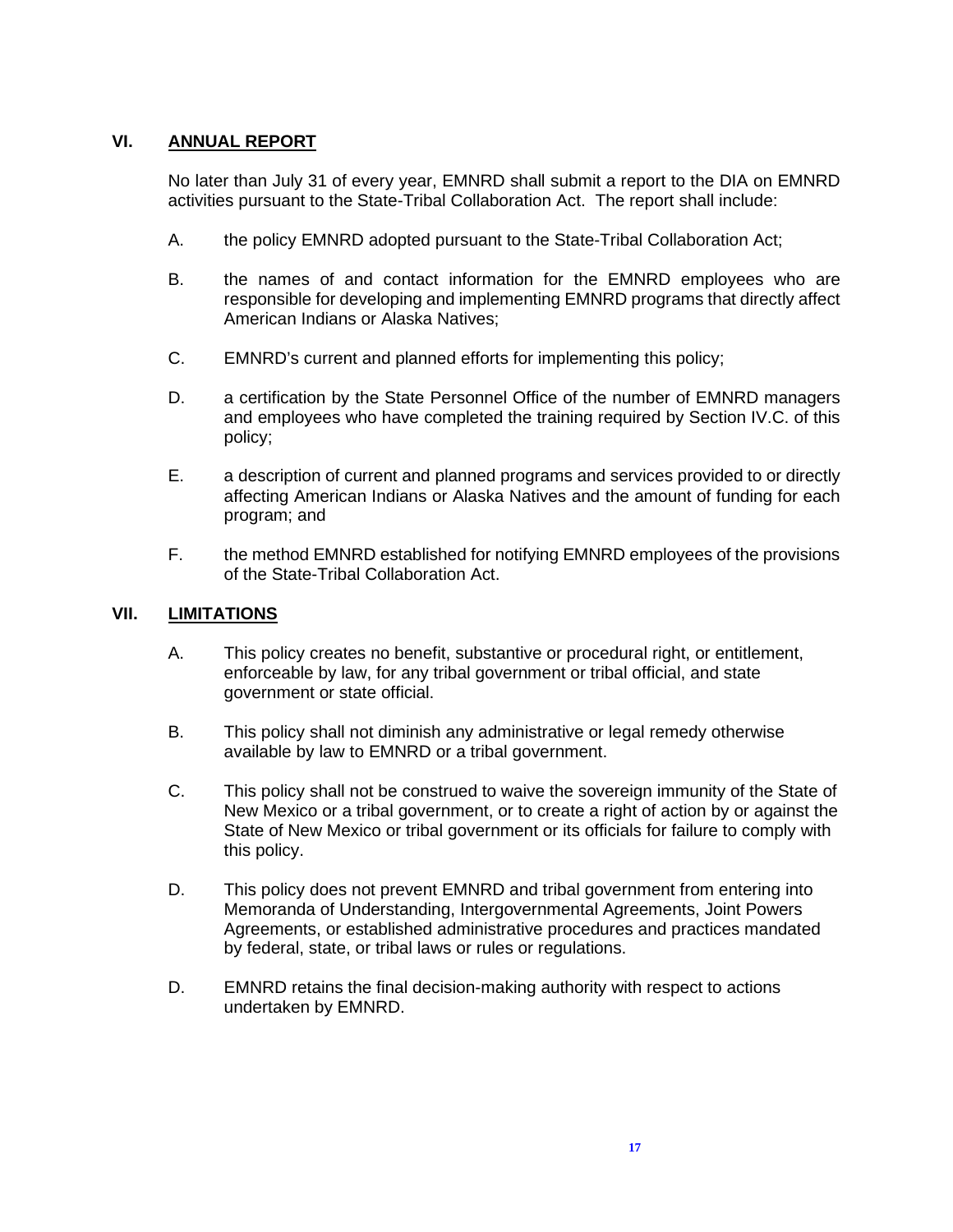# B. State Forestry Technical Assistance Reports

| Department:                                                                                                                     | Energy, Minerals, & Natural Resources, Forestry Division                                                                                                                                                                                                                                                                                                                                                                                                                                                                                                                              |
|---------------------------------------------------------------------------------------------------------------------------------|---------------------------------------------------------------------------------------------------------------------------------------------------------------------------------------------------------------------------------------------------------------------------------------------------------------------------------------------------------------------------------------------------------------------------------------------------------------------------------------------------------------------------------------------------------------------------------------|
| Date of Report:                                                                                                                 | July 8, 2020                                                                                                                                                                                                                                                                                                                                                                                                                                                                                                                                                                          |
| Tribe, Pueblo or Nation:                                                                                                        | Jicarilla Apache Nation                                                                                                                                                                                                                                                                                                                                                                                                                                                                                                                                                               |
| <b>Topics of Discussion:</b>                                                                                                    | Tribal and BIA Support on Lumberton Fire (May<br>1.<br>2020), also cooperated on numerous smaller fires.<br>2. Cooperated on Taos Zone Board Management.<br>Supported NRCS with technical assistance on forest<br>3.<br>management projects with the tribe.                                                                                                                                                                                                                                                                                                                           |
| <b>Key Points Discussed:</b><br>(Action Items)                                                                                  | 1. Resources from Dulce Fire Department & Jicarilla<br>BIA provided initial attack support on the<br>Lumberton Fire and Incident Management Team<br>utilized tribal resources for Incident Command Post.<br>Assisted with initial attack on a small lightning fire.<br>2. BIA's staff person served as Chair, while State<br>Forestry, Chama District fire management officer<br>served as Vice-Chair of the Taos Zone Board.<br>3. Job sheets for one Environment Quality Incentive<br>Program (EQIP) of the NRCS, were completed for 55<br>acres of treatment through this program. |
| Information/Recommendations:<br>(Provided by Tribe, Pueblo, or<br>Nation and/or by Tribal Liaison)                              | 1. Cooperative initial attack with quick fire<br>containment were provided by the tribe.<br>Regular contact between the two offices occurs.<br>2.<br>District staff worked with tribal staff on this<br>3.<br>project.                                                                                                                                                                                                                                                                                                                                                                |
| Follow-Up Action Plan by Tribe,<br>Pueblo, or Nation:<br>(Timeline of Action Items: Dates,<br>Name/Title of Person(s) Involved) | 1. No additional follow up needed.<br>No additional follow up needed.<br>2.<br>District will provide inspections after project is<br>3.<br>completed.                                                                                                                                                                                                                                                                                                                                                                                                                                 |
| <b>Tribal Liaison Follow-Up:</b><br>(Dates, Name/Title of Person(s)<br>Involved, Status of Key Point(s),<br>Action Item(s))     | No additional follow-up needed.<br>1.<br>No additional follow up needed.<br>2.<br>No additional follow up needed.<br>3.                                                                                                                                                                                                                                                                                                                                                                                                                                                               |
| Accomplishments:<br>(Dates of Completion; Person(s)<br><b>Involved; Final Resolution to Action</b><br>Item(s)                   | Incident Management Team operated at Jicarilla<br>1.<br>Airport from May 11-16.<br>Solid management of cooperating agencies fire<br>2.<br>organization.                                                                                                                                                                                                                                                                                                                                                                                                                               |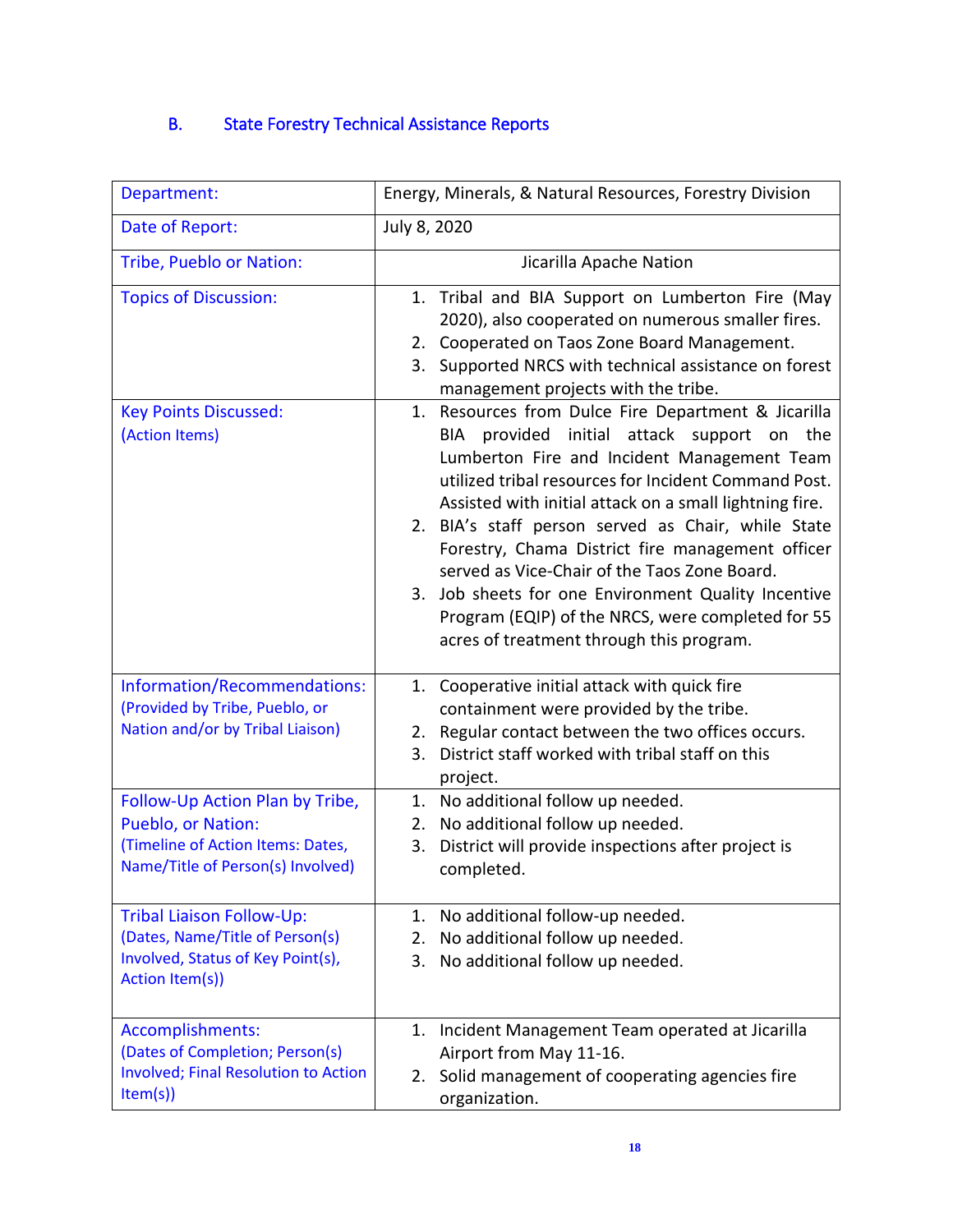| 3. Project is set up to thin trees on 55 acres. |
|-------------------------------------------------|
|                                                 |
|                                                 |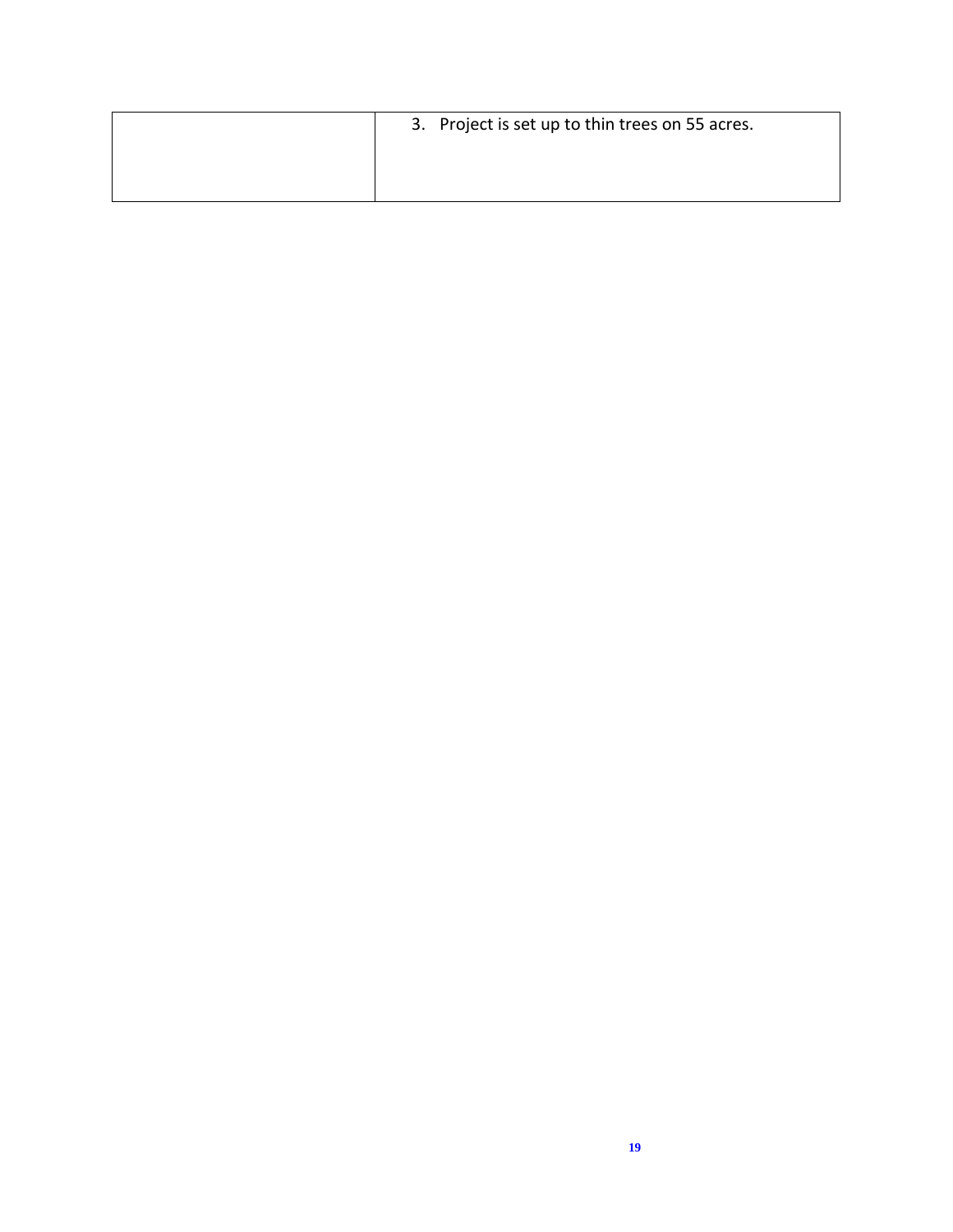| Department:                                                                                                                     | Energy, Minerals, & Natural Resources, Forestry Division                                                                                                                                                                                                                                                                                                                     |
|---------------------------------------------------------------------------------------------------------------------------------|------------------------------------------------------------------------------------------------------------------------------------------------------------------------------------------------------------------------------------------------------------------------------------------------------------------------------------------------------------------------------|
| Date of Report:                                                                                                                 | 1. May 21, 2019 to present; 2. July 19, 2019 to present                                                                                                                                                                                                                                                                                                                      |
| Tribe, Pueblo or Nation:                                                                                                        | <b>Mescalero Apache Tribe</b>                                                                                                                                                                                                                                                                                                                                                |
| <b>Topics of Discussion:</b>                                                                                                    | 1. Established an on-going project with combined<br>Capital and Forest and Watershed Restoration Act<br>funds.<br>2. Technical assistance in support of the tribe's<br>volunteer fire department through wildland fire<br>training and qualifications.                                                                                                                       |
| <b>Key Points Discussed:</b><br>(Action Items)                                                                                  | 1. A new project was funded: Red Cabin watershed<br>restoration, No Name Springs #1-4 for a total of<br>890 acres and \$1 million in funding.<br>2. Currently there is significant disconnect between<br>the tribal VFD and Bureau of Indian Affairs with no<br>movement on wildland fire training and<br>qualification support by BIA as indicated in<br>previous meetings. |
| Information/Recommendations:<br>(Provided by Tribe, Pueblo, or<br>Nation and/or by Tribal Liaison)                              | 1. Work plan was developed to describe treatments<br>completed this year.<br>Tribal VFD representatives have reached out to the<br>2.<br>Capitan District for support and assistance<br>however there appears to be a lack of response<br>and communication from BIA.                                                                                                        |
| Follow-Up Action Plan by Tribe,<br>Pueblo, or Nation:<br>(Timeline of Action Items: Dates,<br>Name/Title of Person(s) Involved) | 1. Working with Tribe amid COVID-19 restrictions and<br>Mexican Spotted Owl found within project area.<br>2. Continue to set up wildland fire courses to support<br>tribal VFD.                                                                                                                                                                                              |
| <b>Tribal Liaison Follow-Up:</b><br>(Dates, Name/Title of Person(s)<br>Involved, Status of Key Point(s),<br>Action Item(s))     | 1. Continual follow-up and collaboration through the<br>life of this project<br>These are issues that need to be resolved between<br>2.<br>the tribe and BIA; involvement from the<br>Department is not recommended at this point.                                                                                                                                           |
| Accomplishments:<br>(Dates of Completion; Person(s)<br><b>Involved; Final Resolution to Action</b><br>Item(s)                   | 1. To date several project thinning units have been<br>marked, the tribe has hand cut 12.5 acres and<br>issued an RFP to hire local/small business<br>mechanical contractors to treat the larger thinning<br>tracts within the total project area.<br>2. No follow up needed at this time.                                                                                   |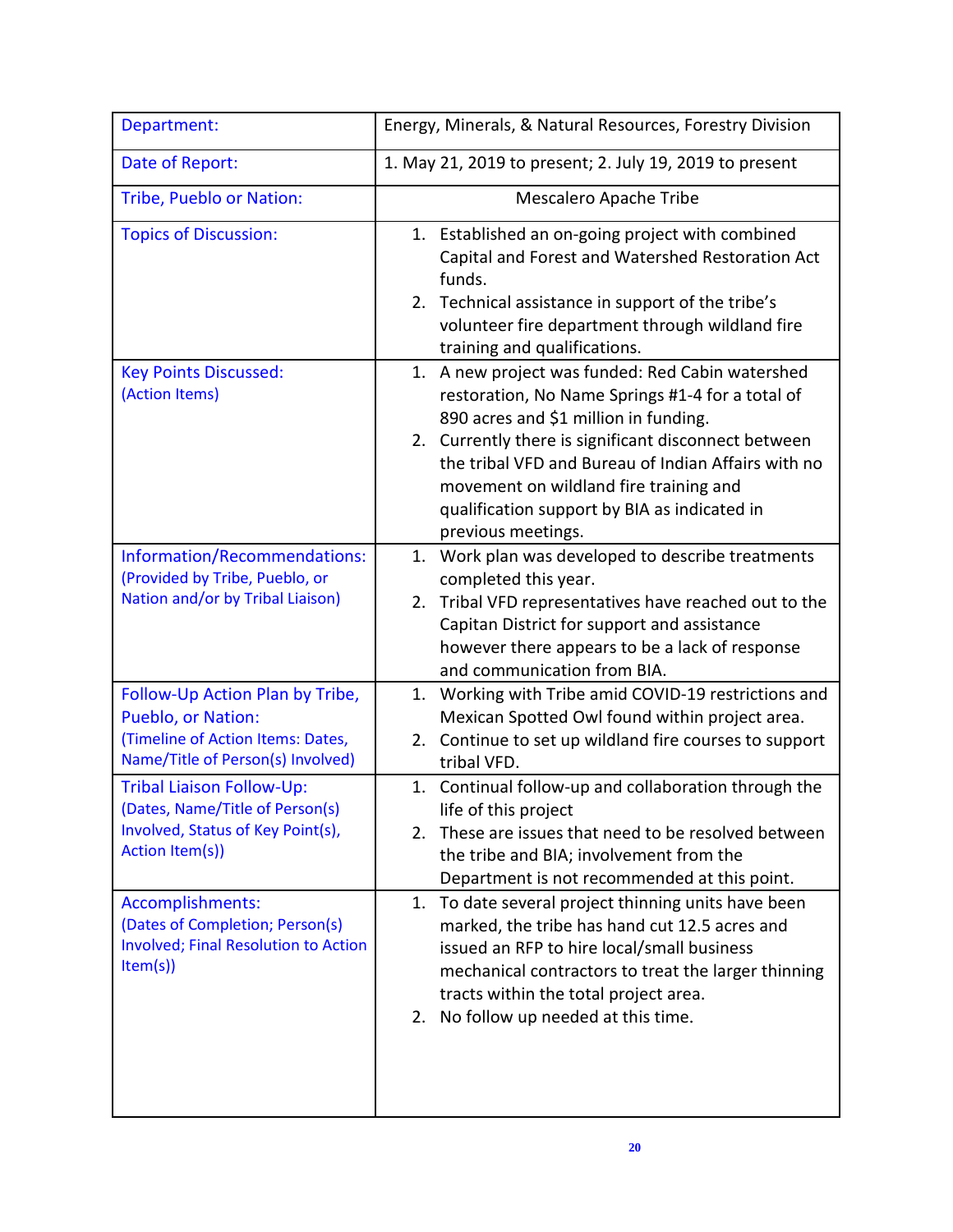| Department:                                                                                                                     | Energy, Minerals, & Natural Resources, Forestry Division                                                                                                                                                                                                                                                                                                                                                                                                                                                                                                                                           |
|---------------------------------------------------------------------------------------------------------------------------------|----------------------------------------------------------------------------------------------------------------------------------------------------------------------------------------------------------------------------------------------------------------------------------------------------------------------------------------------------------------------------------------------------------------------------------------------------------------------------------------------------------------------------------------------------------------------------------------------------|
| Date of Report:                                                                                                                 | January 29, 2020                                                                                                                                                                                                                                                                                                                                                                                                                                                                                                                                                                                   |
| Tribe, Pueblo or Nation:                                                                                                        | Navajo Nation - Multiple Chapters                                                                                                                                                                                                                                                                                                                                                                                                                                                                                                                                                                  |
| <b>Topics of Discussion:</b>                                                                                                    | 1. Discussed the distribution of firewood to Lybrook<br>Church facility serving 3 Chapters (Counselor is<br>primary). Village of Corrales with NMSF provided a<br>5-cord load of wood from Bosque Fuels project<br>(Delivered).<br>2. Landscape Scale Restoration (LSR) project on<br>Navajo Nation in San Juan River bosques.<br>3. Assist connecting Dine Introspections with San Juan<br>Soil and Water Conservation District to provide 40-<br>50 cords of firewood from bosque projects for<br>cooking and heating.                                                                           |
| <b>Key Points Discussed:</b><br>(Action Items)                                                                                  | 1. A sample of available wood was delivered to the<br>Lybrook church facility for distribution. This<br>continues to be available along with a closer supply<br>in the summer and fall months.<br>2. LSR - 4886 poles (to regenerate native trees) were<br>planted, 209.5 acres of seeding, 19.85 acres of<br>mastication, and 360 acres of treating re-sprouts of<br>exotics shrubs was accomplished this year for a<br>total expenditure including match from other<br>grants of \$217,181.<br>3. Assist was made in March for wood from projects<br>for the BOR, and Animas Park in Farmington. |
| Information/Recommendations:<br>(Provided by Tribe, Pueblo, or<br>Nation and/or by Tribal Liaison)                              | Keep coordinating and possibly develop a thinning<br>1.<br>crew who could take material from projects.<br>2. Project is ongoing.<br>3. No follow-up needed.                                                                                                                                                                                                                                                                                                                                                                                                                                        |
| Follow-Up Action Plan by Tribe,<br>Pueblo, or Nation:<br>(Timeline of Action Items: Dates,<br>Name/Title of Person(s) Involved) | 1. We had additional calls from an organization in<br>Shiprock for firewood and representatives traveled<br>to Corrales to collect wood. Joint district support<br>between Bernalillo and Chama to further firewood<br>supply from projects on both districts.<br>Project is on-going.<br>2.<br>No follow up needed.<br>3.                                                                                                                                                                                                                                                                         |
| <b>Tribal Liaison Follow-Up:</b><br>(Dates, Name/Title of Person(s)<br>Involved, Status of Key Point(s),<br>Action Item(s))     | No primary contact yet. We were going to<br>1.<br>coordinate with officials from Counselor Chapter<br>but COVID-19 has been a barrier to coordination.<br>No follow up needed.<br>2.                                                                                                                                                                                                                                                                                                                                                                                                               |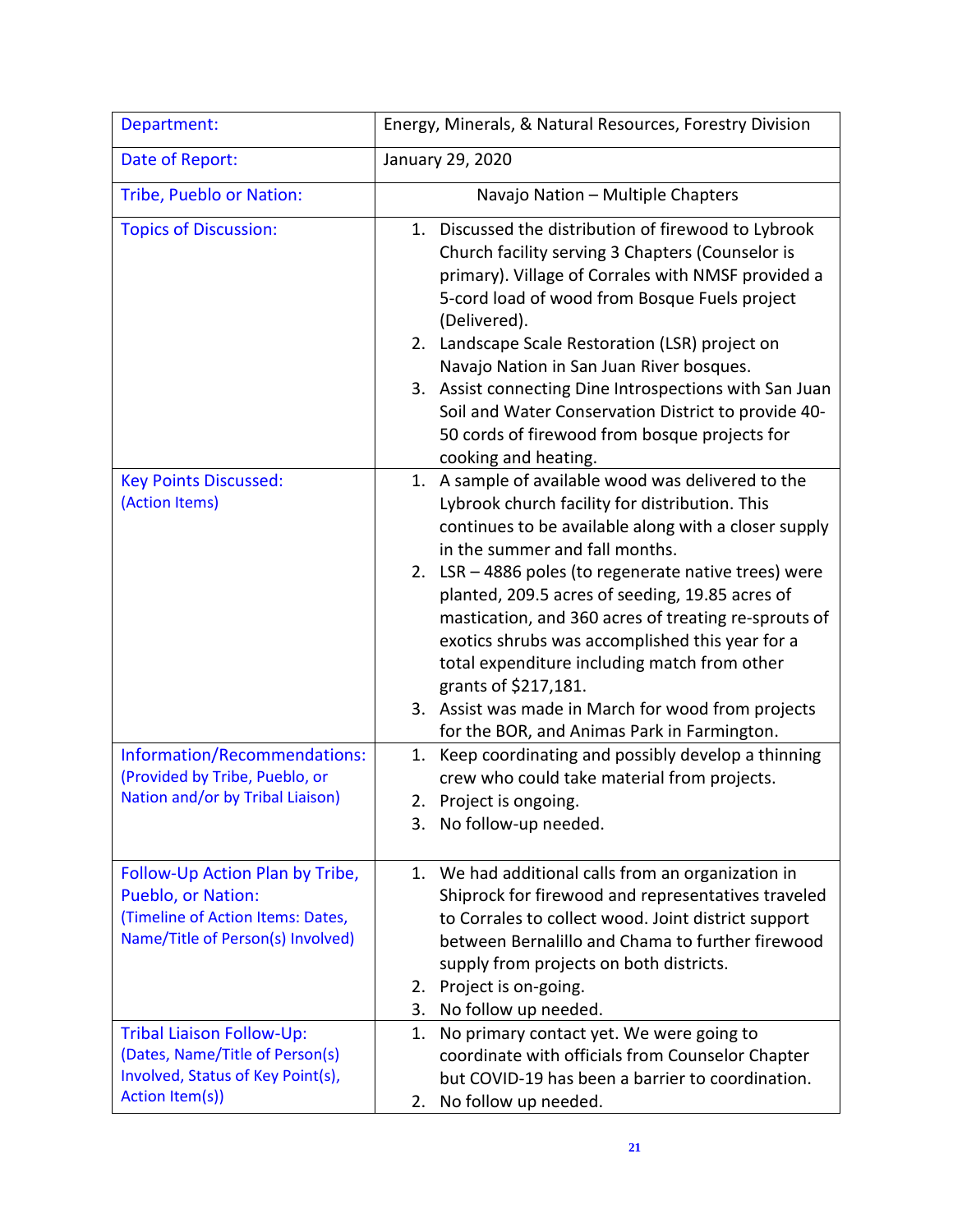|                                             | 3. No follow up needed.                        |
|---------------------------------------------|------------------------------------------------|
| Accomplishments:                            | 1. Ongoing follow up.                          |
| (Dates of Completion; Person(s)             | 2. Project inspections took place on 1/8/2020, |
| <b>Involved; Final Resolution to Action</b> | 2/6/2020, 3/11/2020, 4/8/2020, and 6/8/2020.   |
| Item(s)                                     | 3. Firewood contacts were set up in March.     |

| Department:                                                                                                                     | Energy, Minerals, & Natural Resources, Forestry Division                                                                                                                                                                                                                        |
|---------------------------------------------------------------------------------------------------------------------------------|---------------------------------------------------------------------------------------------------------------------------------------------------------------------------------------------------------------------------------------------------------------------------------|
| Date of Report:                                                                                                                 | <b>Fall 2019</b>                                                                                                                                                                                                                                                                |
| Tribe, Pueblo or Nation:                                                                                                        | Ramah Navajo                                                                                                                                                                                                                                                                    |
| <b>Topics of Discussion:</b>                                                                                                    | 1. Upon referral the Ramah Navajo Crew were hired<br>to complete State funded Forest Health Incentive<br>(FHI) thinning projects in their area. The crew is<br>also performing work for the Claunch Pinto SWCD<br>and has a pending \$21,000+ reimbursement to be<br>paid ASAP. |
| <b>Key Points Discussed:</b><br>(Action Items)                                                                                  | 1. This effort was also highlighted in the USFS State<br>and Private Review in the Fall of 2019. Tribal<br>representatives for the crew joined NMSF and<br>presented during the review, on cooperative<br>efforts.                                                              |
| Information/Recommendations:<br>(Provided by Tribe, Pueblo, or<br>Nation and/or by Tribal Liaison)                              | 1. This effort is a valuable resource in New Mexico.<br>Keep this up.                                                                                                                                                                                                           |
| Follow-Up Action Plan by Tribe,<br>Pueblo, or Nation:<br>(Timeline of Action Items: Dates,<br>Name/Title of Person(s) Involved) | 1. We continually ensure the crew has work lined up as<br>best we can.                                                                                                                                                                                                          |
| <b>Tribal Liaison Follow-Up:</b><br>(Dates, Name/Title of Person(s)<br>Involved, Status of Key Point(s),<br>Action Item(s))     | 1. Mike Henio is contact person for Ramah Navajo<br>crew, the Division engages in ongoing<br>communication.                                                                                                                                                                     |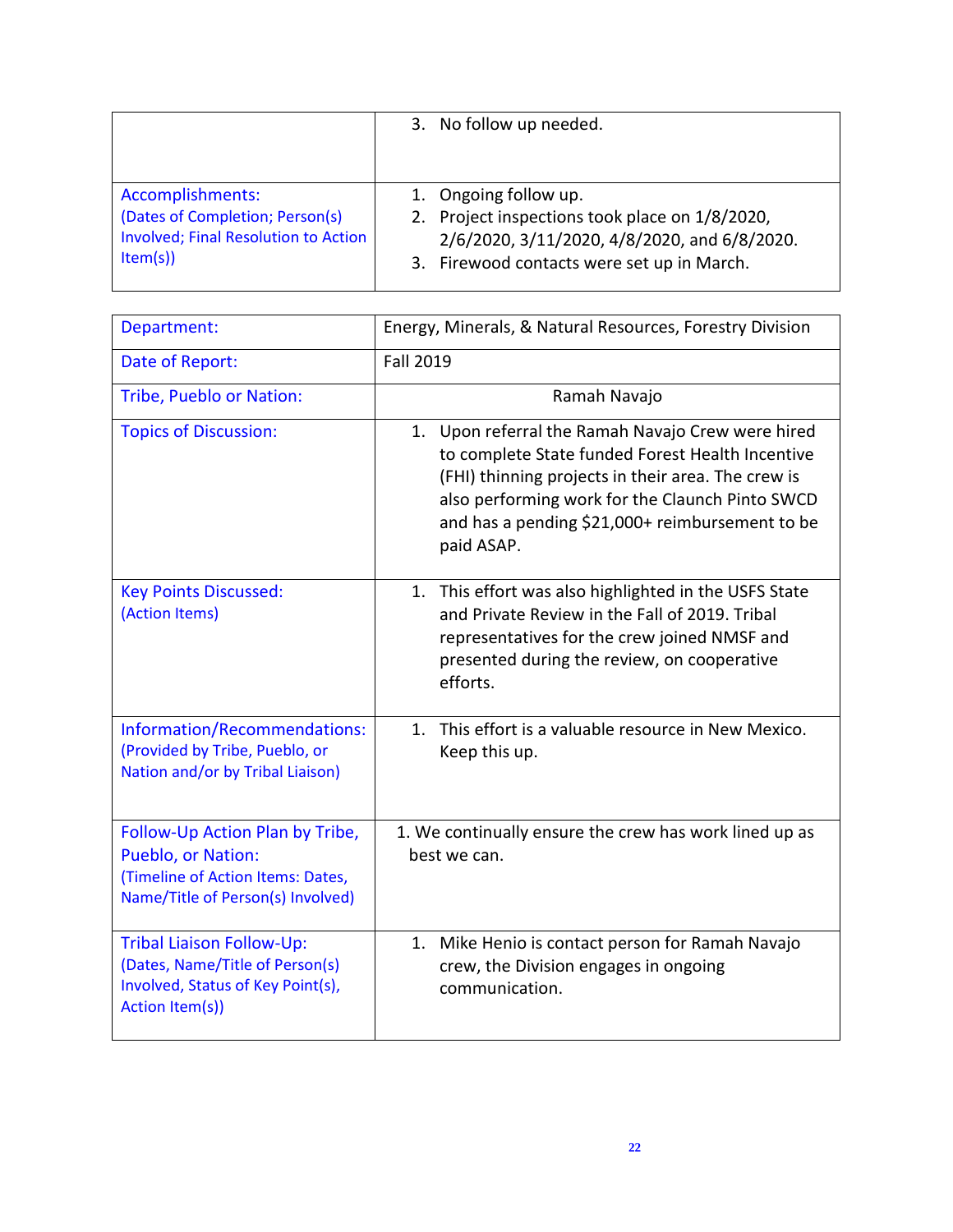| Accomplishments:<br>(Dates of Completion; Person(s)<br>Involved; Final Resolution to Action<br>Item(s) | 1. The FHI projects were completed in 2019 and the<br>Claunch Pinto projects are still ongoing. |
|--------------------------------------------------------------------------------------------------------|-------------------------------------------------------------------------------------------------|
|                                                                                                        |                                                                                                 |

| Department:                                                                                                                     | Energy, Minerals, & Natural Resources, Forestry Division                                                                                                                                                     |
|---------------------------------------------------------------------------------------------------------------------------------|--------------------------------------------------------------------------------------------------------------------------------------------------------------------------------------------------------------|
| Date of Report:                                                                                                                 | March 9, 2019                                                                                                                                                                                                |
| Tribe, Pueblo or Nation:                                                                                                        | Alamo Navajo School Board (ANSB)                                                                                                                                                                             |
| <b>Topics of Discussion:</b>                                                                                                    | 1. Engaging in contracting opportunities for WUI<br>thinning work related to Non-Federal Lands grant;<br>an application by Salado SWCD for Hop-Patterson<br>FIREWISE Committee falls within their work area. |
| <b>Key Points Discussed:</b><br>(Action Items)                                                                                  | 1. ANSB Forestry is on the Forestry Division statewide<br>price agreement for forestry work.<br>Salado SWCD would provide landowners with a list<br>of WUI Thinning contractors including ANSB<br>Forestry.  |
| Information/Recommendations:<br>(Provided by Tribe, Pueblo, or<br>Nation and/or by Tribal Liaison)                              | If possible, ANSB Forestry would prefer to contract<br>1.<br>with Salado SWCD instead of individual<br>landowners.                                                                                           |
| Follow-Up Action Plan by Tribe,<br>Pueblo, or Nation:<br>(Timeline of Action Items: Dates,<br>Name/Title of Person(s) Involved) | 1. None                                                                                                                                                                                                      |
| <b>Tribal Liaison Follow-Up:</b><br>(Dates, Name/Title of Person(s)<br>Involved, Status of Key Point(s),<br>Action Item(s))     | 1. Forestry Division will let ANSB Forestry know if<br>Salado SWCD has been awarded the NFL grant.                                                                                                           |
| Accomplishments:<br>(Dates of Completion; Person(s)<br><b>Involved; Final Resolution to Action</b><br>Item(s)                   | 1. None currently.                                                                                                                                                                                           |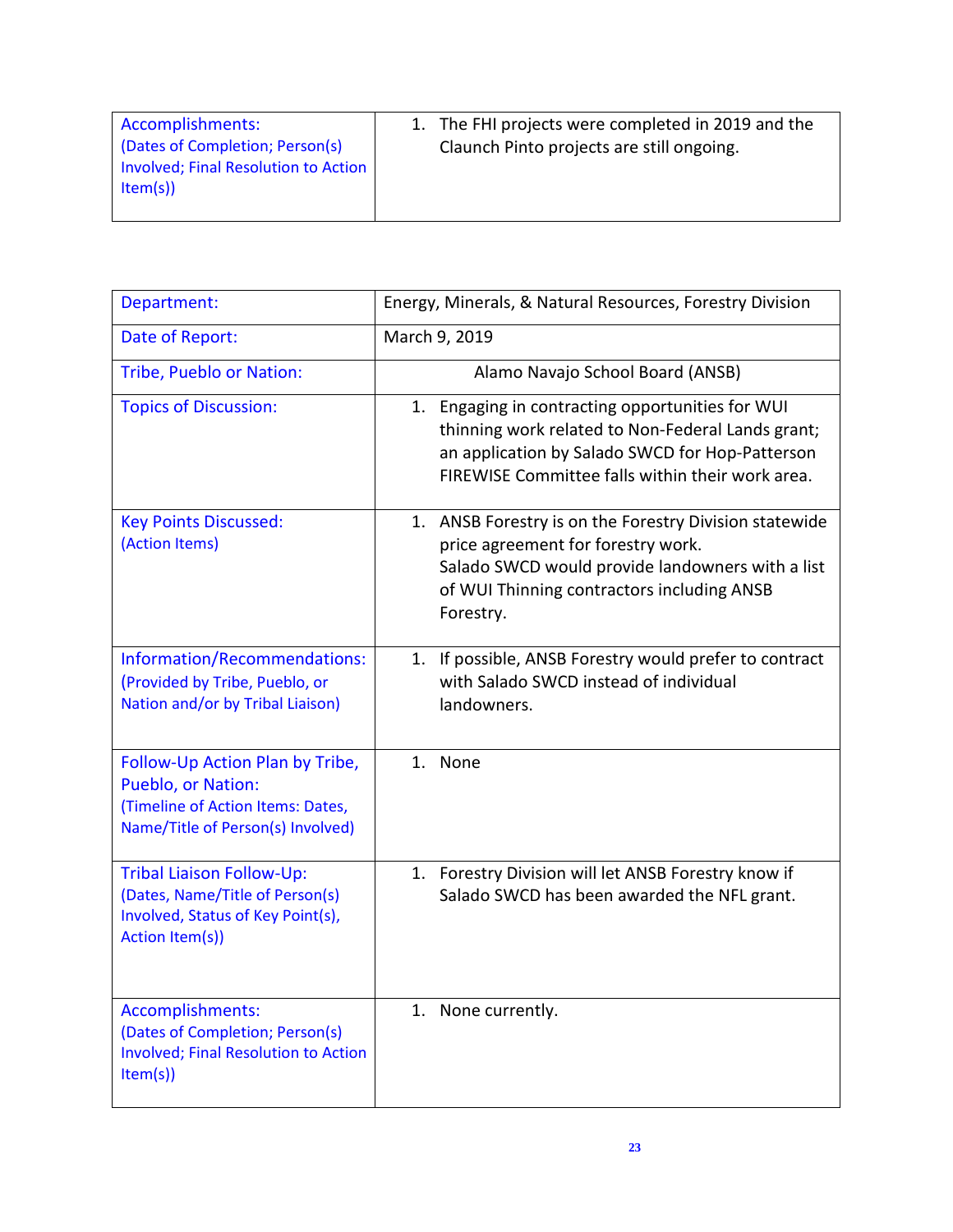| Department:                                                                                                                     | Energy, Minerals, & Natural Resources, Forestry Division                                                                                                                                                                                                        |
|---------------------------------------------------------------------------------------------------------------------------------|-----------------------------------------------------------------------------------------------------------------------------------------------------------------------------------------------------------------------------------------------------------------|
| Date of Report:                                                                                                                 | May 25, 2020                                                                                                                                                                                                                                                    |
| Tribe, Pueblo or Nation:                                                                                                        | Pueblo of Isleta                                                                                                                                                                                                                                                |
| <b>Topics of Discussion:</b>                                                                                                    | The impacts and goals for the Los Charcos Fire<br>1.                                                                                                                                                                                                            |
| <b>Key Points Discussed:</b><br>(Action Items)                                                                                  | 1. Primary items discussed were tribal sensitivity and<br>goals for the suppression of the fire. This was<br>captured in the WFDSS document for the incident.<br>(Wildland Fire Decision Support System)                                                        |
| Information/Recommendations:<br>(Provided by Tribe, Pueblo, or<br>Nation and/or by Tribal Liaison)                              | The pueblo and the BIA were able to provide<br>1.<br>information on sensitive concerns and goals to the<br>joint document developed. The tribal governor also<br>spoke during the Incident Management In-brief<br>and close out along with NMSF representative. |
| Follow-Up Action Plan by Tribe,<br>Pueblo, or Nation:<br>(Timeline of Action Items: Dates,<br>Name/Title of Person(s) Involved) | 1.<br>None needed at this time                                                                                                                                                                                                                                  |
| <b>Tribal Liaison Follow-Up:</b><br>(Dates, Name/Title of Person(s)<br>Involved, Status of Key Point(s),<br>Action Item(s))     | 1. No additional follow-up needed.                                                                                                                                                                                                                              |
| Accomplishments:<br>(Dates of Completion; Person(s)<br><b>Involved; Final Resolution to Action</b><br>Item(s)                   | 1. May 25, 2020 – close out meeting held. No further<br>follow up items.                                                                                                                                                                                        |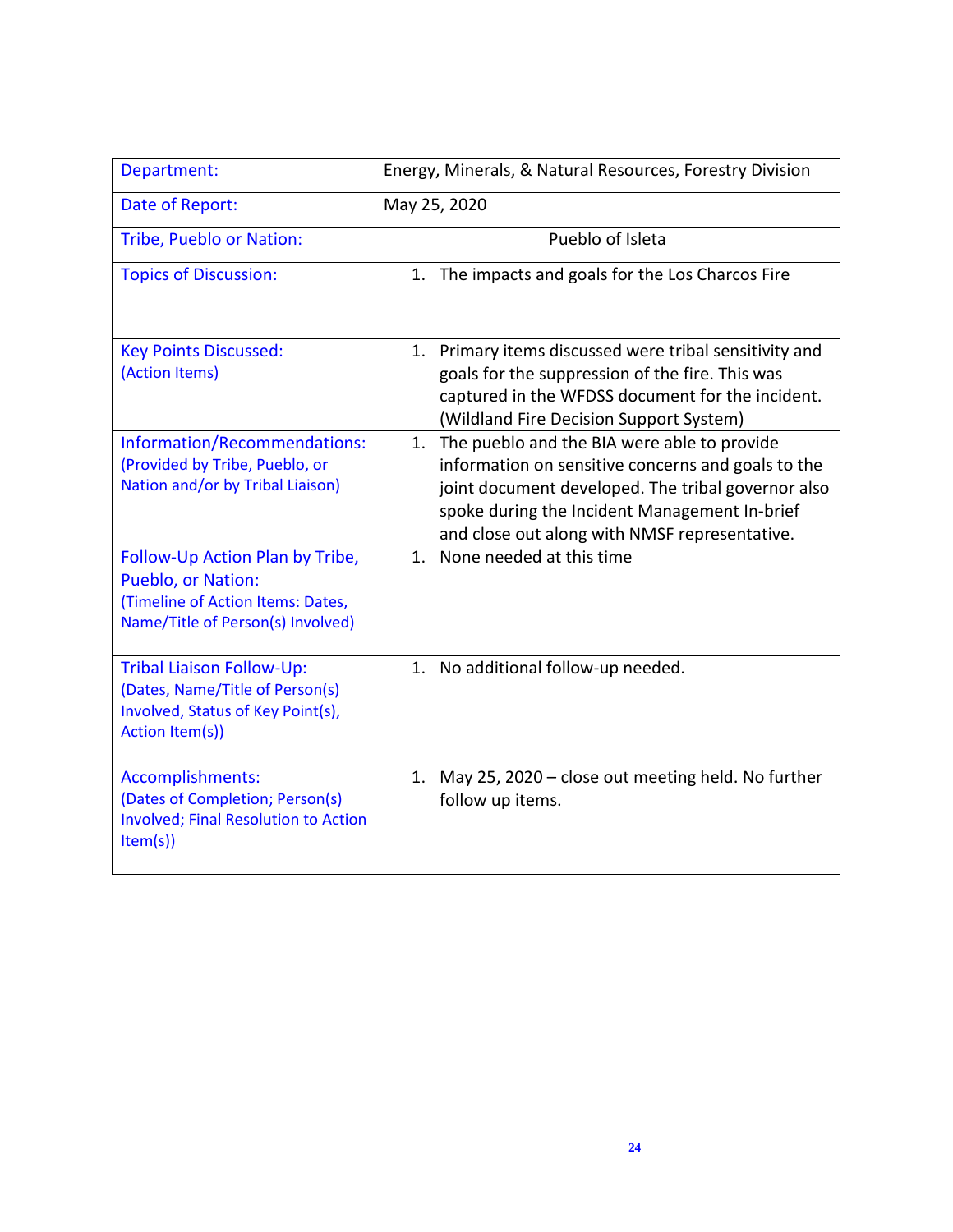| Department:                                                                                        | Energy, Minerals, & Natural Resources, Forestry Division                                                                                                                                                                                                                                                                                                                                                                                                                                                                                                                                                                                                                                                            |
|----------------------------------------------------------------------------------------------------|---------------------------------------------------------------------------------------------------------------------------------------------------------------------------------------------------------------------------------------------------------------------------------------------------------------------------------------------------------------------------------------------------------------------------------------------------------------------------------------------------------------------------------------------------------------------------------------------------------------------------------------------------------------------------------------------------------------------|
| Date of Report:                                                                                    | 1. April 4, 2019, 2. Throughout 2019; 3. November 2019; 4.<br>May 19, 2020                                                                                                                                                                                                                                                                                                                                                                                                                                                                                                                                                                                                                                          |
| Tribe, Pueblo or Nation:                                                                           | Pueblo of Jemez                                                                                                                                                                                                                                                                                                                                                                                                                                                                                                                                                                                                                                                                                                     |
| <b>Topics of Discussion:</b><br><b>Key Points Discussed:</b>                                       | 1. Smokey Bear Days, participation by tribal members.<br>2. Upon referral the Jemez Pueblo thinning crew did<br>thinning work on private land near Jemez Springs.<br>Land was adjacent to a FS project. Thinning will be<br>used to protect a vital water source for the<br>community of Jemez.<br>3. Discussion on development of an agreement to<br>utilize state funding on tribal lands with either<br>Jemez Crews or State contractors.<br>4. Contacted First Lt. Governor John Galvan to inform<br>the pueblo of potential COVID-19 exposure of two<br>pueblo firefighters working with the Returning<br>Heroes Program, while on the Lumberton fire.<br>1. Unveiling of the NM Wildland Firefighter Memorial |
| (Action Items)                                                                                     | at Smokey Bear Park.<br>2. Thinning prescription lop and scatter versus piling,<br>safety and need to remove the firewood.<br>3. Provided them a sample agreement (Cochiti as an<br>example).<br>4. Discussed the assistance we were providing to the<br>firefighters, testing and accommodations for self-<br>isolation. The tribe also provided support and<br>assistance to the two firefighters.                                                                                                                                                                                                                                                                                                                |
| Information/Recommendations:<br>(Provided by Tribe, Pueblo, or<br>Nation and/or by Tribal Liaison) | 1. Approximately 100 Native Americans attended the<br>unveiling of the memorial and Jemez Pueblo were<br>one of the tribal entities to participate in the<br>unveiling to represent and show respect for all<br>Native American Firefighters who have lost their<br>lives in the line of duty.<br>2. First Lt. Governor John Galvan provided information<br>about culture significance of the area and how vital<br>protecting the water recourses were. The need to<br>get more project for his tribal thinning crew and<br>collaboration with the FS on their adjacent project.<br>3. They would need Tribal Council approval once<br>developed.<br>No further information was needed or required.<br>4.          |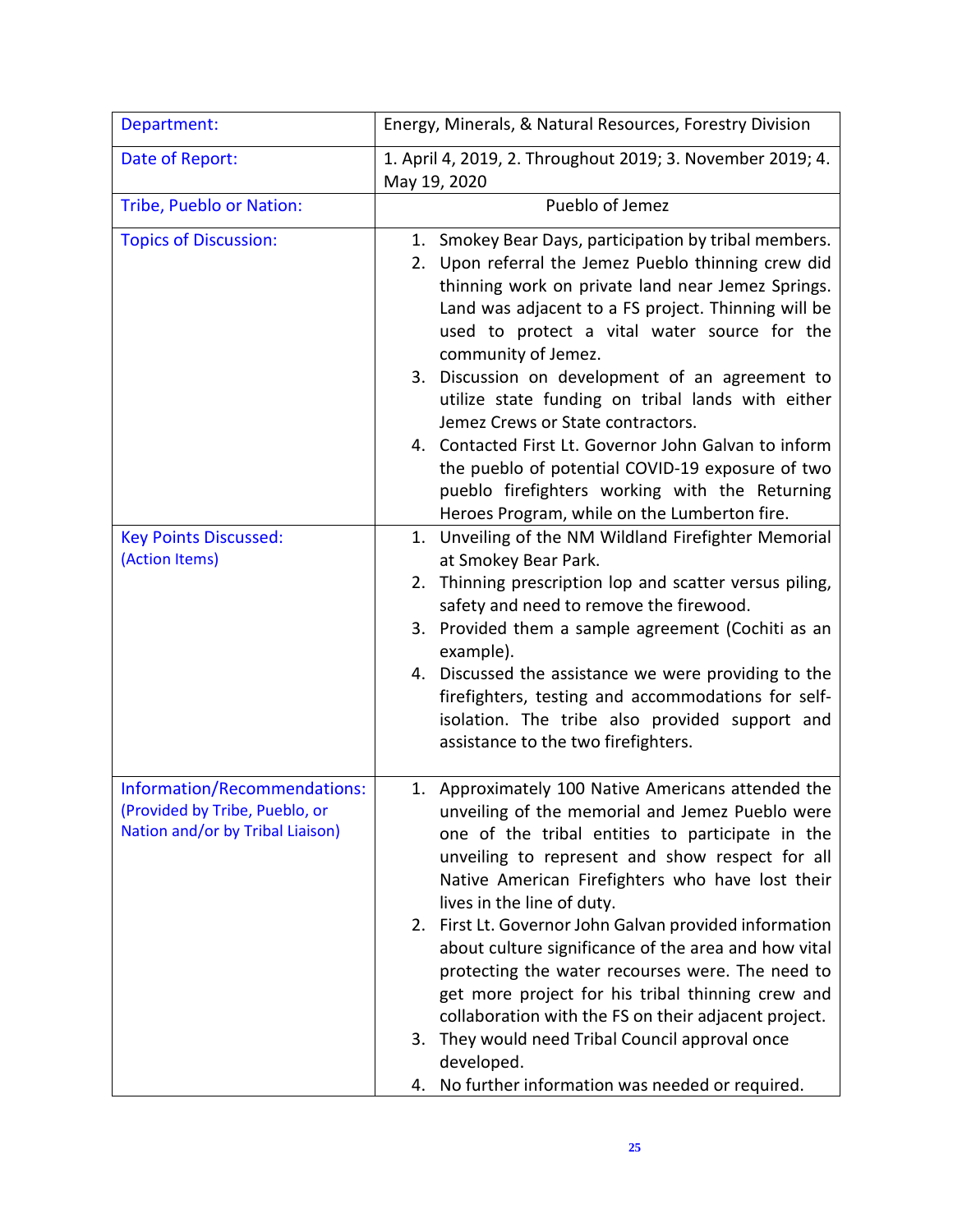| Follow-Up Action Plan by Tribe,             | No additional follow up needed.<br>1.                              |
|---------------------------------------------|--------------------------------------------------------------------|
| Pueblo, or Nation:                          | Tribe was going to investigate bidding on the FS<br>2.             |
| (Timeline of Action Items: Dates,           | project. No timeline given by the FS at the time. It               |
| Name/Title of Person(s) Involved)           | was still waiting contract approval to go out to bid.              |
|                                             | Both parties are still waiting to complete the<br>3.               |
|                                             | development of the agreement.                                      |
|                                             | No further follow up needed<br>4.                                  |
| <b>Tribal Liaison Follow-Up:</b>            | No additional follow-up needed.<br>1.                              |
| (Dates, Name/Title of Person(s)             | None sited due to lack of information on the bid<br>2 <sub>1</sub> |
| Involved, Status of Key Point(s),           | date. We told John that Casa Angelica would advise                 |
| Action Item(s))                             | the Thinning Crew if more work was funded on the                   |
|                                             | private property after the Stewardship plan was                    |
|                                             | completed.                                                         |
|                                             | 3. We will need to follow up as we can. Current                    |
|                                             | events have significantly delayed this process.                    |
|                                             | No further follow up needed.<br>4.                                 |
| Accomplishments:                            | No additional follow up needed.<br>1.                              |
| (Dates of Completion; Person(s)             | Thinning was completed in June, by the Jemez<br>2.                 |
| <b>Involved; Final Resolution to Action</b> | Pueblo crew and inspected by FCI Fred R. and Casa                  |
| Item(s)                                     | Angelica landowner representative Tom Swetnam.                     |
|                                             | 3. Participated in an initial discussion and we                    |
|                                             | provided the sample agreement, will move forward                   |
|                                             | as the tribe's need dictate.                                       |
|                                             | No further follow up needed.<br>4.                                 |
|                                             |                                                                    |

| Department:                                     | Energy, Minerals, & Natural Resources, Forestry Division                     |
|-------------------------------------------------|------------------------------------------------------------------------------|
| Date of Report:                                 | April 4, 2019                                                                |
| Tribe, Pueblo or Nation:                        | Pueblo of Zuni                                                               |
| <b>Topics of Discussion:</b>                    | Smokey Bear Days, participation by tribal<br>1.<br>members                   |
| <b>Key Points Discussed:</b><br>(Action Items). | 1. Unveiling of the NM Wildland Firefighter Memorial<br>at Smokey Bear Park. |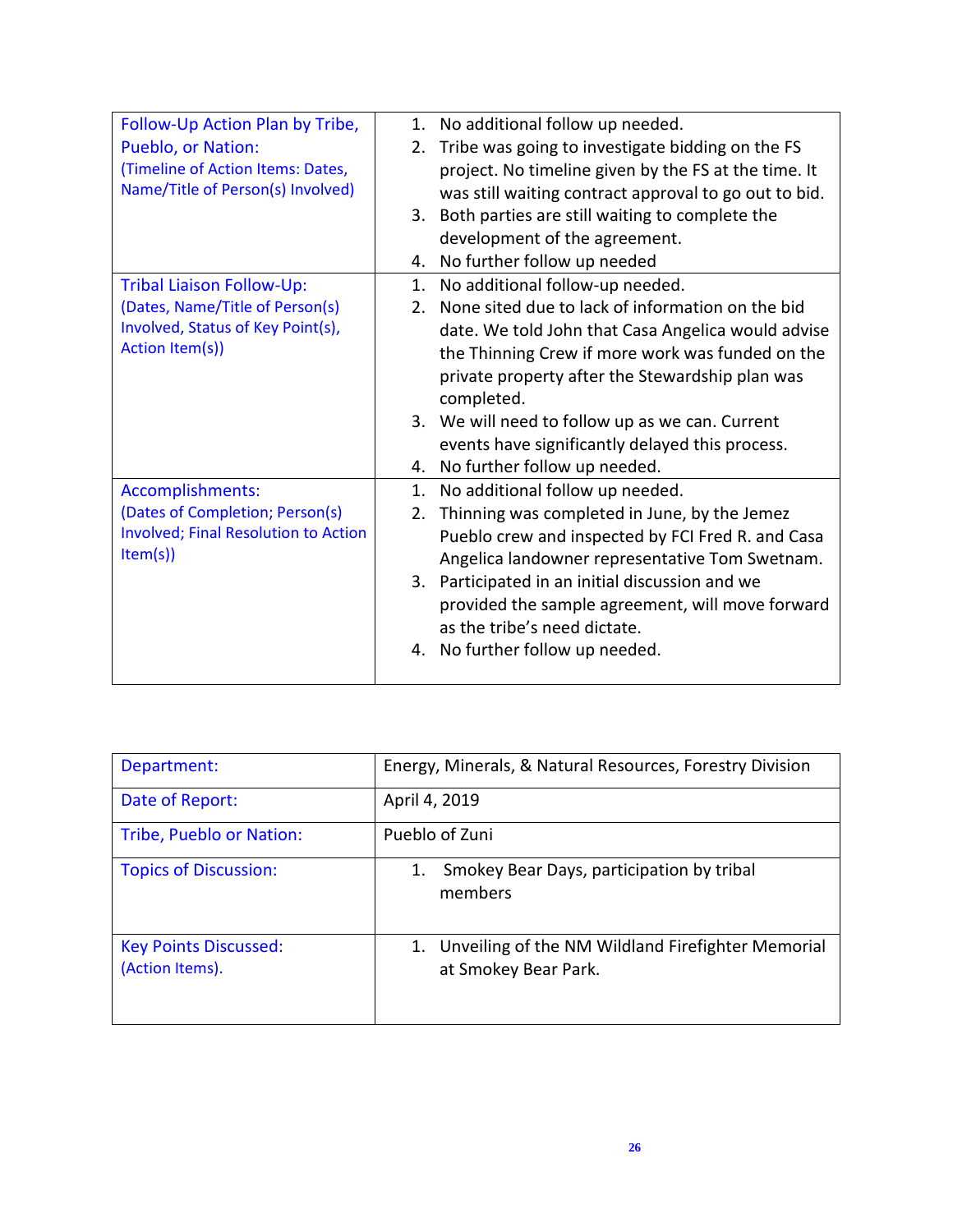| Information/Recommendations:<br>(Provided by Tribe, Pueblo, or<br>Nation and/or by Tribal Liaison)                                     | 1. Approximately 100 Native Americans attended the<br>unveiling of the memorial and Zuni Pueblo were<br>one of the tribal entities to participate in the<br>unveiling to represent and show respect for all<br>Native American Firefighters who have lost their<br>lives in the line of duty. |
|----------------------------------------------------------------------------------------------------------------------------------------|-----------------------------------------------------------------------------------------------------------------------------------------------------------------------------------------------------------------------------------------------------------------------------------------------|
| Follow-Up Action Plan by Tribe,<br><b>Pueblo, or Nation:</b><br>(Timeline of Action Items: Dates,<br>Name/Title of Person(s) Involved) | No additional follow up needed.<br>1.                                                                                                                                                                                                                                                         |
| <b>Tribal Liaison Follow-Up:</b><br>(Dates, Name/Title of Person(s)<br>Involved, Status of Key Point(s),<br>Action Item(s))            | 1. No additional follow up needed.                                                                                                                                                                                                                                                            |
| Accomplishments:<br>(Dates of Completion; Person(s)<br><b>Involved; Final Resolution to Action</b><br>Item(s)                          | 1. No additional follow up needed.                                                                                                                                                                                                                                                            |

| Department:                                                                                        | Energy, Minerals, & Natural Resources, Forestry Division                                                                                                                                                                                                                                                                          |
|----------------------------------------------------------------------------------------------------|-----------------------------------------------------------------------------------------------------------------------------------------------------------------------------------------------------------------------------------------------------------------------------------------------------------------------------------|
| Date of Report:                                                                                    | Spring 2020                                                                                                                                                                                                                                                                                                                       |
| Tribe, Pueblo or Nation:                                                                           | Pueblo of Sandia                                                                                                                                                                                                                                                                                                                  |
| <b>Topics of Discussion:</b>                                                                       | 1. Continuing Impacts from the 2011 Romero Fire                                                                                                                                                                                                                                                                                   |
| <b>Key Points Discussed:</b><br>(Action Items)                                                     | Ongoing issues from the 2011 fire and the changing<br>1.<br>of leadership by both the Pueblo and the Village of<br>Corrales Mayor. Also discussed how to move<br>forward and the State's ability to assist with both<br>entities.                                                                                                 |
| Information/Recommendations:<br>(Provided by Tribe, Pueblo, or<br>Nation and/or by Tribal Liaison) | The first meeting in the Pueblo administration<br>1.<br>identified the issue and had representatives from<br>all parties involved (Tribal, Village of Corrales and<br>State). The Tribal Natural Resource staff then<br>attended a Village of Corrales Bosque Advisory<br>Board meeting to encourage cross river<br>coordination. |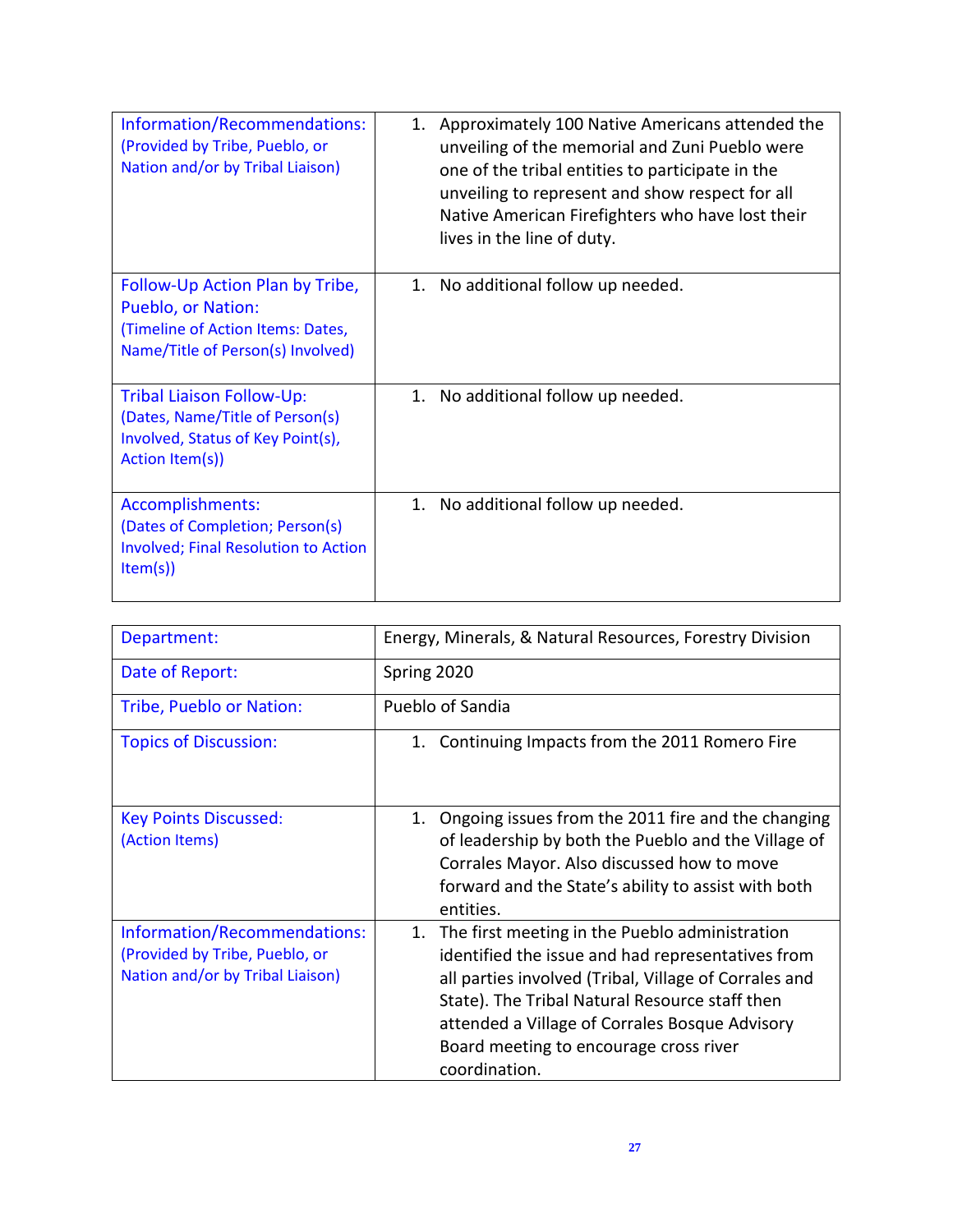| Follow-Up Action Plan by Tribe,<br>Pueblo, or Nation:<br>(Timeline of Action Items: Dates,<br>Name/Title of Person(s) Involved) | 1. NMSF has been assisting Corrales with nonnative<br>plant treatments to reduce the risk of Southwest<br>winds pushing fires to the Sandia side.<br>Sandia requested a coordinated effort to treat fuels<br>along with Ravenna Grass. NMSF is taking the lead<br>in coordinating this effort. We began to treat<br>Ravenna grass with Forestry crews in locations in<br>Corrales that the Pueblo requested. |
|---------------------------------------------------------------------------------------------------------------------------------|--------------------------------------------------------------------------------------------------------------------------------------------------------------------------------------------------------------------------------------------------------------------------------------------------------------------------------------------------------------------------------------------------------------|
| <b>Tribal Liaison Follow-Up:</b><br>(Dates, Name/Title of Person(s)<br>Involved, Status of Key Point(s),<br>Action Item(s))     | 1. NMSF requested and received FY 2021 funding for<br>both Sandia Pueblo and City of Rio Rancho and<br>Village of Corrales (and other locations) for this<br>cross river coordinated effort. This will be<br>implemented this fall.                                                                                                                                                                          |
| Accomplishments:<br>(Dates of Completion; Person(s)<br><b>Involved; Final Resolution to Action</b><br>Item(s)                   | 1. Some fuels work and Ravenna Grass treatments<br>have been performed on MRGCD (Village of<br>Corrales) bosque to date. The Pueblo crews are<br>also working on the East side.                                                                                                                                                                                                                              |

| Department:                  | Energy, Minerals, & Natural Resources, Forestry Division                                                                                                                                                                                                                                                                                                                                                                                                                                                                                                                                                                                                                           |
|------------------------------|------------------------------------------------------------------------------------------------------------------------------------------------------------------------------------------------------------------------------------------------------------------------------------------------------------------------------------------------------------------------------------------------------------------------------------------------------------------------------------------------------------------------------------------------------------------------------------------------------------------------------------------------------------------------------------|
| Date of Report:              | 1. June 29, 2020, 2 & 3. May 27, 2020                                                                                                                                                                                                                                                                                                                                                                                                                                                                                                                                                                                                                                              |
| Tribe, Pueblo or Nation:     | Pueblo of Santa Clara                                                                                                                                                                                                                                                                                                                                                                                                                                                                                                                                                                                                                                                              |
| <b>Topics of Discussion:</b> | 1. Santa Clara Invasive Plants Project - Santa Clara<br>Canyon and Rio Grande Corridor (USDA Forest<br>Service, CFA Invasive Plants Funding)<br>2. Technical assistance for funding opportunity from<br>the USFS Forest Products Laboratory Marketing<br>Unit.<br>3. Submitted proposal to USFS FPL for greenhouse/<br>nursery development and a sawmill and woodlot<br>operations. Project is funded through a USFS grant<br>to assist with utilization and management goals.<br>4. Forest and Watershed Restoration Act (FAWRA)<br>project – To improve riparian areas in Santa Clara<br>Canyon.<br>5. Non-federal Lands (NFL) project - To thin trees in<br>Santa Clara Canyon. |
| <b>Key Points Discussed:</b> | 1. Invasive species treated including: Canada thistle,                                                                                                                                                                                                                                                                                                                                                                                                                                                                                                                                                                                                                             |
| (Action Items)               | Scotch thistle, perennial pepperweed, hoary cress,                                                                                                                                                                                                                                                                                                                                                                                                                                                                                                                                                                                                                                 |
|                              | diffuse knapweed, spotted knapweed, dalmatian                                                                                                                                                                                                                                                                                                                                                                                                                                                                                                                                                                                                                                      |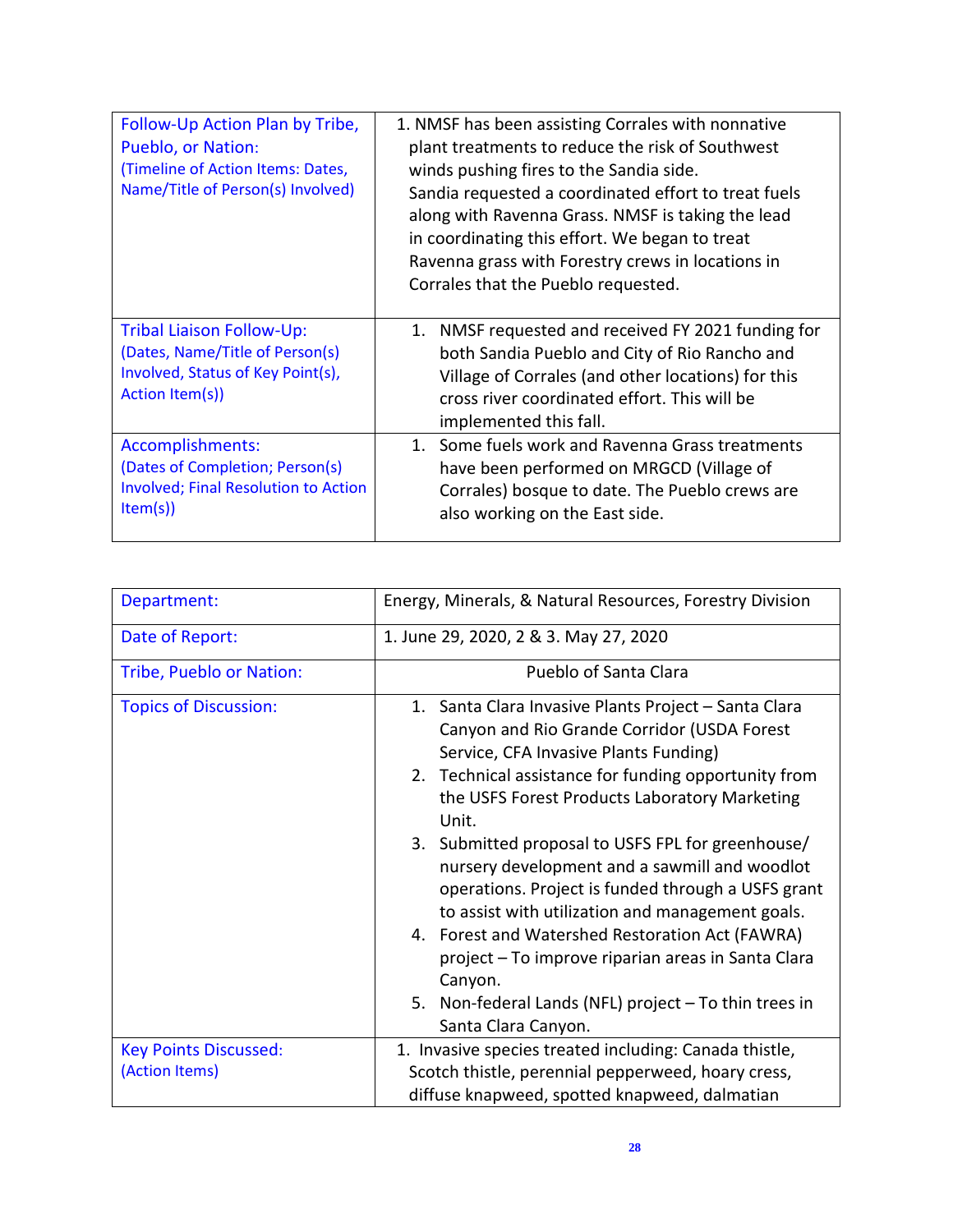|                                                      | toadflax and buffalo burr. Site visits conducted by<br>Shannon Atencio on 5-7-2019 and 9-18-2019.<br>2. Deputy Director of Forests and Climate Change<br>Specialist provided a wide range of assistance for<br>developing two proposals.<br>3. Facilitated proposal submission and follow-up<br>discussion with FPL. Glacierland RC&D to provide |
|------------------------------------------------------|--------------------------------------------------------------------------------------------------------------------------------------------------------------------------------------------------------------------------------------------------------------------------------------------------------------------------------------------------|
|                                                      | the expertise and technical assistance to further<br>develop utilization options and management goals                                                                                                                                                                                                                                            |
|                                                      | of Santa Clara Pueblo's forest resources.                                                                                                                                                                                                                                                                                                        |
|                                                      | 4. FAWRA Riparian Improvement - 640 feet of                                                                                                                                                                                                                                                                                                      |
|                                                      | fencing has been installed so far. Project is on-                                                                                                                                                                                                                                                                                                |
|                                                      | going.                                                                                                                                                                                                                                                                                                                                           |
|                                                      | 5. NFL hazardous fuels removal project $-$ the plan is                                                                                                                                                                                                                                                                                           |
|                                                      | completed and work should commence this<br>summer.                                                                                                                                                                                                                                                                                               |
| Information/Recommendations:                         | 1. Invasive plants project successfully completed; 333                                                                                                                                                                                                                                                                                           |
| (Provided by Tribe, Pueblo, or                       | acres treated. Project closed out on 9-10-2019.                                                                                                                                                                                                                                                                                                  |
| Nation and/or by Tribal Liaison)                     | 2. No additional follow-up needed.                                                                                                                                                                                                                                                                                                               |
|                                                      | 3. Santa Clara Pueblo to review work plan from                                                                                                                                                                                                                                                                                                   |
|                                                      | Glacierland RC&D and provide available                                                                                                                                                                                                                                                                                                           |
|                                                      | information on forest resource, harvest plans and                                                                                                                                                                                                                                                                                                |
|                                                      | other forest management activities.                                                                                                                                                                                                                                                                                                              |
|                                                      | 4. FAWRA project is on-going.                                                                                                                                                                                                                                                                                                                    |
|                                                      | 5. NFL project will start up soon.                                                                                                                                                                                                                                                                                                               |
| Follow-Up Action Plan by Tribe,                      | 1. No additional follow up needed.                                                                                                                                                                                                                                                                                                               |
| Pueblo, or Nation:                                   | No additional follow-up needed.<br>2.                                                                                                                                                                                                                                                                                                            |
| (Timeline of Action Items: Dates,                    | 3. No additional follow-up needed.                                                                                                                                                                                                                                                                                                               |
| Name/Title of Person(s) Involved)                    | Project is on-going.<br>4.                                                                                                                                                                                                                                                                                                                       |
|                                                      | 5. Project is on-going.                                                                                                                                                                                                                                                                                                                          |
| Tribal Liaison Follow-Up:                            | 1. No additional follow-up needed.                                                                                                                                                                                                                                                                                                               |
| (Dates, Name/Title of Person(s)                      | No additional follow-up needed.<br>2.                                                                                                                                                                                                                                                                                                            |
| Involved, Status of Key Point(s),<br>Action Item(s)) | No additional follow-up needed.<br>3.                                                                                                                                                                                                                                                                                                            |
|                                                      | No additional follow-up needed.<br>4.                                                                                                                                                                                                                                                                                                            |
|                                                      | No additional follow-up needed.<br>5.                                                                                                                                                                                                                                                                                                            |
| Accomplishments:                                     | No additional follow up from Santa Clara Pueblo.<br>1.                                                                                                                                                                                                                                                                                           |
| (Dates of Completion; Person(s)                      | Project complete, billing, and final report                                                                                                                                                                                                                                                                                                      |
| <b>Involved; Final Resolution to Action</b>          | submitted 9-10-2020                                                                                                                                                                                                                                                                                                                              |
| Item(s)                                              | No additional follow-up from Santa Clara Pueblo.<br>2.                                                                                                                                                                                                                                                                                           |
|                                                      | No additional follow-up from Santa Clara Pueblo.<br>3.                                                                                                                                                                                                                                                                                           |
|                                                      | Project is on-going.<br>4.                                                                                                                                                                                                                                                                                                                       |
|                                                      | Project is on-going.<br>5.                                                                                                                                                                                                                                                                                                                       |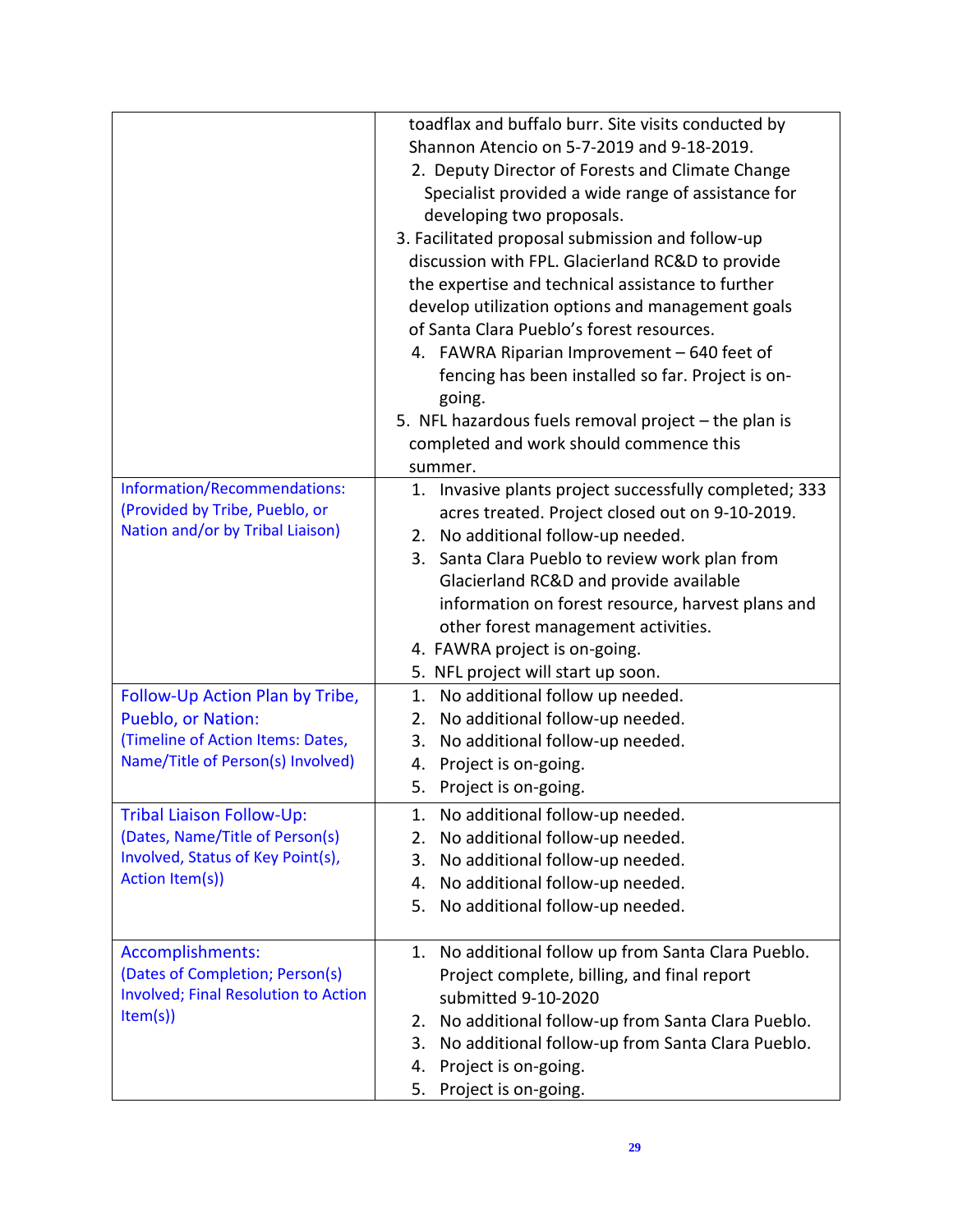| Department:                                                                                                                     | Energy, Minerals, & Natural Resources, Forestry Division                                                                                                                                                                                                                                                                                                                                                                                                                                                                                                                                                                                                                                                                                                                |
|---------------------------------------------------------------------------------------------------------------------------------|-------------------------------------------------------------------------------------------------------------------------------------------------------------------------------------------------------------------------------------------------------------------------------------------------------------------------------------------------------------------------------------------------------------------------------------------------------------------------------------------------------------------------------------------------------------------------------------------------------------------------------------------------------------------------------------------------------------------------------------------------------------------------|
| Date of Report:                                                                                                                 | 1. November 7, 2019; 2. April 4, 2019; 3. March 12, 2020                                                                                                                                                                                                                                                                                                                                                                                                                                                                                                                                                                                                                                                                                                                |
| Tribe, Pueblo or Nation:                                                                                                        | Pueblo of Taos                                                                                                                                                                                                                                                                                                                                                                                                                                                                                                                                                                                                                                                                                                                                                          |
| <b>Topics of Discussion:</b>                                                                                                    | 1. Smokey Bear Live participation by Pueblo<br>members.<br>2. Smokey Bear Days, participation by tribal<br>members.<br>3. Forestry inventory for site preparation on a NRCS<br>EQIP project (NRCS Taos Field Office).                                                                                                                                                                                                                                                                                                                                                                                                                                                                                                                                                   |
| <b>Key Points Discussed:</b><br>(Action Items)                                                                                  | 1. Two surviving members of the original Taos Pueblo<br>Snowballs wildland fire crew Adolf Somora and<br>Paul Romero.<br>Unveiling of the NM Wildland Firefighter Memorial<br>2.<br>at Smokey Bear Park.<br>3. Forest inventory, project planning, timeline,<br>expected project outcome, concern over the<br>jumping mouse and riparian areas.                                                                                                                                                                                                                                                                                                                                                                                                                         |
| Information/Recommendations:<br>(Provided by Tribe, Pueblo, or<br>Nation and/or by Tribal Liaison)                              | 1. The Toas Snowball crew were assigned to the<br>Capitan Gap fire on the Lincoln National Forest<br>when Smokey Bear was found as a cub. The crew<br>were the first to come upon the cub and report it<br>to the incident managers who later rescued the<br>cub.<br>2. Approximately 100 Native Americans attended the<br>unveiling of the memorial and Toas Pueblo<br>participated in the unveiling to represent and show<br>respect for all Native American Firefighters who<br>lost their lives in the line of duty.<br>The project will continue/complete a series of<br>3.<br>projects that create a fuel break between PJ and<br>mixed-conifer forest types. The fuel break will<br>stretch from Taos Canyon to El Salto on the north<br>end of Pueblo property. |
| Follow-Up Action Plan by Tribe,<br>Pueblo, or Nation:<br>(Timeline of Action Items: Dates,<br>Name/Title of Person(s) Involved) | No additional follow up needed.<br>1.<br>No additional follow up needed.<br>2.<br>A site visit will be planned by NRCS-Taos Field<br>3.<br>Office and Taos Pueblo pending COVID regulation<br>on the Taos Pueblo.                                                                                                                                                                                                                                                                                                                                                                                                                                                                                                                                                       |
| <b>Tribal Liaison Follow-Up:</b><br>(Dates, Name/Title of Person(s)<br>Involved, Status of Key Point(s),<br>Action Item(s))     | No additional follow up needed.<br>1.<br>No additional follow up needed.<br>2.<br>Follow up date: TBD by Rene Romero Taos Pueblo<br>3.<br>Fire Program Manager.                                                                                                                                                                                                                                                                                                                                                                                                                                                                                                                                                                                                         |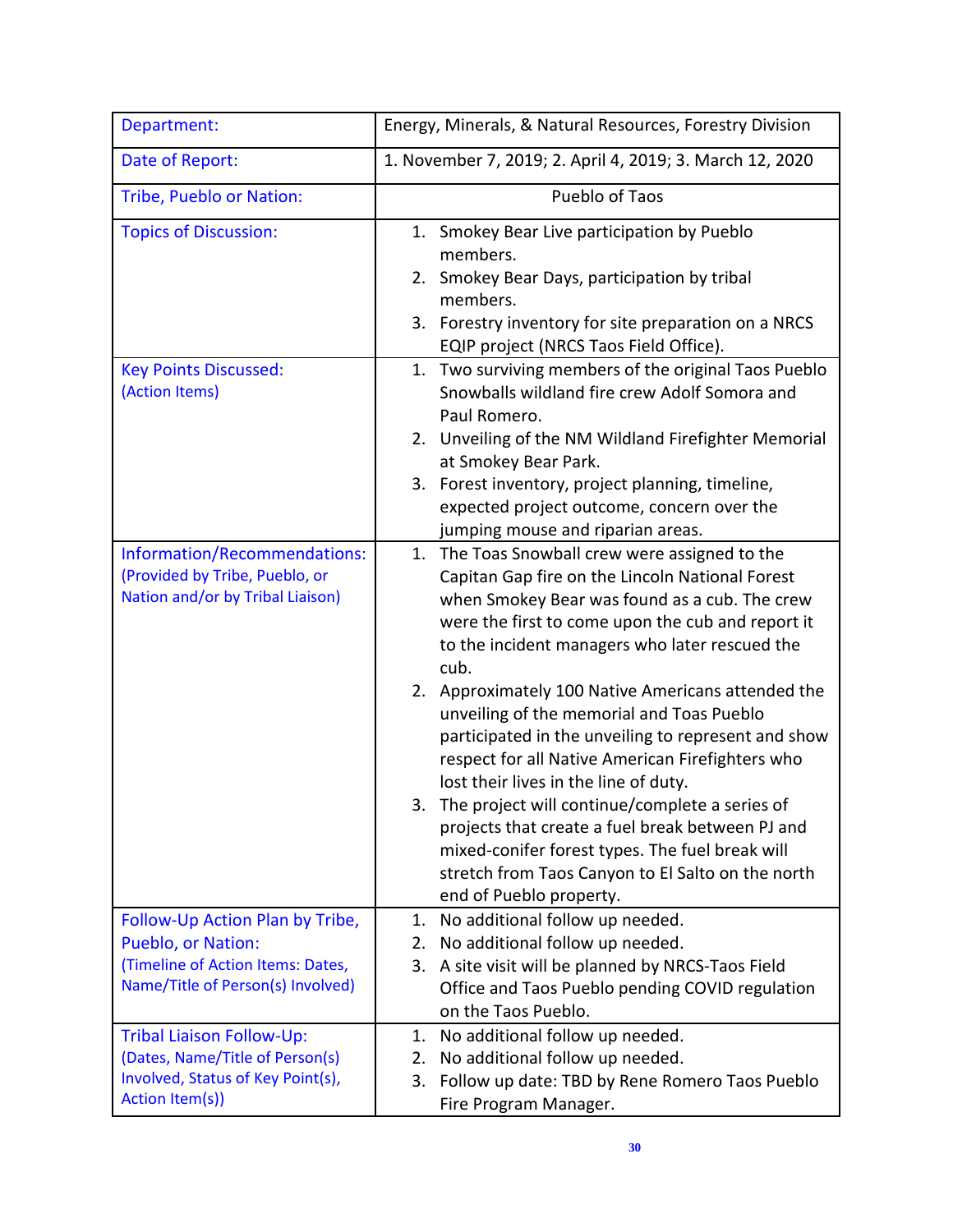| Accomplishments:<br>(Dates of Completion; Person(s)<br>Involved; Final Resolution to Action<br>Item(s) | 1. No additional follow up needed.<br>2. No additional follow up needed.<br>3. March 12, 2020 forest inventory and the NRCS<br>project worksheet was completed. Next step in the<br>project will be a site visit. |
|--------------------------------------------------------------------------------------------------------|-------------------------------------------------------------------------------------------------------------------------------------------------------------------------------------------------------------------|
|--------------------------------------------------------------------------------------------------------|-------------------------------------------------------------------------------------------------------------------------------------------------------------------------------------------------------------------|

| Department:                                                                                                                     | Energy, Minerals, & Natural Resources, Forestry Division                                                                                     |
|---------------------------------------------------------------------------------------------------------------------------------|----------------------------------------------------------------------------------------------------------------------------------------------|
| Date of Report:                                                                                                                 | March 26, 2020                                                                                                                               |
| Tribe, Pueblo or Nation:                                                                                                        | Pueblo of Tesuque                                                                                                                            |
| <b>Topics of Discussion:</b>                                                                                                    | 1. L. Quam sent information regarding Forest and<br>Watershed Restoration Act funding opportunity to<br><b>Pueblo Environment Department</b> |
| <b>Key Points Discussed:</b><br>(Action Items)                                                                                  | 1. Provided funding information and opportunity to<br>discuss further partnerships and collaborative<br>efforts                              |
| Information/Recommendations:<br>(Provided by Tribe, Pueblo, or<br>Nation and/or by Tribal Liaison)                              | 1. No additional response from the Pueblo, follow up<br>email submitted but no response.                                                     |
| Follow-Up Action Plan by Tribe,<br>Pueblo, or Nation:<br>(Timeline of Action Items: Dates,<br>Name/Title of Person(s) Involved) | No additional follow up needed.<br>1.                                                                                                        |
| <b>Tribal Liaison Follow-Up:</b><br>(Dates, Name/Title of Person(s)<br>Involved, Status of Key Point(s),<br>Action Item(s))     | 1. No additional follow-up needed.                                                                                                           |
| Accomplishments:<br>(Dates of Completion; Person(s)<br><b>Involved; Final Resolution to Action</b><br>Item(s)                   | 1.<br>None to report.                                                                                                                        |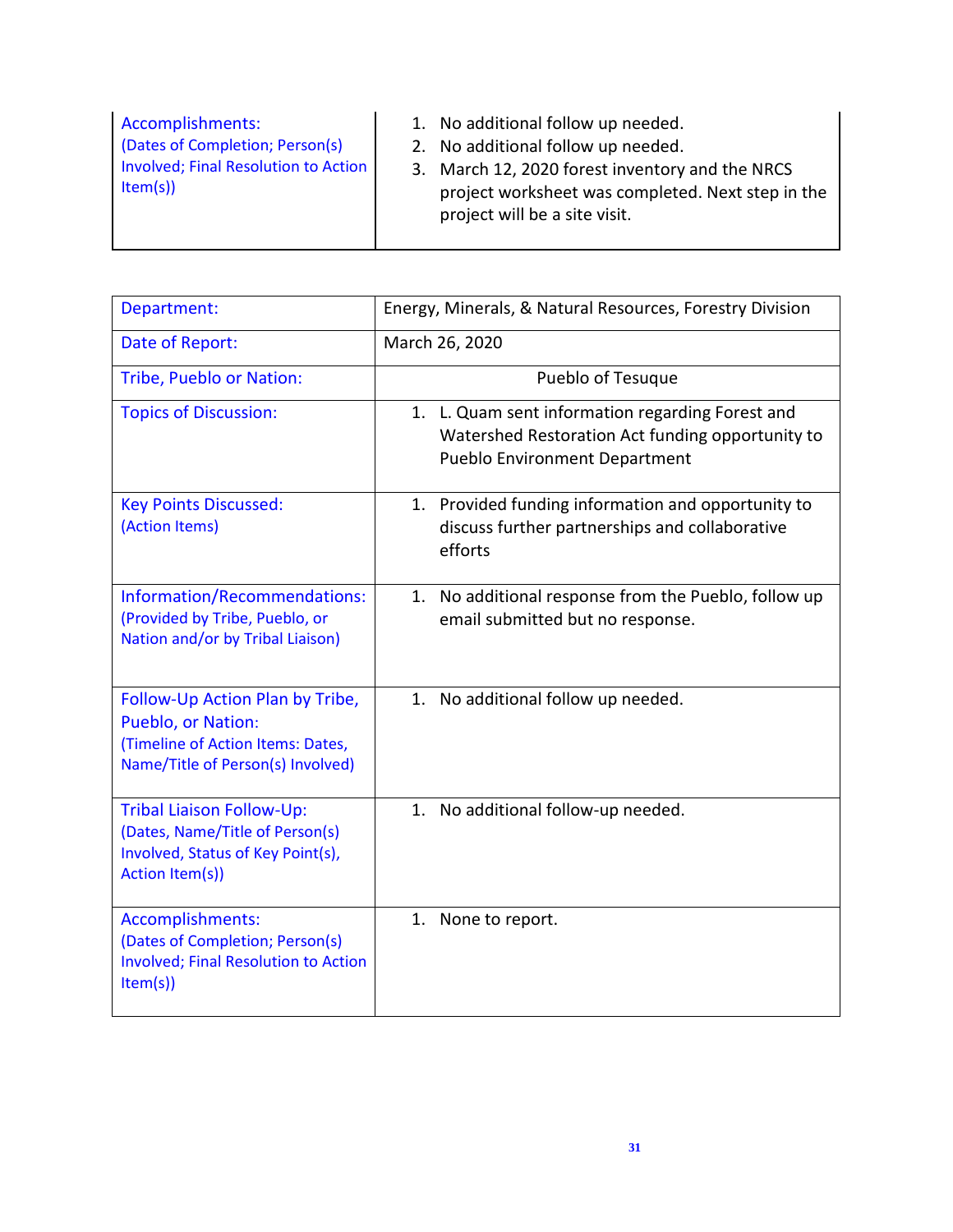| Department:                                                                                                                     | Energy, Minerals, & Natural Resources, Forestry Division                                                                                                                                                                        |
|---------------------------------------------------------------------------------------------------------------------------------|---------------------------------------------------------------------------------------------------------------------------------------------------------------------------------------------------------------------------------|
| Date of Report:                                                                                                                 | June 22, 2020                                                                                                                                                                                                                   |
| Tribe, Pueblo or Nation:                                                                                                        | Trees, Water, People Non-profit group working with the<br>Pueblos of Jemez, Kewa and Cochiti                                                                                                                                    |
| <b>Topics of Discussion:</b>                                                                                                    | Representative James Calabaza who works for the<br>1.<br>non-profit organization Trees, Water, People is<br>involved with a tri-project between the three<br>Pueblos to conduct burned area reforestation<br>efforts.           |
| <b>Key Points Discussed:</b><br>(Action Items)                                                                                  | 1. Potential funding opportunities, technical<br>assistance, guidance of reforestation efforts and<br>joint-collaborative efforts that could benefit all<br>parties in the future.                                              |
| Information/Recommendations:<br>(Provided by Tribe, Pueblo, or<br>Nation and/or by Tribal Liaison)                              | 1. Provided funding information and offered to speak<br>with representatives of the three tribes involved<br>and also put James in contact with Santa Clara<br>Pueblo who has conducted extensive burned area<br>reforestation. |
| Follow-Up Action Plan by Tribe,<br>Pueblo, or Nation:<br>(Timeline of Action Items: Dates,<br>Name/Title of Person(s) Involved) | 1. No additional follow up needed.                                                                                                                                                                                              |
| Tribal Liaison Follow-Up:<br>(Dates, Name/Title of Person(s)<br>Involved, Status of Key Point(s),<br>Action Item(s))            | 1. No additional follow-up needed.                                                                                                                                                                                              |
| Accomplishments:<br>(Dates of Completion; Person(s)<br>Involved; Final Resolution to Action<br>Item(s)                          | 1. No additional follow-up needed.                                                                                                                                                                                              |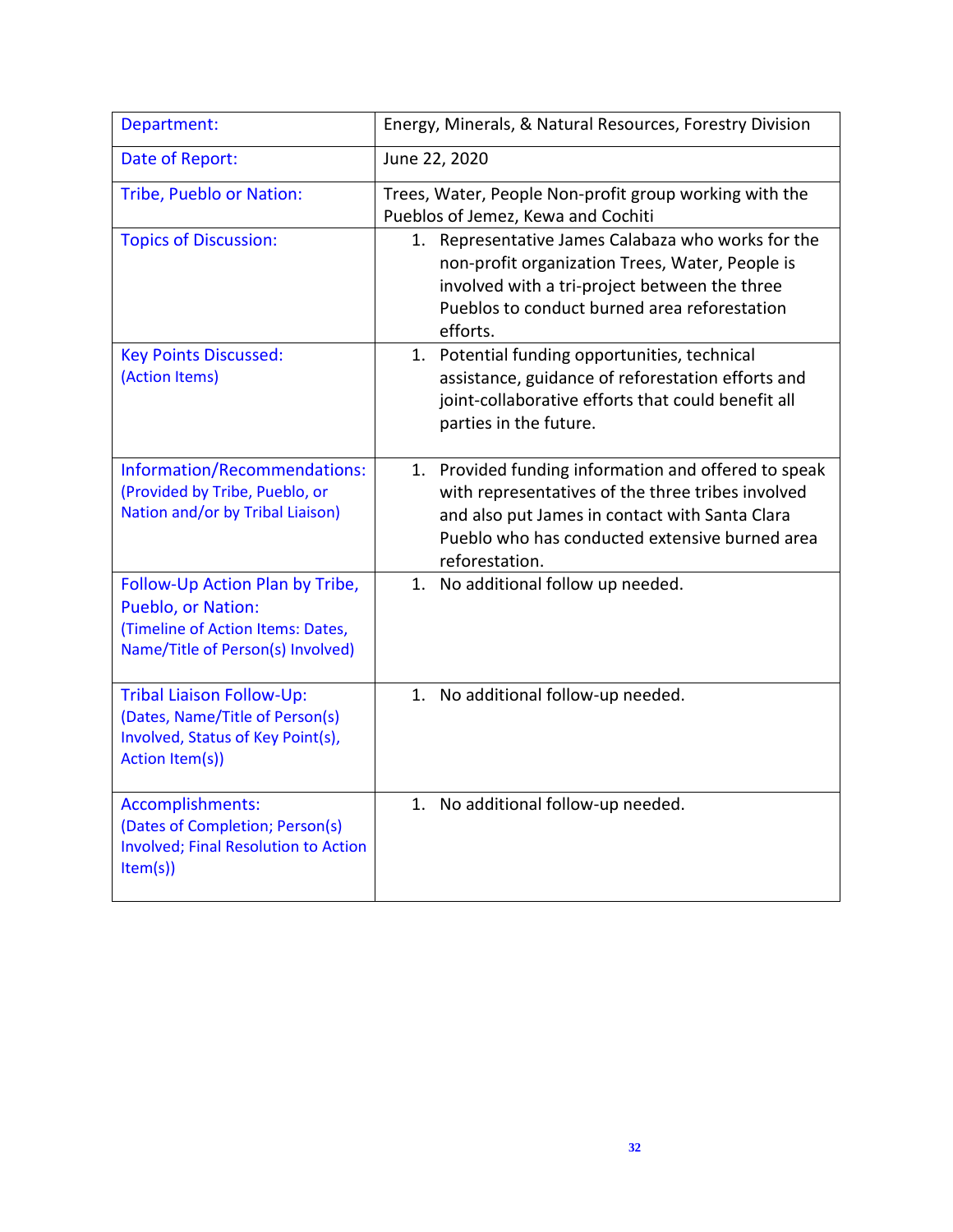# C. Mining and Minerals—Mining Act Reclamation Program Consultation Reports

| Department:                                                                                                                     | ENMRD-MMD-MARP                                                                                                                  |
|---------------------------------------------------------------------------------------------------------------------------------|---------------------------------------------------------------------------------------------------------------------------------|
| Date of Report:                                                                                                                 | June 30, 2020                                                                                                                   |
| Tribe, Pueblo or Nation:                                                                                                        | Fort Sill Apache Tribe<br>Pueblo of Isleta<br>Mescalero Apache Tribe<br>Navajo Nation<br>White Mountain Apache Tribe            |
| <b>Topics of Discussion:</b>                                                                                                    | Letter sent July 10, 2019, Notice of Intent to<br>$\bullet$<br>Approve Permit No. GR083EM, Emma-B<br><b>Exploration Project</b> |
| <b>Key Points Discussed:</b><br>(Action Items)                                                                                  | N/A                                                                                                                             |
| Information/Recommendations:<br>(Provided by Tribe, Pueblo, or<br>Nation and/or by Tribal Liaison)                              | Provided the Tribe, Pueblo or Nation with state<br>map of project site and mine operator's<br>application.                      |
| Follow-Up Action Plan by Tribe,<br>Pueblo, or Nation:<br>(Timeline of Action Items: Dates,<br>Name/Title of Person(s) Involved) | N/A                                                                                                                             |
| <b>Tribal Liaison Follow-Up:</b><br>(Dates, Name/Title of Person(s)<br>Involved, Status of Key Point(s),<br>Action Item(s))     | N/A                                                                                                                             |
| Accomplishments:<br>(Dates of Completion; Person(s)<br><b>Involved; Final Resolution to Action</b><br>Item(s)                   | N/A                                                                                                                             |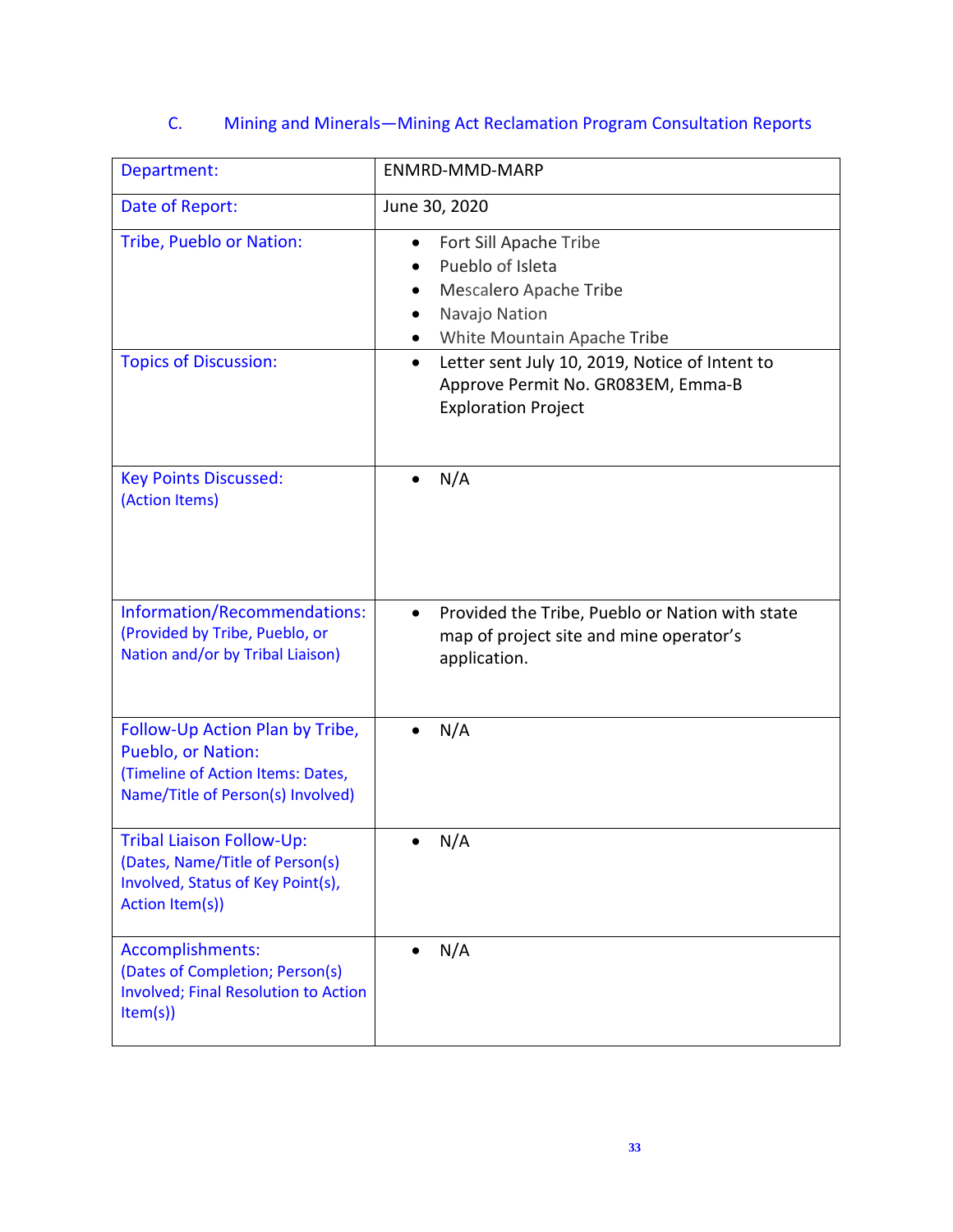| Department:                                                                                                                     | ENMRD-MMD-MARP                                                                                                                                                                                                                                |
|---------------------------------------------------------------------------------------------------------------------------------|-----------------------------------------------------------------------------------------------------------------------------------------------------------------------------------------------------------------------------------------------|
| Date of Report:                                                                                                                 | June 30, 2020                                                                                                                                                                                                                                 |
| Tribe, Pueblo or Nation:                                                                                                        | Pueblo of Jemez, Tesuque Pueblo, Navajo Nation                                                                                                                                                                                                |
| <b>Topics of Discussion:</b>                                                                                                    | Letter sent July 16, 2019, Request for Consultation,<br>$\bullet$<br>Application for Regular Exploration Permit, Tererro<br>Exploration Project, Permit No. SF040ER                                                                           |
| <b>Key Points Discussed:</b><br>(Action Items)                                                                                  | N/A                                                                                                                                                                                                                                           |
| Information/Recommendations:<br>(Provided by Tribe, Pueblo, or<br>Nation and/or by Tribal Liaison)                              | Provided the Tribe, Pueblo or Nation with state<br>$\bullet$<br>map of project site and mine operator's<br>application.                                                                                                                       |
| Follow-Up Action Plan by Tribe,<br>Pueblo, or Nation:<br>(Timeline of Action Items: Dates,<br>Name/Title of Person(s) Involved) | We have had email communications with the<br>Jemez and Tesuque Pueblos and the Navajo Nation,<br>basically letting them know that we are processing<br>the state application and providing state project<br>manager name as the state contact |
| <b>Tribal Liaison Follow-Up:</b><br>(Dates, Name/Title of Person(s)<br>Involved, Status of Key Point(s),<br>Action Item(s)).    | N/A                                                                                                                                                                                                                                           |
| Accomplishments:<br>(Dates of Completion; Person(s)<br><b>Involved; Final Resolution to Action</b><br>Item(s)                   | N/A                                                                                                                                                                                                                                           |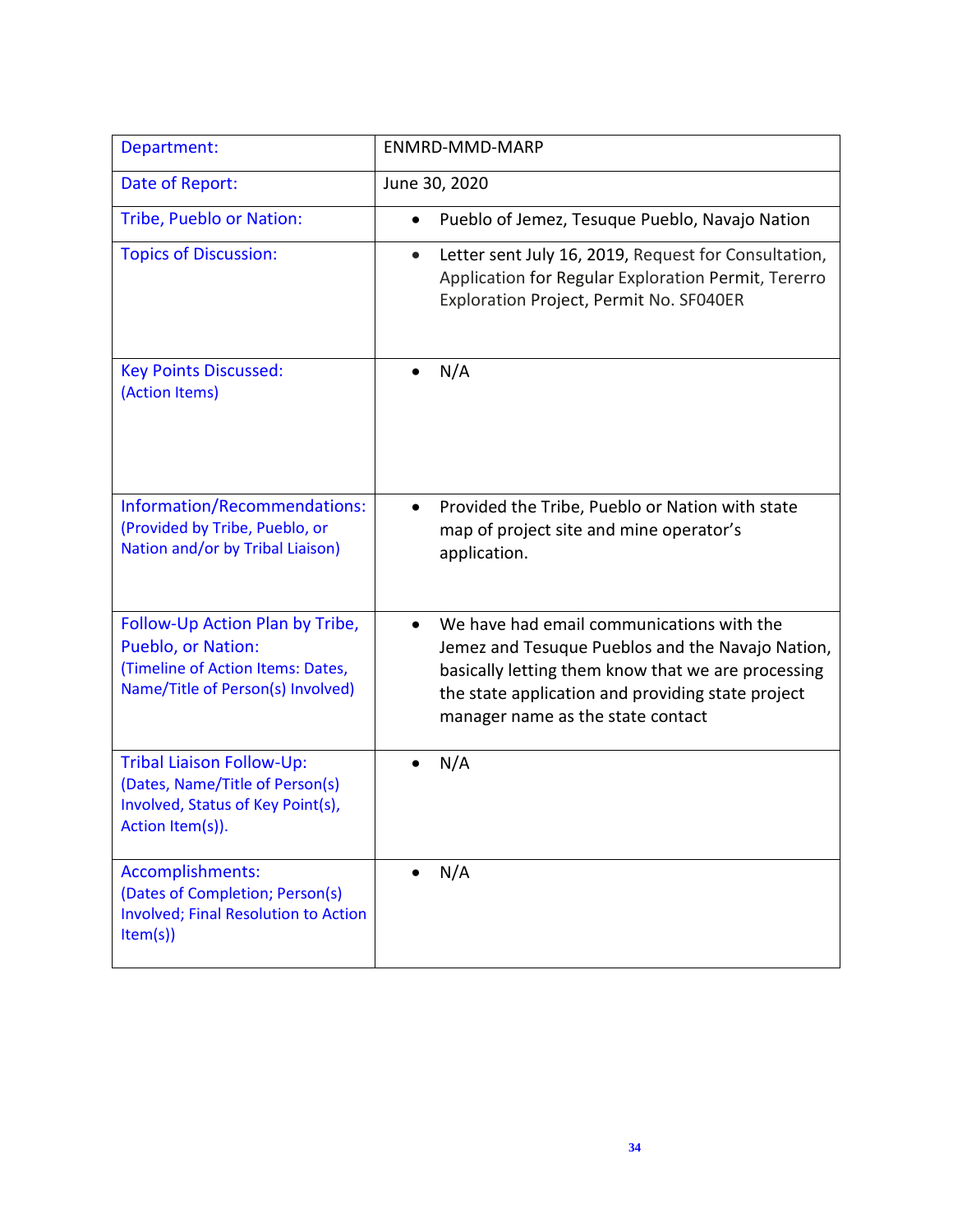| Department:                                                                                                                     | ENMRD-MMD-MARP                                                                                                                                                                           |
|---------------------------------------------------------------------------------------------------------------------------------|------------------------------------------------------------------------------------------------------------------------------------------------------------------------------------------|
| Date of Report:                                                                                                                 | June 30, 2020                                                                                                                                                                            |
| Tribe, Pueblo or Nation:                                                                                                        | Pueblo of Isleta<br>Hopi Tribe<br>Fort Sill Apache Tribe<br>$\bullet$<br>Pueblo of Acoma<br>White Mountain Apache Tribe<br>Navajo Nation<br>Mescalero Apache Tribe                       |
| <b>Topics of Discussion:</b>                                                                                                    | Letter sent August 16, 2019, Request for<br>$\bullet$<br>Consultation, Application for Permit Modification<br>19-1 for CSG Stockpile, Freeport-McMoRan Tyrone<br>Inc. Permit No. GR010RE |
| <b>Key Points Discussed:</b><br>(Action Items)                                                                                  | N/A                                                                                                                                                                                      |
| Information/Recommendations:<br>(Provided by Tribe, Pueblo, or<br>Nation and/or by Tribal Liaison)                              | Provided the Tribe, Pueblo or Nation with state<br>$\bullet$<br>map of project site and mine operator's<br>application.                                                                  |
| Follow-Up Action Plan by Tribe,<br>Pueblo, or Nation:<br>(Timeline of Action Items: Dates,<br>Name/Title of Person(s) Involved) | N/A                                                                                                                                                                                      |
| Tribal Liaison Follow-Up:<br>(Dates, Name/Title of Person(s)<br>Involved, Status of Key Point(s),<br>Action Item(s))            | N/A                                                                                                                                                                                      |
| Accomplishments:<br>(Dates of Completion; Person(s)<br><b>Involved; Final Resolution to Action</b><br>Item(s)                   | N/A                                                                                                                                                                                      |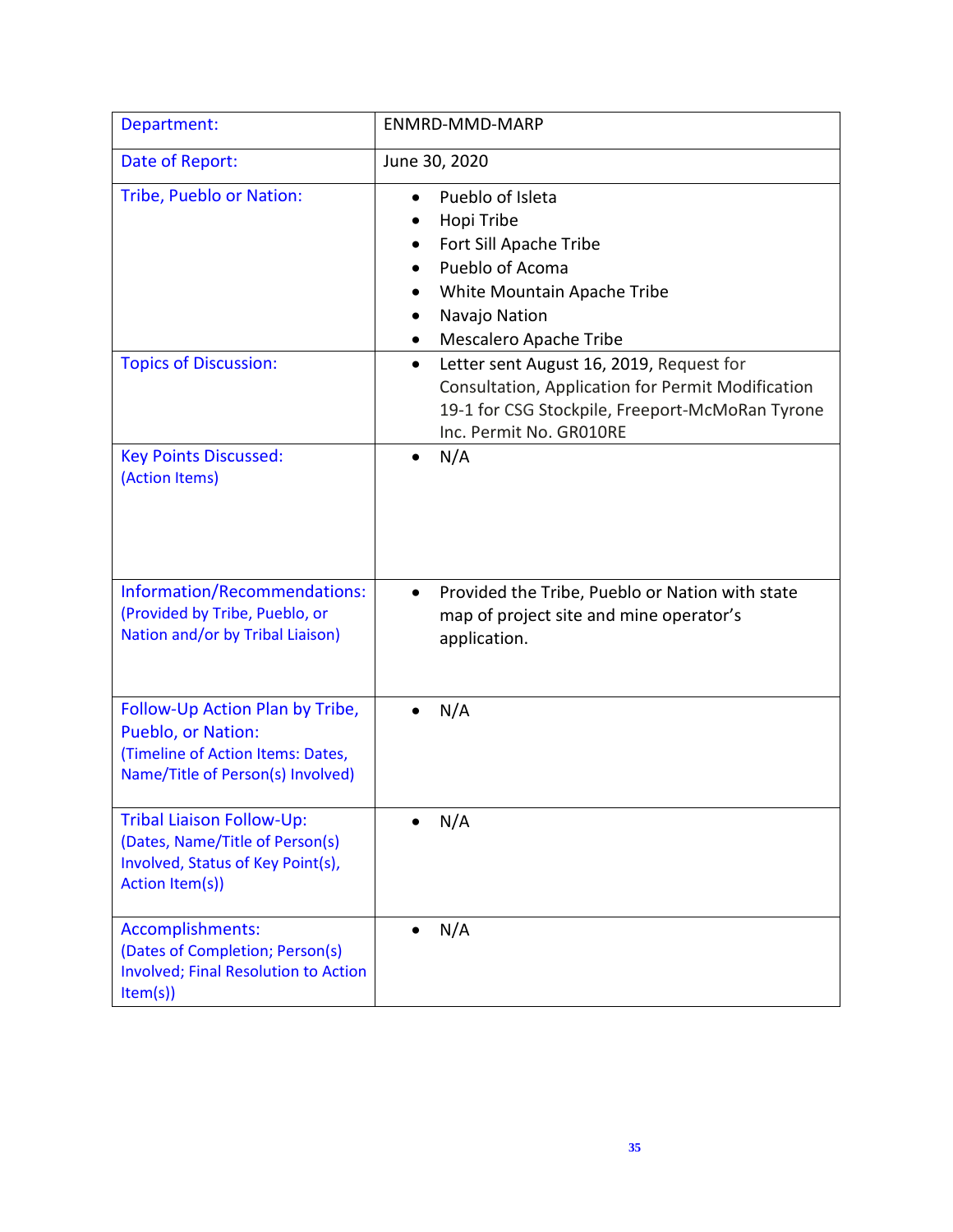| Department:                                                                                                                     | <b>ENMRD-MMD-MARP</b>                                                                                                                                                                                        |
|---------------------------------------------------------------------------------------------------------------------------------|--------------------------------------------------------------------------------------------------------------------------------------------------------------------------------------------------------------|
| Date of Report:                                                                                                                 | June 30, 2020                                                                                                                                                                                                |
| Tribe, Pueblo or Nation:                                                                                                        | The Hopi Tribe<br>Mescalero Apache Tribe<br>White Mountain Apache Tribe<br>Ysleta del Sur Pueblo<br>Fort Sill Apache Tribe<br>$\bullet$                                                                      |
| <b>Topics of Discussion:</b>                                                                                                    | Letter sent August 19, 2019, Request for<br>$\bullet$<br><b>Comments on Minimal Impact Exploration Permit</b><br>Application, MOI Peru Mill Tailings Project, Luna<br>County, New Mexico, Permit No. LU038EM |
| <b>Key Points Discussed:</b><br>(Action Items)                                                                                  | N/A                                                                                                                                                                                                          |
| Information/Recommendations:<br>(Provided by Tribe, Pueblo, or<br>Nation and/or by Tribal Liaison)                              | Provided the Tribe, Pueblo or Nation with state<br>$\bullet$<br>map of project site and mine operator's<br>application.                                                                                      |
| Follow-Up Action Plan by Tribe,<br>Pueblo, or Nation:<br>(Timeline of Action Items: Dates,<br>Name/Title of Person(s) Involved) | N/A                                                                                                                                                                                                          |
| <b>Tribal Liaison Follow-Up:</b><br>(Dates, Name/Title of Person(s)<br>Involved, Status of Key Point(s),<br>Action Item(s))     | N/A                                                                                                                                                                                                          |
| Accomplishments:<br>(Dates of Completion; Person(s)<br><b>Involved; Final Resolution to Action</b><br>Item(s)                   | N/A                                                                                                                                                                                                          |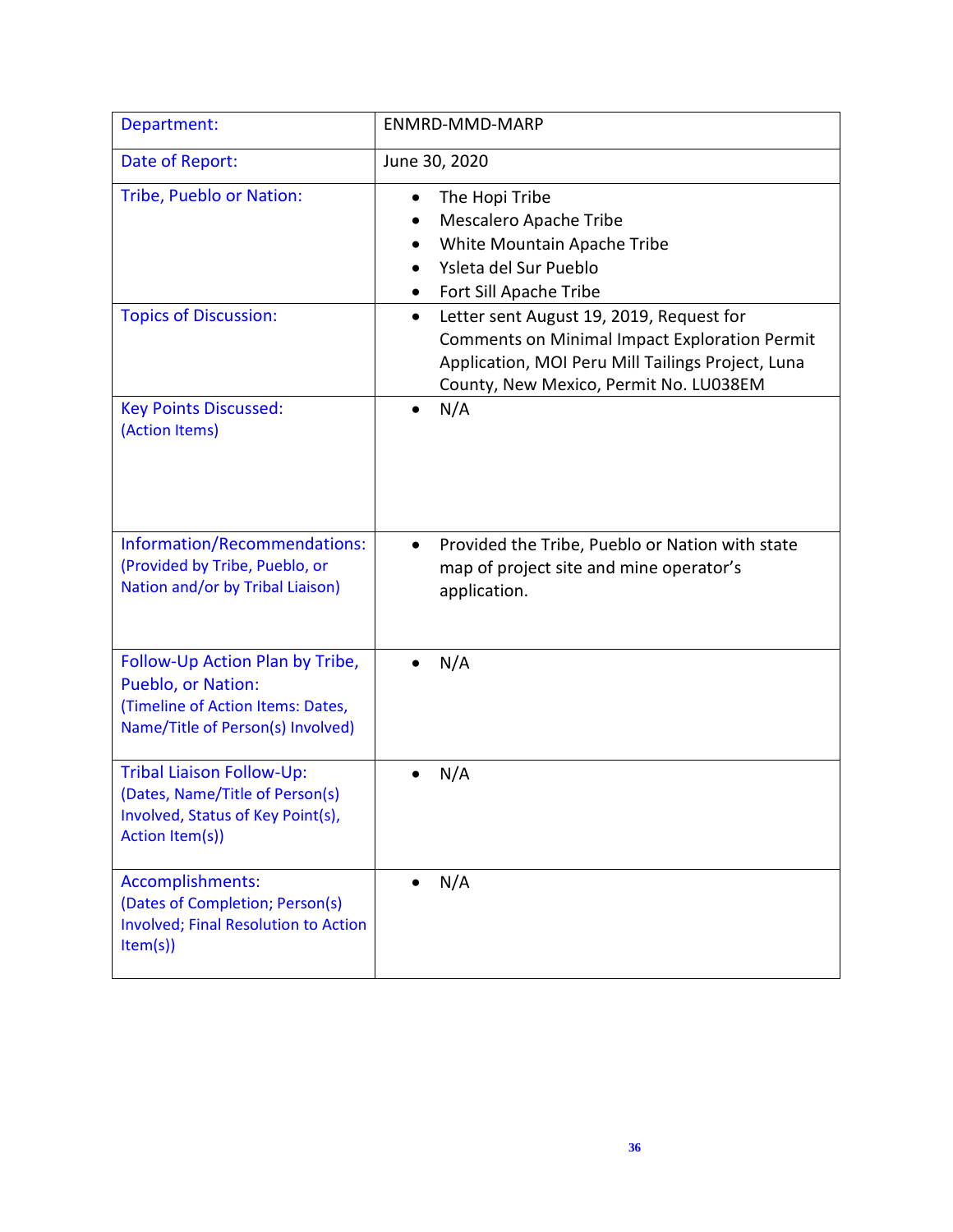| Department:                                                                                                                     | ENMRD-MMD-MARP                                                                                                                                                                                       |
|---------------------------------------------------------------------------------------------------------------------------------|------------------------------------------------------------------------------------------------------------------------------------------------------------------------------------------------------|
| Date of Report:                                                                                                                 | June 30, 2020                                                                                                                                                                                        |
| <b>Tribe, Pueblo or Nation:</b>                                                                                                 | Pueblo of Acoma<br>Hopi Tribe<br>Pueblo of Isleta<br>Pueblo of Laguna<br>Navajo Nation<br>Pueblo of Tesuque<br>White Mountain Apache Tribe<br>Pueblo of Zuni                                         |
| <b>Topics of Discussion:</b>                                                                                                    | Letter sent September 18, 2019, Request for<br>$\bullet$<br>Comments on Interim Closure/Closeout Plan,<br>Revision 19-1, Old<br>Stope Leach Mine, McKinley County, New Mexico,<br>Permit No. MK009RE |
| <b>Key Points Discussed:</b><br>(Action Items)                                                                                  | N/A                                                                                                                                                                                                  |
| Information/Recommendations:<br>(Provided by Tribe, Pueblo, or<br>Nation and/or by Tribal Liaison)                              | Provided the Tribe, Pueblo or Nation with state<br>$\bullet$<br>map of project site and mine operator's<br>application.                                                                              |
| Follow-Up Action Plan by Tribe,<br>Pueblo, or Nation:<br>(Timeline of Action Items: Dates,<br>Name/Title of Person(s) Involved) | N/A                                                                                                                                                                                                  |
| <b>Tribal Liaison Follow-Up:</b><br>(Dates, Name/Title of Person(s)<br>Involved, Status of Key Point(s),<br>Action Item(s))     | N/A                                                                                                                                                                                                  |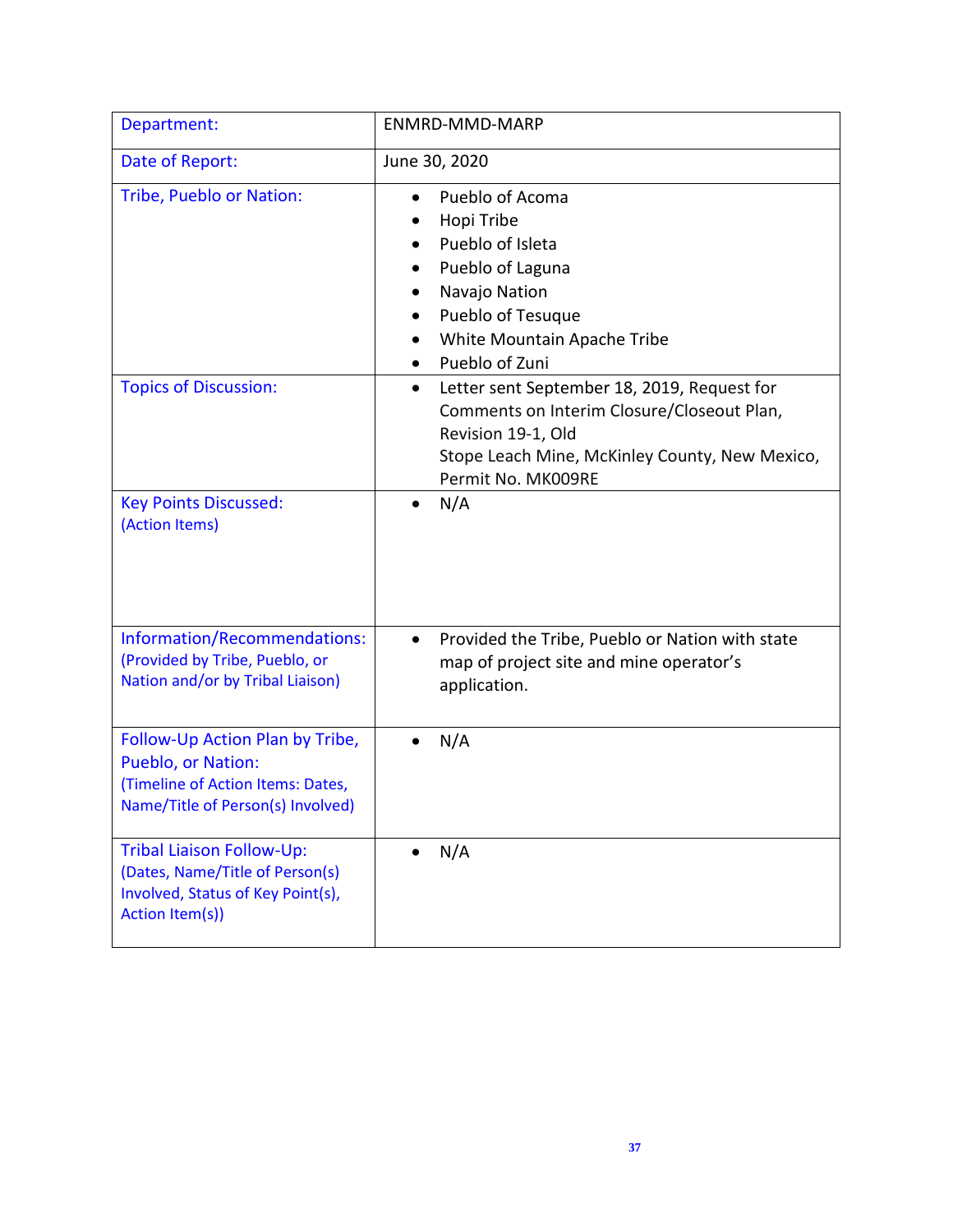| Department:                                                                                                                     | ENMRD-MMD-MARP                                                                                                                                                                                                                  |
|---------------------------------------------------------------------------------------------------------------------------------|---------------------------------------------------------------------------------------------------------------------------------------------------------------------------------------------------------------------------------|
| Date of Report:                                                                                                                 | June 30, 2020                                                                                                                                                                                                                   |
| Tribe, Pueblo or Nation:                                                                                                        | Ysleta del Sur Pueblo<br><b>Comanche Nation of Oklahoma</b><br>White Mountain Apache Tribe<br>Pueblo of Tesuque<br>٠<br>Navajo Nation<br>Pueblo of Isleta<br>Mescalero Apache Tribe<br>Fort Sill Apache Tribe                   |
| <b>Topics of Discussion:</b>                                                                                                    | Letter sent November 25, 2019, Request for<br>$\bullet$<br>Consultation on Minimal Impact Exploration Permit<br>Application; Palm Park Dona Ana 2019 Exploration<br>Project, Dona Ana County, New Mexico, Permit No.<br>DA004EM |
| <b>Key Points Discussed:</b><br>(Action Items)                                                                                  | N/A                                                                                                                                                                                                                             |
| Information/Recommendations:<br>(Provided by Tribe, Pueblo, or<br>Nation and/or by Tribal Liaison)                              | Provided the Tribe, Pueblo or Nation with state<br>$\bullet$<br>map of project site and mine operator's<br>application.                                                                                                         |
| Follow-Up Action Plan by Tribe,<br>Pueblo, or Nation:<br>(Timeline of Action Items: Dates,<br>Name/Title of Person(s) Involved) | N/A                                                                                                                                                                                                                             |
| <b>Tribal Liaison Follow-Up:</b><br>(Dates, Name/Title of Person(s)<br>Involved, Status of Key Point(s),<br>Action Item(s))     | N/A                                                                                                                                                                                                                             |
| Accomplishments:<br>(Dates of Completion; Person(s)<br><b>Involved; Final Resolution to Action</b><br>Item(s)                   | N/A                                                                                                                                                                                                                             |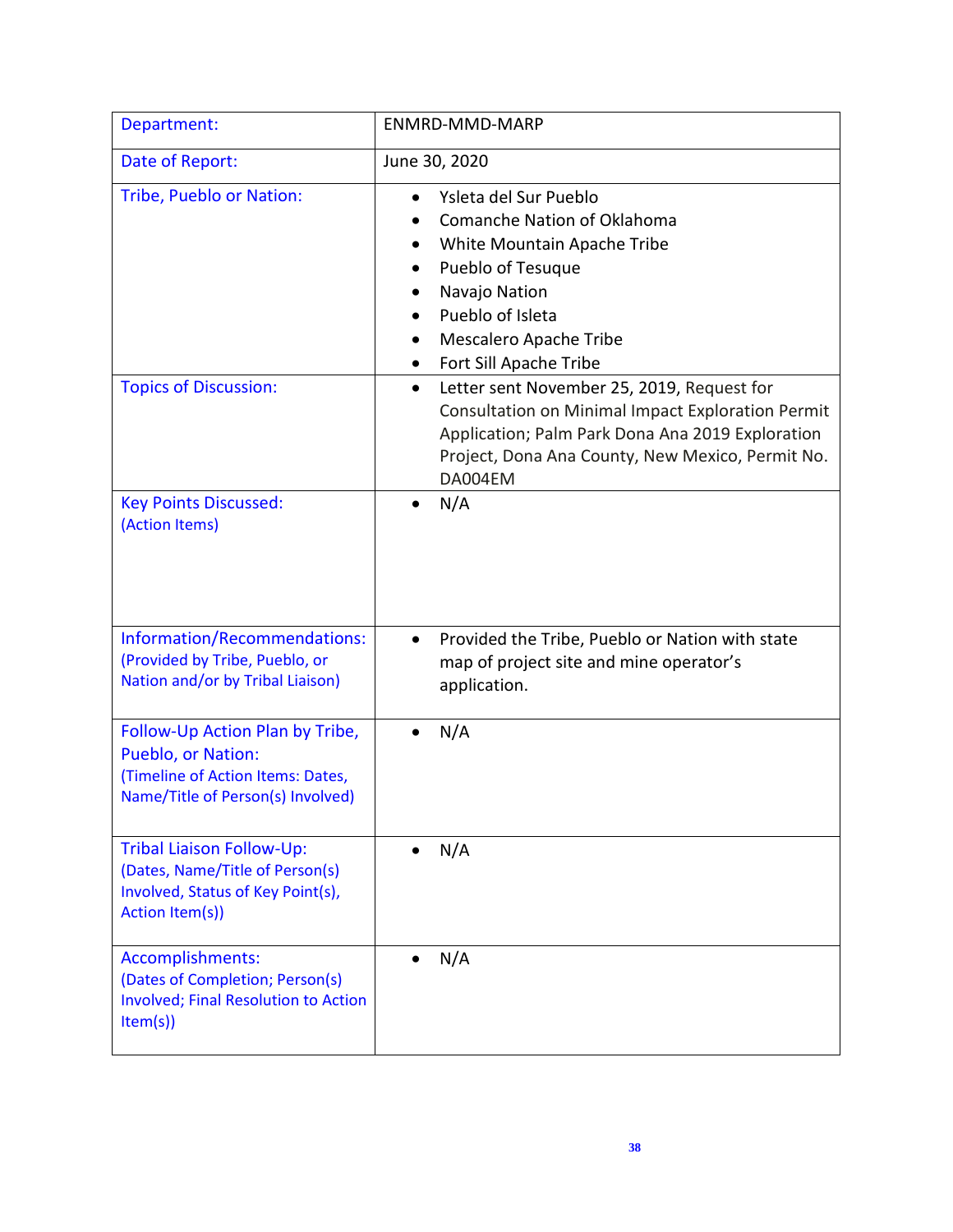| Department:                                                                                                                     | <b>ENMRD-MMD-MARP</b>                                                                                                                                                                                               |
|---------------------------------------------------------------------------------------------------------------------------------|---------------------------------------------------------------------------------------------------------------------------------------------------------------------------------------------------------------------|
| Date of Report:                                                                                                                 | June 30, 2020                                                                                                                                                                                                       |
| Tribe, Pueblo or Nation:                                                                                                        | Hopi Tribe<br>$\bullet$<br>Mescalero Apache Tribe<br>Pueblo of Isleta<br>Navajo Nation<br>Pueblo of Acoma<br>White Mountain Apache Tribe<br>Fort Sill Apache Tribe                                                  |
| <b>Topics of Discussion:</b>                                                                                                    | Letter sent November 27, 2019, Request for<br>$\bullet$<br><b>Comments on Minimal Impact Exploration Permit</b><br>Application, BHP Oak Grove Exploration Drilling,<br>Grant County, New Mexico, Permit No. GR084EM |
| <b>Key Points Discussed:</b><br>(Action Items)                                                                                  | N/A                                                                                                                                                                                                                 |
| Information/Recommendations:<br>(Provided by Tribe, Pueblo, or<br>Nation and/or by Tribal Liaison)                              | Provided the Tribe, Pueblo or Nation with state<br>$\bullet$<br>map of project site, mine operator's application<br>and cultural resource inventory.                                                                |
| Follow-Up Action Plan by Tribe,<br>Pueblo, or Nation:<br>(Timeline of Action Items: Dates,<br>Name/Title of Person(s) Involved) | N/A                                                                                                                                                                                                                 |
| <b>Tribal Liaison Follow-Up:</b><br>(Dates, Name/Title of Person(s)<br>Involved, Status of Key Point(s),<br>Action Item(s))     | N/A                                                                                                                                                                                                                 |
| Accomplishments:<br>(Dates of Completion; Person(s)<br><b>Involved; Final Resolution to Action</b><br>Item(s)                   | N/A                                                                                                                                                                                                                 |

| Department: | ENMRD-MMD-MARP |
|-------------|----------------|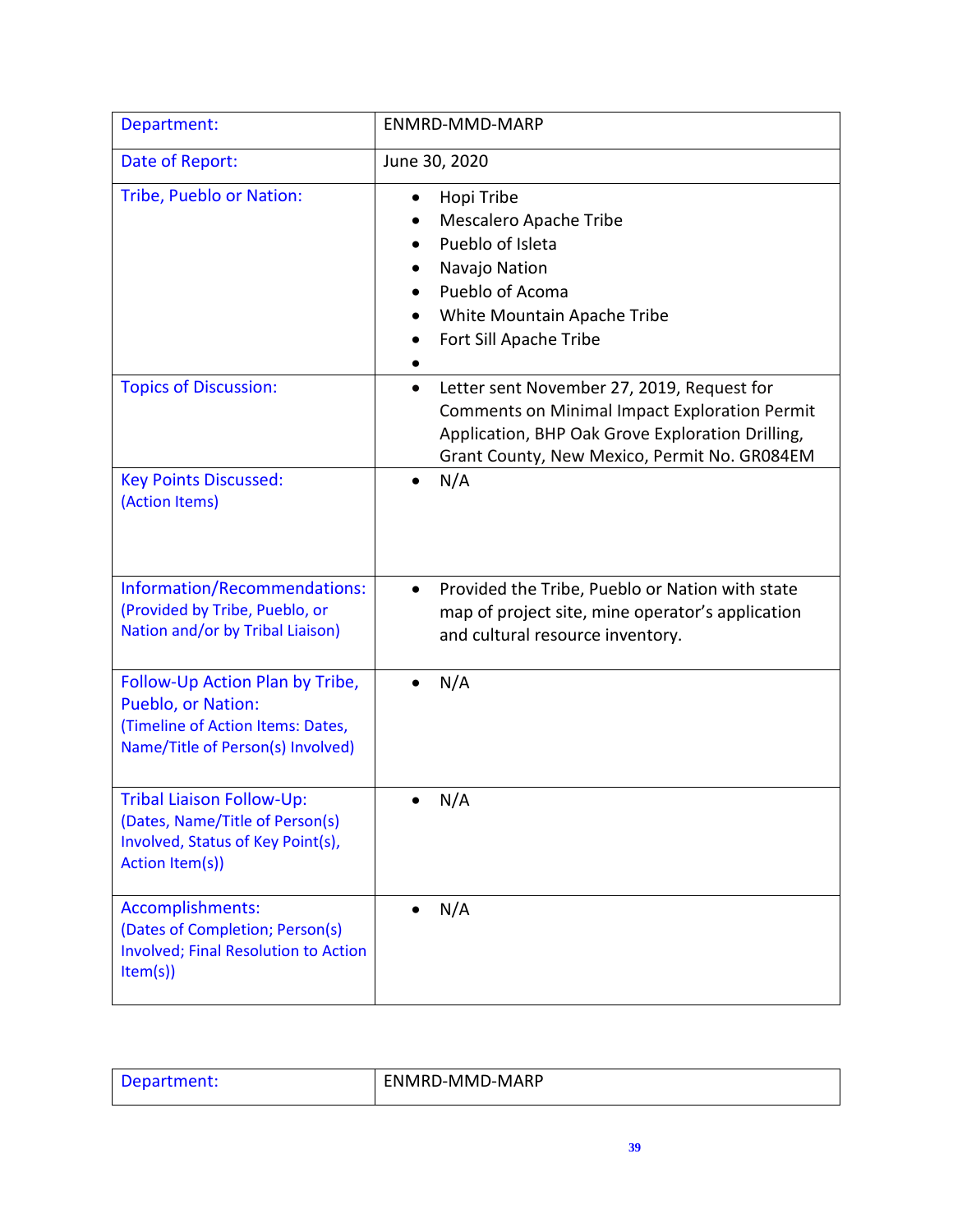| Date of Report:                                                                                                                 | June 30, 2020                                                                                                                                                                                          |
|---------------------------------------------------------------------------------------------------------------------------------|--------------------------------------------------------------------------------------------------------------------------------------------------------------------------------------------------------|
| Tribe, Pueblo or Nation:                                                                                                        | Hopi Tribe<br>$\bullet$<br>Mescalero Apache Tribe<br>White Mountain Apache Tribe<br>Ysleta del Sur Pueblo<br>$\bullet$<br>Fort Sill Apache Tribe<br>$\bullet$                                          |
| <b>Topics of Discussion:</b>                                                                                                    | Letter sent December 5, 2019, Notice of Intent to<br>$\bullet$<br>Issue a Minimal Impact Exploration Permit, Gila<br>Mining Peru Mill Tailings Project, Luna County, New<br>Mexico, Permit No. LU038EM |
| <b>Key Points Discussed:</b><br>(Action Items)                                                                                  | N/A                                                                                                                                                                                                    |
| Information/Recommendations:<br>(Provided by Tribe, Pueblo, or<br>Nation and/or by Tribal Liaison)                              | Provided the Tribe, Pueblo or Nation with state<br>$\bullet$<br>map of project site and mine operator's<br>application.                                                                                |
| Follow-Up Action Plan by Tribe,<br>Pueblo, or Nation:<br>(Timeline of Action Items: Dates,<br>Name/Title of Person(s) Involved) | N/A                                                                                                                                                                                                    |
| <b>Tribal Liaison Follow-Up:</b><br>(Dates, Name/Title of Person(s)<br>Involved, Status of Key Point(s),<br>Action Item(s))     | N/A                                                                                                                                                                                                    |
| Accomplishments:<br>(Dates of Completion; Person(s)<br>Involved; Final Resolution to Action<br>Item(s)                          | N/A                                                                                                                                                                                                    |

| Department:              | ENMRD-MMD-MARP                                  |
|--------------------------|-------------------------------------------------|
| Date of Report:          | June 30, 2020                                   |
| Tribe, Pueblo or Nation: | • Fort Sill Apache Tribe                        |
|                          | Kiowa Tribe of Oklahoma<br>$\bullet$            |
|                          | <b>Comanche Nation of Oklahoma</b><br>$\bullet$ |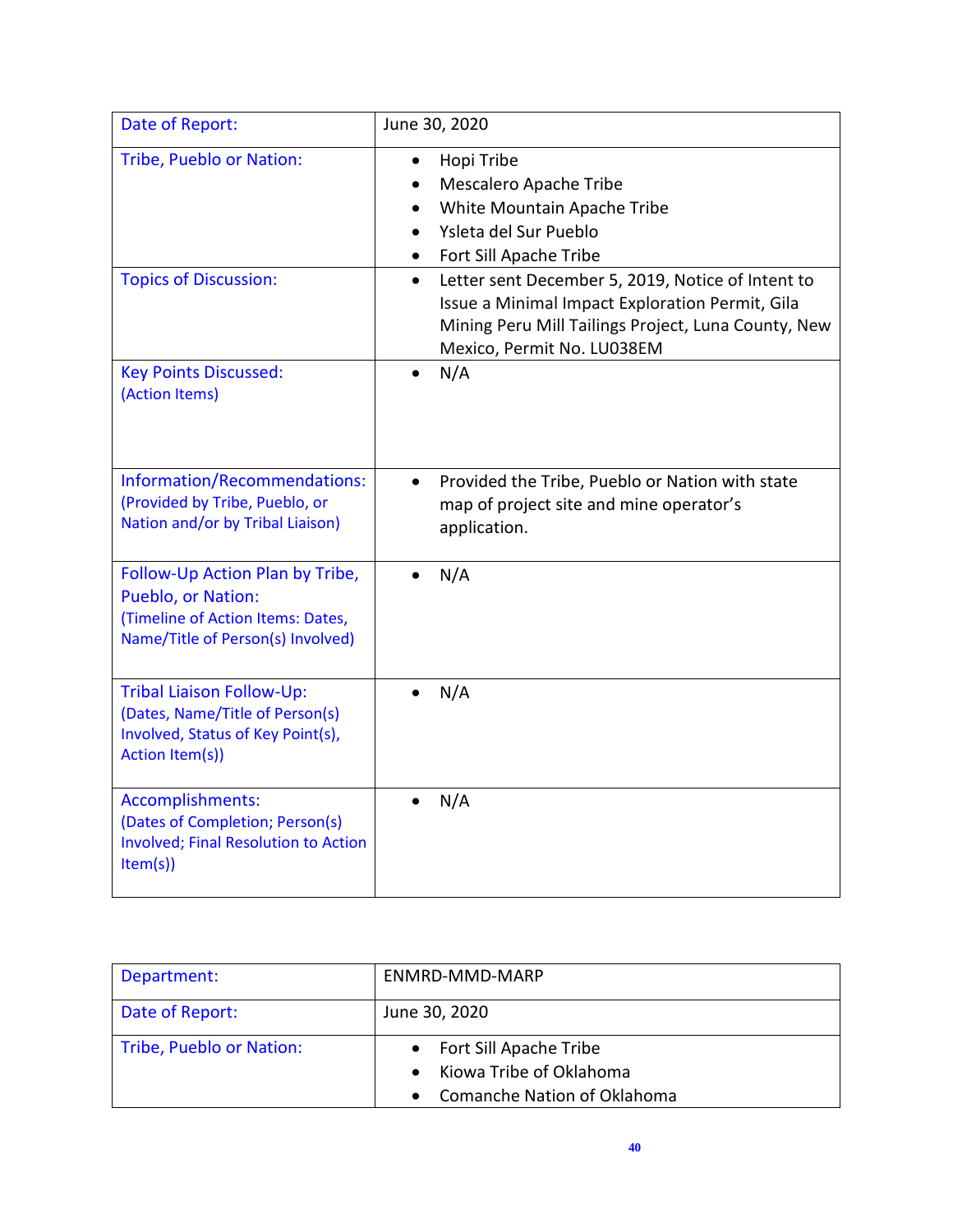|                                                                                                                                 | White Mountain Apache Tribe<br>$\bullet$<br>Pueblo of Acoma<br>$\bullet$<br>Navajo Nation<br>$\bullet$<br>Pueblo of Isleta<br>$\bullet$<br>Mescalero Apache Tribe<br>$\bullet$<br>Hopi Tribe<br>$\bullet$                        |
|---------------------------------------------------------------------------------------------------------------------------------|----------------------------------------------------------------------------------------------------------------------------------------------------------------------------------------------------------------------------------|
| <b>Topics of Discussion:</b>                                                                                                    | Letter sent January 2, 2020, Notice of Intent to<br>$\bullet$<br>Issue a Modification 16-1 to Update Closeout Plan<br>and Update<br>Financial Assurance, Socorro Mine and Mill,<br>Socorro County, New Mexico, Permit No.SO001RE |
| <b>Key Points Discussed:</b><br>(Action Items)                                                                                  | N/A                                                                                                                                                                                                                              |
| Information/Recommendations:<br>(Provided by Tribe, Pueblo, or<br>Nation and/or by Tribal Liaison)                              | Provided the Tribe, Pueblo or Nation with state<br>$\bullet$<br>map of project site and mine operator's<br>application.                                                                                                          |
| Follow-Up Action Plan by Tribe,<br>Pueblo, or Nation:<br>(Timeline of Action Items: Dates,<br>Name/Title of Person(s) Involved) | N/A                                                                                                                                                                                                                              |
| <b>Tribal Liaison Follow-Up:</b><br>(Dates, Name/Title of Person(s)<br>Involved, Status of Key Point(s),<br>Action Item(s))     | N/A                                                                                                                                                                                                                              |
| Accomplishments:<br>(Dates of Completion; Person(s)<br><b>Involved; Final Resolution to Action</b><br>Item(s)                   | N/A                                                                                                                                                                                                                              |

| Department:              | ENMRD-MMD-MARP                                           |
|--------------------------|----------------------------------------------------------|
| Date of Report:          | June 30, 2020                                            |
| Tribe, Pueblo or Nation: | Hopi Tribe<br>Mescalero Apache Tribe<br>Pueblo of Isleta |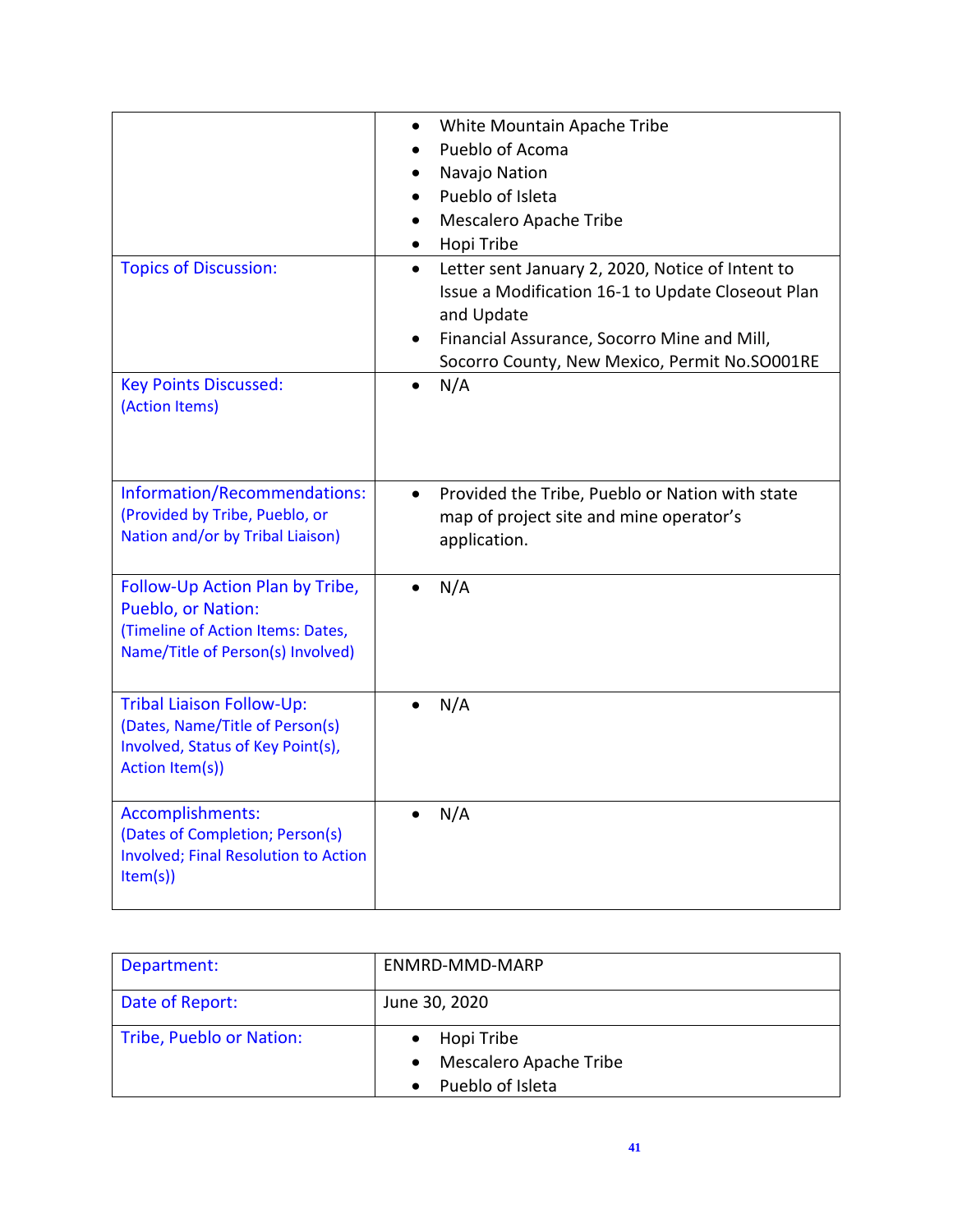|                                                                                                                                 | Pueblo of Acoma<br>White Mountain Apache Tribe<br>Fort Sill Apache Tribe                                                                                                                               |
|---------------------------------------------------------------------------------------------------------------------------------|--------------------------------------------------------------------------------------------------------------------------------------------------------------------------------------------------------|
| <b>Topics of Discussion:</b>                                                                                                    | Letter sent February 4, 2020, Notice of Intent to<br>$\bullet$<br>Issue a Minimal Impact Exploration Permit, BHP<br>Oak Grove<br>Exploration Drilling, Grant County, New Mexico,<br>Permit No. GR084EM |
| <b>Key Points Discussed:</b><br>(Action Items)                                                                                  | N/A                                                                                                                                                                                                    |
| Information/Recommendations:<br>(Provided by Tribe, Pueblo, or<br>Nation and/or by Tribal Liaison)                              | Provided the Tribe, Pueblo or Nation with state<br>map of project site and mine operator's<br>application.                                                                                             |
| Follow-Up Action Plan by Tribe,<br>Pueblo, or Nation:<br>(Timeline of Action Items: Dates,<br>Name/Title of Person(s) Involved) | N/A                                                                                                                                                                                                    |
| <b>Tribal Liaison Follow-Up:</b><br>(Dates, Name/Title of Person(s)<br>Involved, Status of Key Point(s),<br>Action Item(s))     | N/A                                                                                                                                                                                                    |
| Accomplishments:<br>(Dates of Completion; Person(s)<br><b>Involved; Final Resolution to Action</b><br>Item(s)                   | N/A                                                                                                                                                                                                    |

| Department:              | ENMRD-MMD-MARP                                                                     |
|--------------------------|------------------------------------------------------------------------------------|
| Date of Report:          | June 30, 2020                                                                      |
| Tribe, Pueblo or Nation: | Mescalero Apache Tribe<br>Pueblo of Isleta<br>Navajo Nation<br>• Pueblo of Tesuque |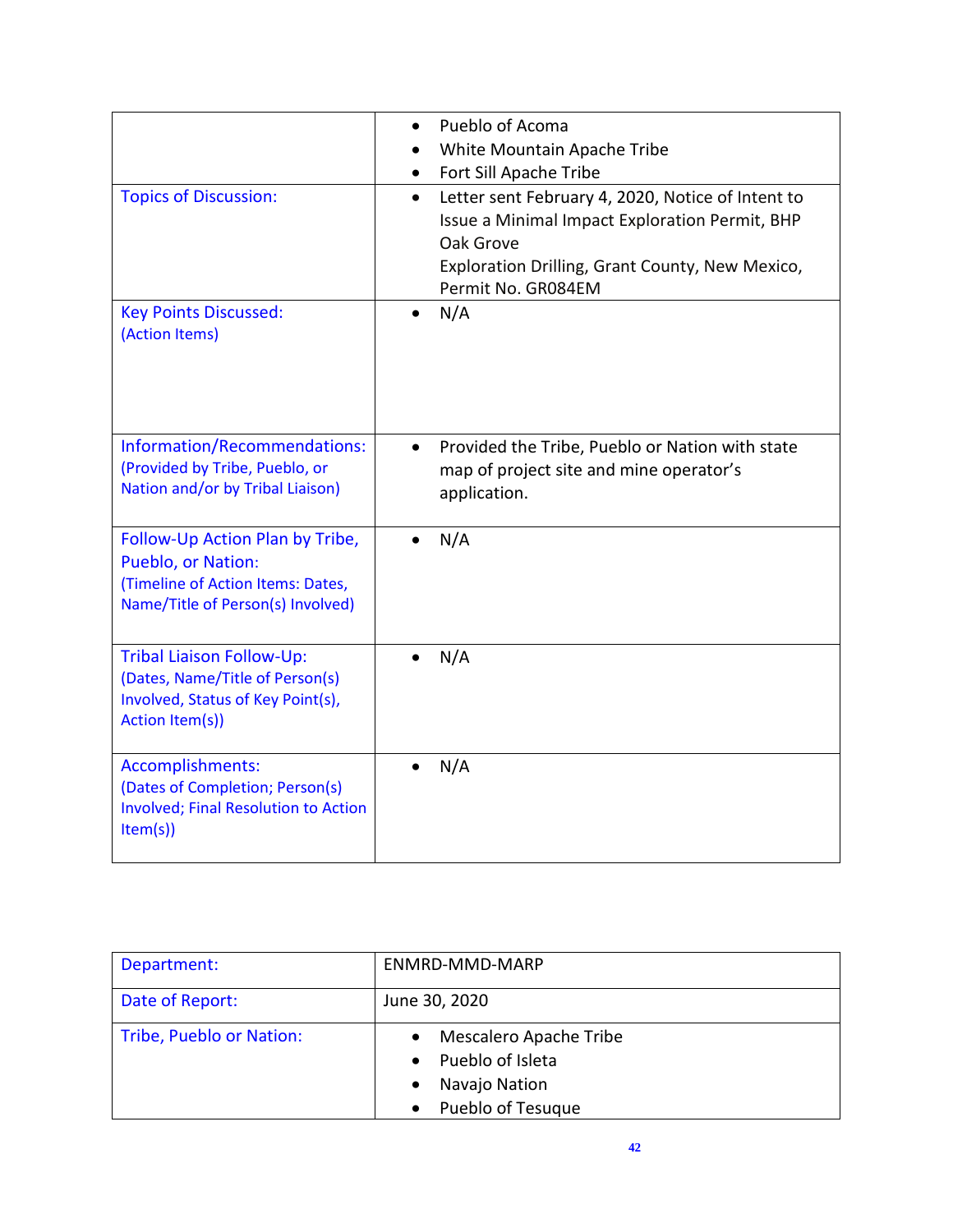| <b>Topics of Discussion:</b>                                                                                                    | White Mountain Apache Tribe<br>$\bullet$<br>Comanche Nation of Oklahoma<br>Ysleta del Sur Pueblo<br>Fort Sill Apache Tribe<br>Letter sent February 13, 2020, Notice of Intent to<br>$\bullet$<br>Approve Permit No. DA004EM, Palm Park Dona<br>Ana 2019 Exploration Project |
|---------------------------------------------------------------------------------------------------------------------------------|-----------------------------------------------------------------------------------------------------------------------------------------------------------------------------------------------------------------------------------------------------------------------------|
| <b>Key Points Discussed:</b><br>(Action Items)                                                                                  | N/A                                                                                                                                                                                                                                                                         |
| Information/Recommendations:<br>(Provided by Tribe, Pueblo, or<br>Nation and/or by Tribal Liaison)                              | Provided the Tribe, Pueblo or Nation with state<br>$\bullet$<br>map of project site and mine operator's<br>application.                                                                                                                                                     |
| Follow-Up Action Plan by Tribe,<br>Pueblo, or Nation:<br>(Timeline of Action Items: Dates,<br>Name/Title of Person(s) Involved) | N/A                                                                                                                                                                                                                                                                         |
| Tribal Liaison Follow-Up:<br>(Dates, Name/Title of Person(s)<br>Involved, Status of Key Point(s),<br>Action Item(s))            | N/A                                                                                                                                                                                                                                                                         |
| Accomplishments:<br>(Dates of Completion; Person(s)<br><b>Involved; Final Resolution to Action</b><br>Item(s)                   | N/A                                                                                                                                                                                                                                                                         |

| Department:              | ENMRD-MMD-MARP                                                                                          |
|--------------------------|---------------------------------------------------------------------------------------------------------|
| Date of Report:          | June 30, 2020                                                                                           |
| Tribe, Pueblo or Nation: | Hopi Tribe<br>Mescalero Apache Tribe<br>Navajo Nation<br>Pueblo of Acoma<br>Pueblo of Zuni<br>$\bullet$ |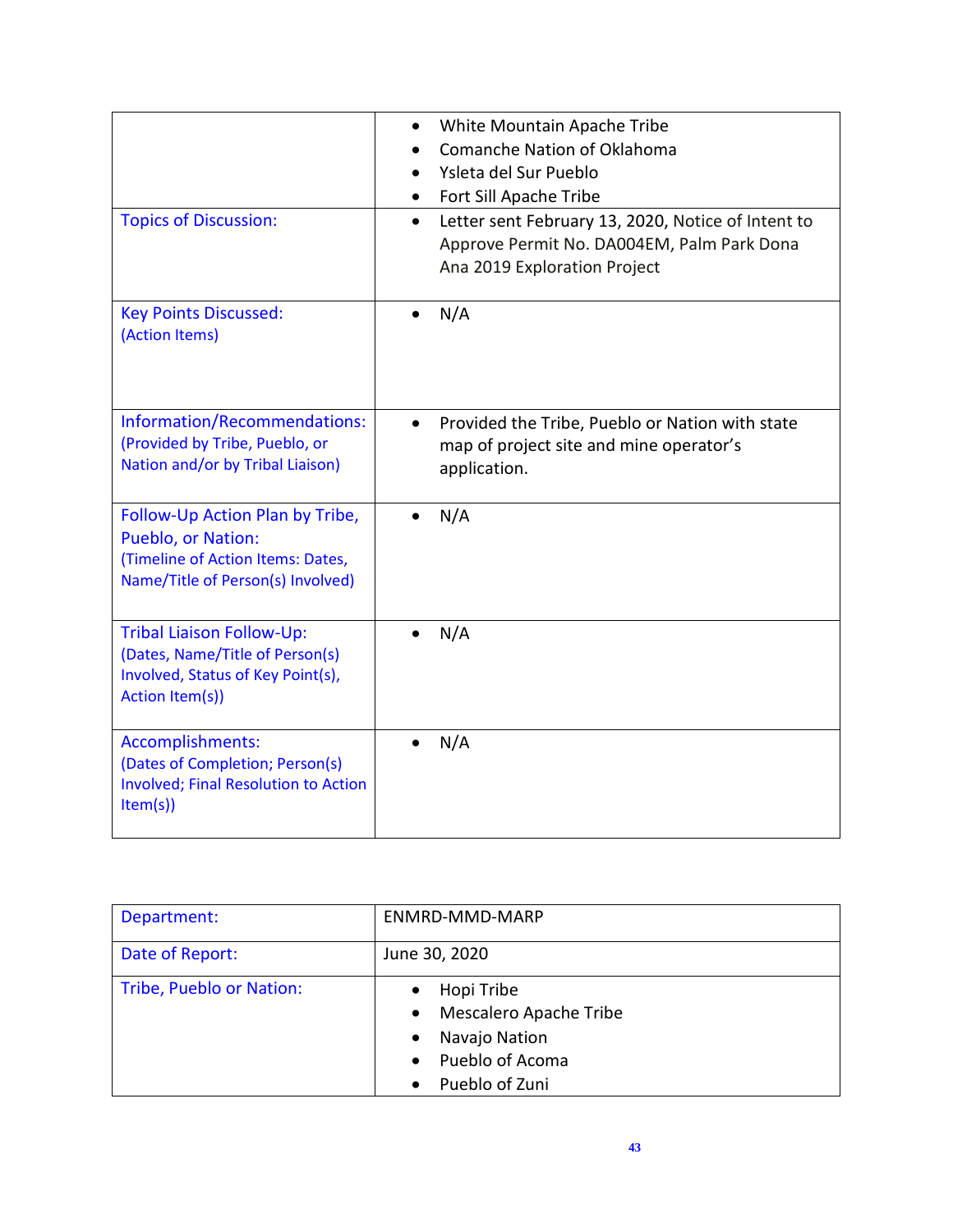|                                                                                                                                 | White Mountain Apache Tribe<br>$\bullet$<br>Fort Sill Apache Tribe                                                                                                                                                                                                  |
|---------------------------------------------------------------------------------------------------------------------------------|---------------------------------------------------------------------------------------------------------------------------------------------------------------------------------------------------------------------------------------------------------------------|
| <b>Topics of Discussion:</b>                                                                                                    | Letter sent February 17, 2020, Notice of Intent to<br>$\bullet$<br>Issue Revision 18-1 for Incorporation of the<br>Closure/CloseoutPlan Update into Permit No.<br>GR009RE, Freeport-McMoRan Chino Mines<br>Company, Grant County, New Mexico, Permit No.<br>GR009RE |
| <b>Key Points Discussed:</b><br>(Action Items)                                                                                  | N/A                                                                                                                                                                                                                                                                 |
| Information/Recommendations:<br>(Provided by Tribe, Pueblo, or<br>Nation and/or by Tribal Liaison)                              | Provided the Tribe, Pueblo or Nation with<br>$\bullet$<br>Closure/Closeout Plan Update                                                                                                                                                                              |
| Follow-Up Action Plan by Tribe,<br>Pueblo, or Nation:<br>(Timeline of Action Items: Dates,<br>Name/Title of Person(s) Involved) | N/A                                                                                                                                                                                                                                                                 |
| <b>Tribal Liaison Follow-Up:</b><br>(Dates, Name/Title of Person(s)<br>Involved, Status of Key Point(s),<br>Action Item(s))     | N/A                                                                                                                                                                                                                                                                 |
| Accomplishments:<br>(Dates of Completion; Person(s)<br><b>Involved; Final Resolution to Action</b><br>Item(s)                   | N/A                                                                                                                                                                                                                                                                 |

| Department:              | ENMRD-MMD-MARP                                                                                                                                                                         |
|--------------------------|----------------------------------------------------------------------------------------------------------------------------------------------------------------------------------------|
| Date of Report:          | June 30, 2020                                                                                                                                                                          |
| Tribe, Pueblo or Nation: | Comanche Nation of Oklahoma<br>Hopi Tribe<br>Pueblo of Isleta<br>$\bullet$<br>Jicarilla Apache Nation<br>$\bullet$<br>Kiowa Tribe of Oklahoma<br>Navajo Nation<br>Ohkay Owingeh Pueblo |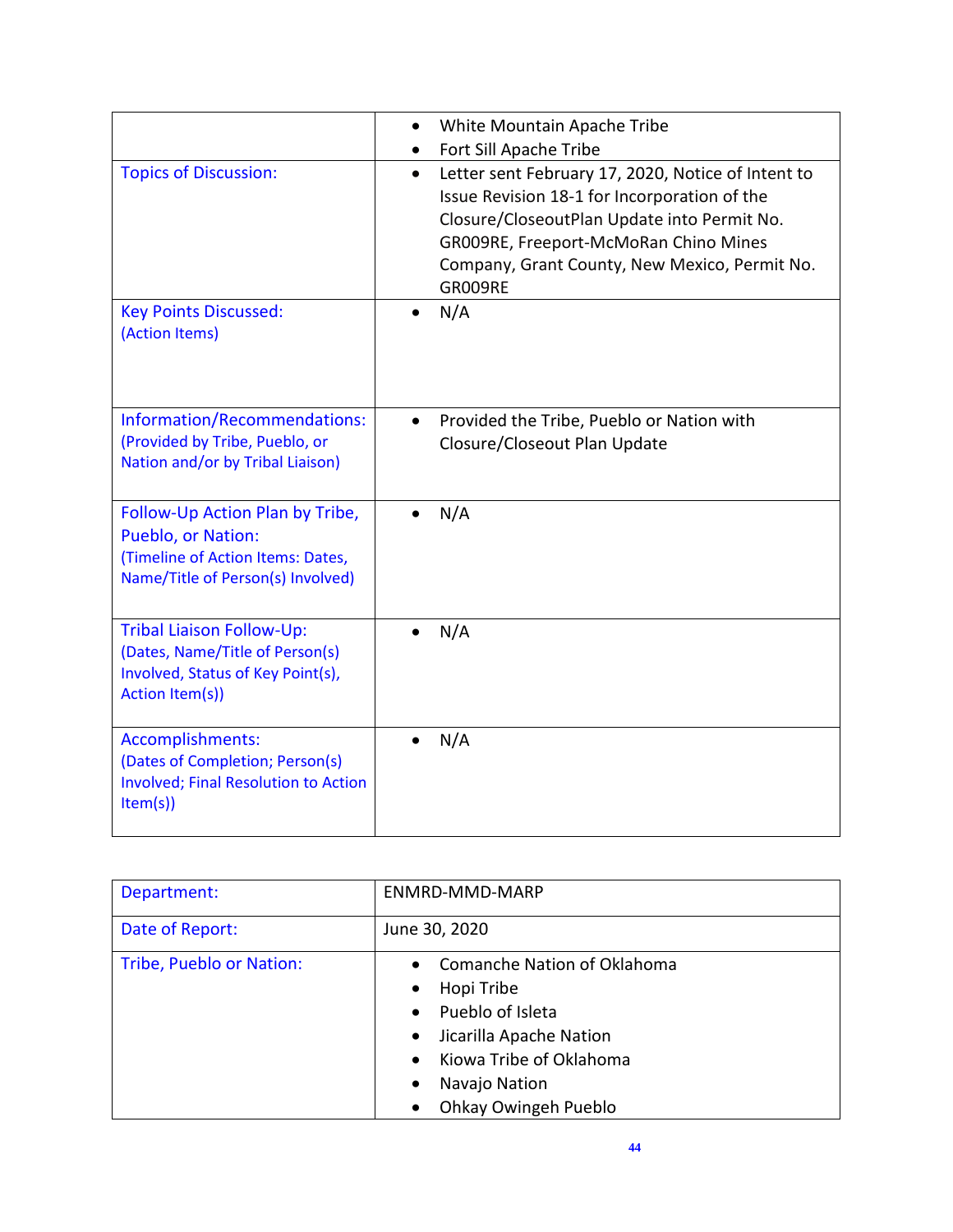| <b>Topics of Discussion:</b>                                                                                                           | <b>Pueblo of Picuris</b><br>$\bullet$<br>Southern Ute Indian Tribe<br>Pueblo of Taos<br>Pueblo of Tesuque<br>Letter sent February 28, 2020, Notice of Intent to<br>$\bullet$<br>Issue Modification 16-1 to El Grande Mine, Taos<br>County, New Mexico, Permit No. TA002RE |
|----------------------------------------------------------------------------------------------------------------------------------------|---------------------------------------------------------------------------------------------------------------------------------------------------------------------------------------------------------------------------------------------------------------------------|
| <b>Key Points Discussed:</b><br>(Action Items)                                                                                         | N/A<br>$\bullet$                                                                                                                                                                                                                                                          |
| Information/Recommendations:<br>(Provided by Tribe, Pueblo, or<br>Nation and/or by Tribal Liaison)                                     | Provided the Tribe, Pueblo or Nation with<br>$\bullet$<br>Closure/Closeout Plan Update                                                                                                                                                                                    |
| Follow-Up Action Plan by Tribe,<br><b>Pueblo, or Nation:</b><br>(Timeline of Action Items: Dates,<br>Name/Title of Person(s) Involved) | N/A                                                                                                                                                                                                                                                                       |
| <b>Tribal Liaison Follow-Up:</b><br>(Dates, Name/Title of Person(s)<br>Involved, Status of Key Point(s),<br>Action Item(s))            | N/A                                                                                                                                                                                                                                                                       |
| Accomplishments:<br>(Dates of Completion; Person(s)<br><b>Involved; Final Resolution to Action</b><br>Item(s)                          | N/A                                                                                                                                                                                                                                                                       |

| Department:              | ENMRD-MMD-MARP                           |
|--------------------------|------------------------------------------|
| Date of Report:          | June 30, 2020                            |
| Tribe, Pueblo or Nation: | Hopi Tribe<br>$\bullet$                  |
|                          | Mescalero Apache Tribe<br>$\bullet$      |
|                          | Pueblo of Isleta<br>$\bullet$            |
|                          | Navajo Nation<br>$\bullet$               |
|                          | Pueblo of Acoma<br>$\bullet$             |
|                          | White Mountain Apache Tribe<br>$\bullet$ |
|                          | Comanche Nation of Oklahoma<br>$\bullet$ |
|                          | Kiowa Tribe of Oklahoma<br>$\bullet$     |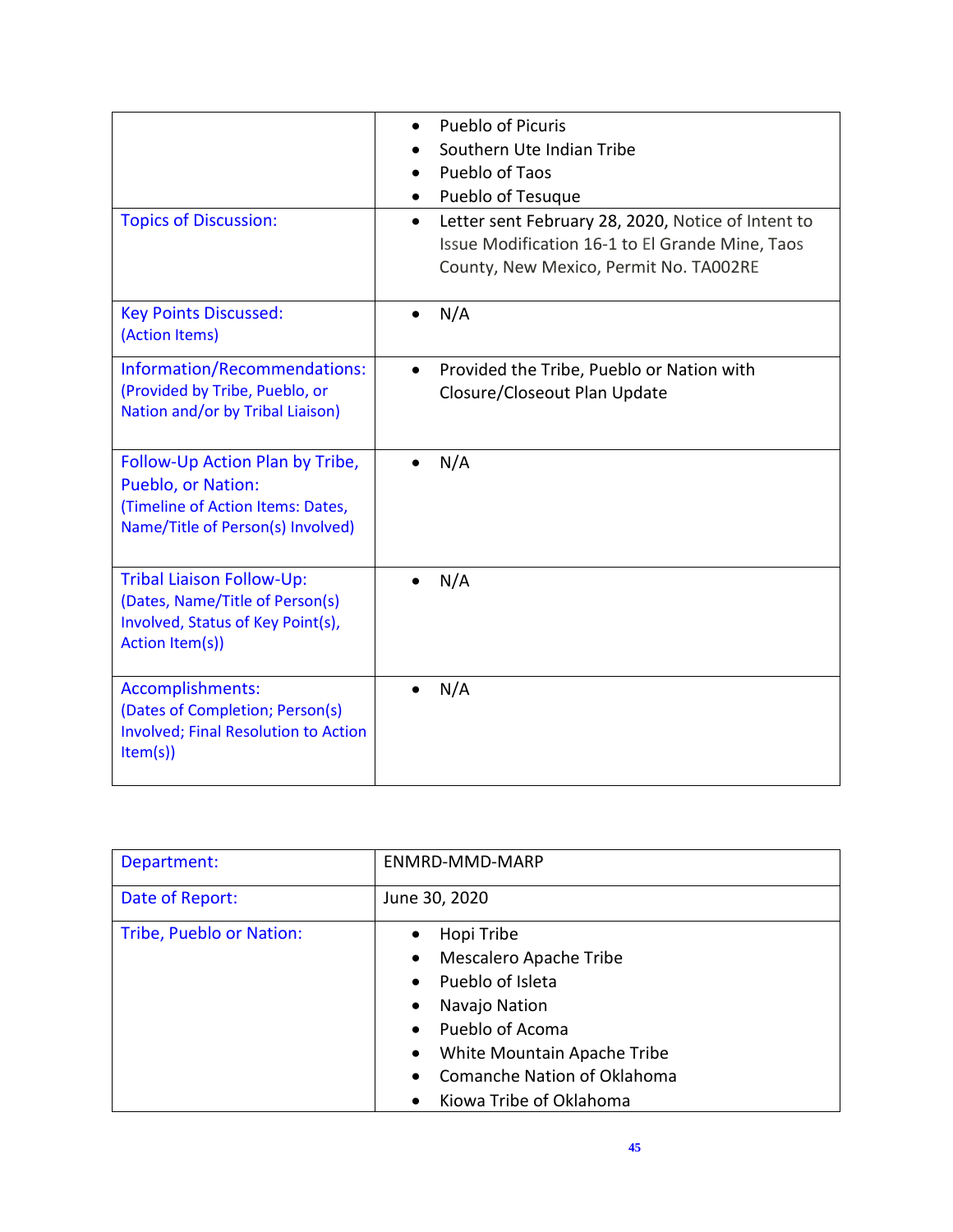|                                                                                                                                 | Fort Sill Apache Tribe                                                                                                                                                                                                                                                                             |
|---------------------------------------------------------------------------------------------------------------------------------|----------------------------------------------------------------------------------------------------------------------------------------------------------------------------------------------------------------------------------------------------------------------------------------------------|
| <b>Topics of Discussion:</b>                                                                                                    | Letter sent March 30, 2020, Request for Comments<br>$\bullet$<br>on Regular Existing Mining Application, Revision<br>19-1 to Expand the Pit Limit, Change Permit<br>Boundary, and Partial Financial Assurance Release,<br>Socorro Mine and Mill, Socorro County, New<br>Mexico, Permit No. SO001RE |
| <b>Key Points Discussed:</b><br>(Action Items)                                                                                  | N/A<br>$\bullet$                                                                                                                                                                                                                                                                                   |
| Information/Recommendations:<br>(Provided by Tribe, Pueblo, or<br>Nation and/or by Tribal Liaison)                              | Provided the Tribe, Pueblo or Nation with state<br>map of project site and mine operator's<br>application.                                                                                                                                                                                         |
| Follow-Up Action Plan by Tribe,<br>Pueblo, or Nation:<br>(Timeline of Action Items: Dates,<br>Name/Title of Person(s) Involved) | N/A                                                                                                                                                                                                                                                                                                |
| <b>Tribal Liaison Follow-Up:</b><br>(Dates, Name/Title of Person(s)<br>Involved, Status of Key Point(s),<br>Action Item(s))     | N/A                                                                                                                                                                                                                                                                                                |
| Accomplishments:<br>(Dates of Completion; Person(s)<br><b>Involved; Final Resolution to Action</b><br>Item(s)                   | N/A                                                                                                                                                                                                                                                                                                |

| Department:              | ENMRD-MMD-MARP                           |
|--------------------------|------------------------------------------|
| Date of Report:          | June 30, 2020                            |
| Tribe, Pueblo or Nation: | Hopi Tribe<br>$\bullet$                  |
|                          | Mescalero Apache Tribe<br>$\bullet$      |
|                          | Pueblo of Isleta<br>$\bullet$            |
|                          | Navajo Nation                            |
|                          | White Mountain Apache Tribe<br>$\bullet$ |
|                          | <b>Comanche Nation of Oklahoma</b>       |
|                          | Ysleta del Sur Pueblo<br>$\bullet$       |
|                          | Fort Sill Apache Tribe<br>$\bullet$      |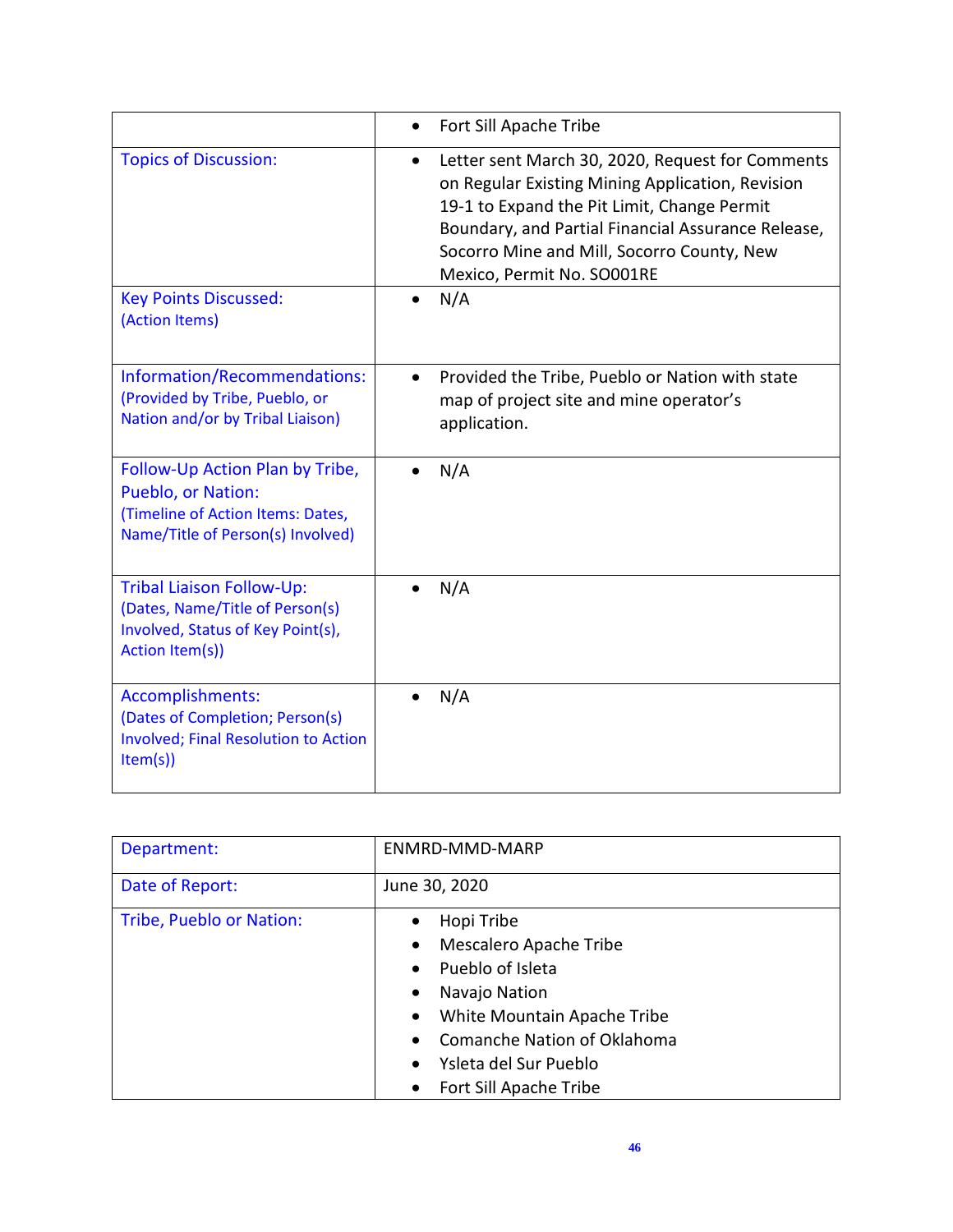| <b>Topics of Discussion:</b>                                                                                                    | Letter sent May 15, 2020, Request for Comments<br>on Regular Existing Mining Application,<br>Modification 20-1 to Develop a New Zeolite Pit<br>Within the Current Permit Boundary, Zeolite Mine,<br>Sierra County, New Mexico, Permit No. SI006RE |
|---------------------------------------------------------------------------------------------------------------------------------|---------------------------------------------------------------------------------------------------------------------------------------------------------------------------------------------------------------------------------------------------|
| <b>Key Points Discussed:</b><br>(Action Items)                                                                                  | N/A                                                                                                                                                                                                                                               |
| Information/Recommendations:<br>(Provided by Tribe, Pueblo, or<br>Nation and/or by Tribal Liaison)                              | Provided the Tribe, Pueblo or Nation with state<br>map of project site and mine operator's<br>application.                                                                                                                                        |
| Follow-Up Action Plan by Tribe,<br>Pueblo, or Nation:<br>(Timeline of Action Items: Dates,<br>Name/Title of Person(s) Involved) | N/A                                                                                                                                                                                                                                               |
| <b>Tribal Liaison Follow-Up:</b><br>(Dates, Name/Title of Person(s)<br>Involved, Status of Key Point(s),<br>Action Item(s))     | N/A                                                                                                                                                                                                                                               |
| Accomplishments:<br>(Dates of Completion; Person(s)<br><b>Involved; Final Resolution to Action</b><br>Item(s)                   | N/A                                                                                                                                                                                                                                               |

| Department:                  | ENMRD-MMD-MARP                                                 |
|------------------------------|----------------------------------------------------------------|
| Date of Report:              | June 30, 2020                                                  |
| Tribe, Pueblo or Nation:     | Hopi Tribe                                                     |
|                              | Mescalero Apache Tribe                                         |
|                              | White Mountain Apache Tribe                                    |
|                              | Ysleta del Sur Pueblo                                          |
|                              | Fort Sill Apache Tribe                                         |
| <b>Topics of Discussion:</b> | Letter sent June 5, 2020, Request for Comments on<br>$\bullet$ |
|                              | Minimal Impact New Mining Operation Application,               |
|                              | Peru Mill Tailings Mine, Luna County, New Mexico,              |
|                              | Permit No. LU040MN                                             |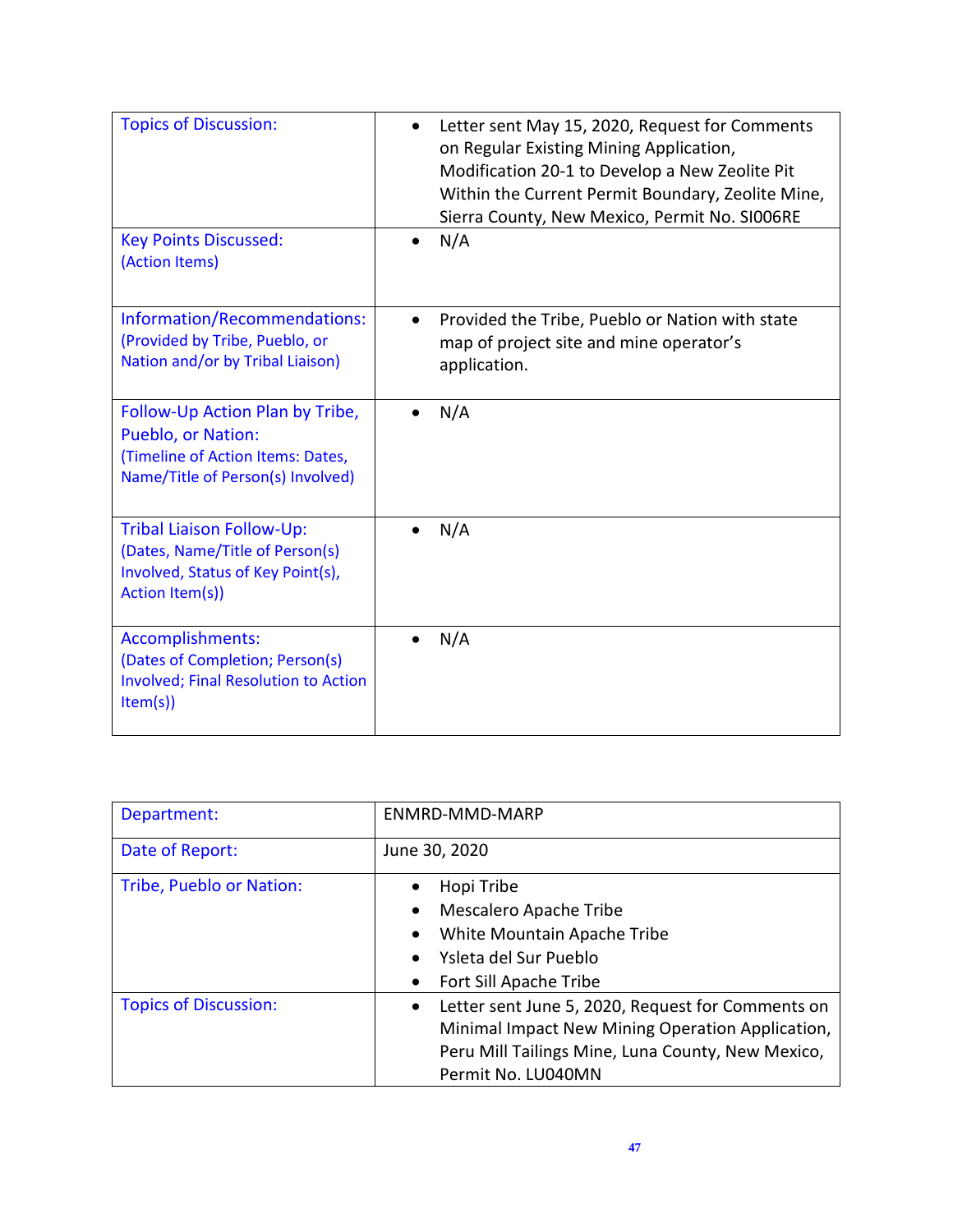| <b>Key Points Discussed:</b><br>(Action Items)                                                                                         | N/A                                                                                                        |
|----------------------------------------------------------------------------------------------------------------------------------------|------------------------------------------------------------------------------------------------------------|
| Information/Recommendations:<br>(Provided by Tribe, Pueblo, or<br>Nation and/or by Tribal Liaison)                                     | Provided the Tribe, Pueblo or Nation with state<br>map of project site and mine operator's<br>application. |
| Follow-Up Action Plan by Tribe,<br><b>Pueblo, or Nation:</b><br>(Timeline of Action Items: Dates,<br>Name/Title of Person(s) Involved) | N/A                                                                                                        |
| <b>Tribal Liaison Follow-Up:</b><br>(Dates, Name/Title of Person(s)<br>Involved, Status of Key Point(s),<br>Action Item(s))            | N/A                                                                                                        |
| Accomplishments:<br>(Dates of Completion; Person(s)<br><b>Involved; Final Resolution to Action</b><br>Item(s)                          | N/A                                                                                                        |

# D. State Parks Consultation Reports

| Department:                                    | Energy, Minerals, & Natural Resources, Support Bureau<br>Division                                                                                   |
|------------------------------------------------|-----------------------------------------------------------------------------------------------------------------------------------------------------|
| Date of Report:                                | April 2, 2020                                                                                                                                       |
| <b>Project Number/Name</b>                     | NMSP-19-08: Erosion Control, City of Rocks State Park,<br>Cienega Area                                                                              |
| Tribe, Pueblo or Nation:                       | Pueblo of Acoma, Pueblo of Isleta, The Hopi Tribe, Ft. Sill<br>Apache Tribe, Mescalero Apache Tribe, White Mountain<br>Apache Tribe                 |
| <b>Topics of Discussion:</b>                   | Mitigation of erosion within the Cienega portion of<br>the park and what was done to ensure that no<br>significant cultural resources were impacted |
| <b>Key Points Discussed:</b><br>(Action Items) | Informed the tribes that the project was closely<br>monitored and that no impact to cultural resources<br>occurred.                                 |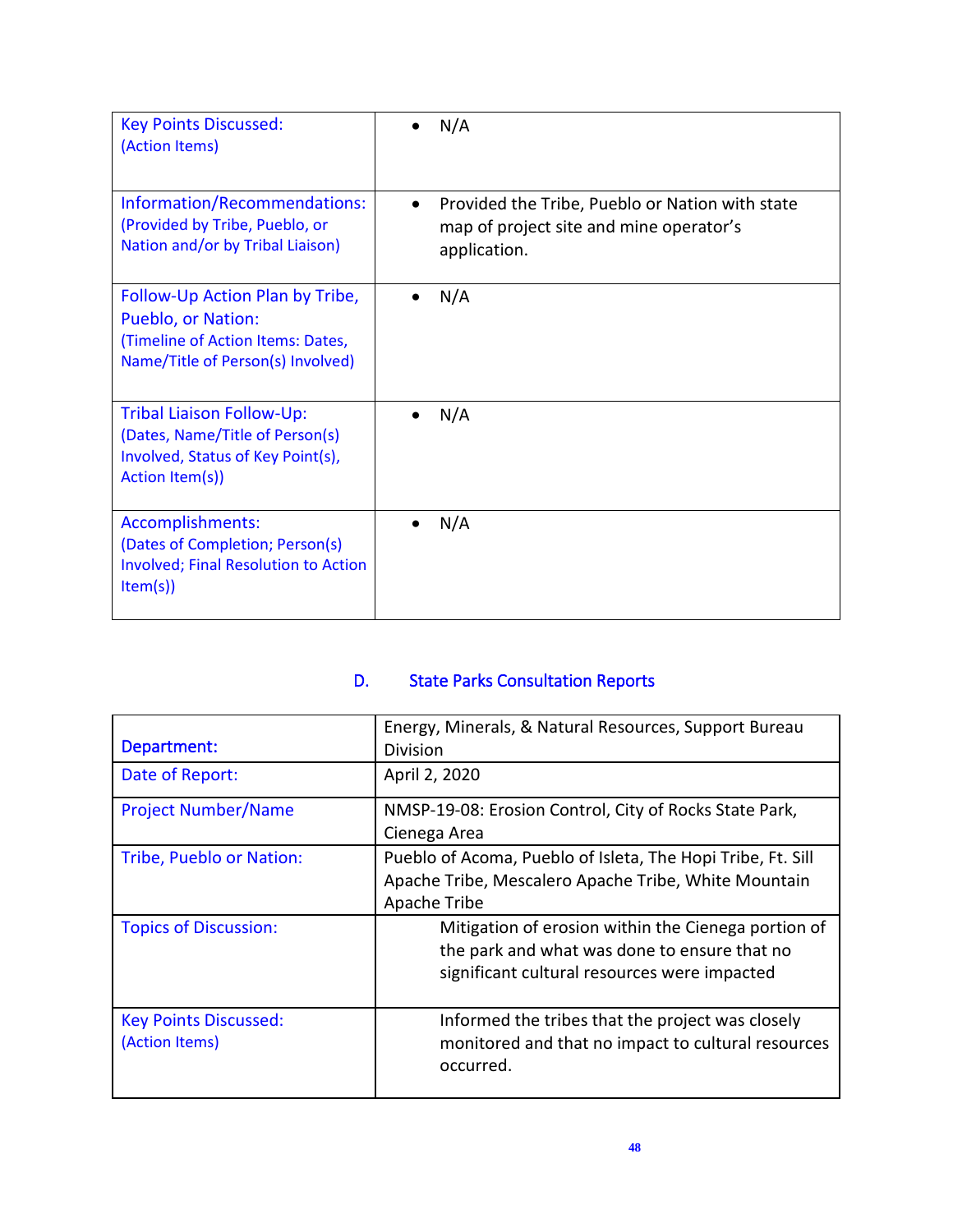| Information/Recommendations:<br>(Provided by Tribe, Pueblo, or<br>Nation and/or by Tribal Liaison)                              | There were no tribal replies.                                                  |
|---------------------------------------------------------------------------------------------------------------------------------|--------------------------------------------------------------------------------|
| Follow-Up Action Plan by Tribe,<br>Pueblo, or Nation:<br>(Timeline of Action Items: Dates,<br>Name/Title of Person(s) Involved) | No additional follow up needed.                                                |
| Tribal Liaison Follow-Up:<br>(Dates, Name/Title of Person(s)<br>Involved, Status of Key Point(s),<br>Action Item(s))            | No additional follow-up needed.                                                |
| Accomplishments:<br>(Dates of Completion; Person(s)<br><b>Involved; Final Resolution to Action</b><br>Item(s)                   | No additional follow up for the interested tribes.<br>The project is complete. |

| Department:                                                                                        | Energy, Minerals & Natural Resources, Support Bureau<br>Division                                                                                                                      |
|----------------------------------------------------------------------------------------------------|---------------------------------------------------------------------------------------------------------------------------------------------------------------------------------------|
| Date of Report:                                                                                    | October 23, 2019                                                                                                                                                                      |
| <b>Project Name/Number</b>                                                                         | NMSP-17-55 New Campground at Coyote Creek State Park                                                                                                                                  |
| Tribe, Pueblo or Nation:                                                                           | Pueblo of Tesuque, The Pueblo of Taos, The Hopi Tribe,<br>Comanche Nation of Oklahoma, Mescalero Apache Tribe,<br>Jicarilla Apache Nation, Kiowa Tribe of Oklahoma, Navajo<br>Nation. |
| <b>Topics of Discussion:</b>                                                                       | The proposal to construct new camping areas at<br>the park, results of the archaeological survey, site<br>types documented, and avoidance<br>recommendations.                         |
| <b>Key Points Discussed:</b><br>(Action Items)                                                     | Informed the tribes that due to the number of<br>significant sites, the entire proposed campground<br>was redesigned to avoid the sites.                                              |
| Information/Recommendations:<br>(Provided by Tribe, Pueblo, or<br>Nation and/or by Tribal Liaison) | The Comanche, Navajo, and Hopi responded with<br>letters. There were no tribal issues associated with<br>the proposed project.                                                        |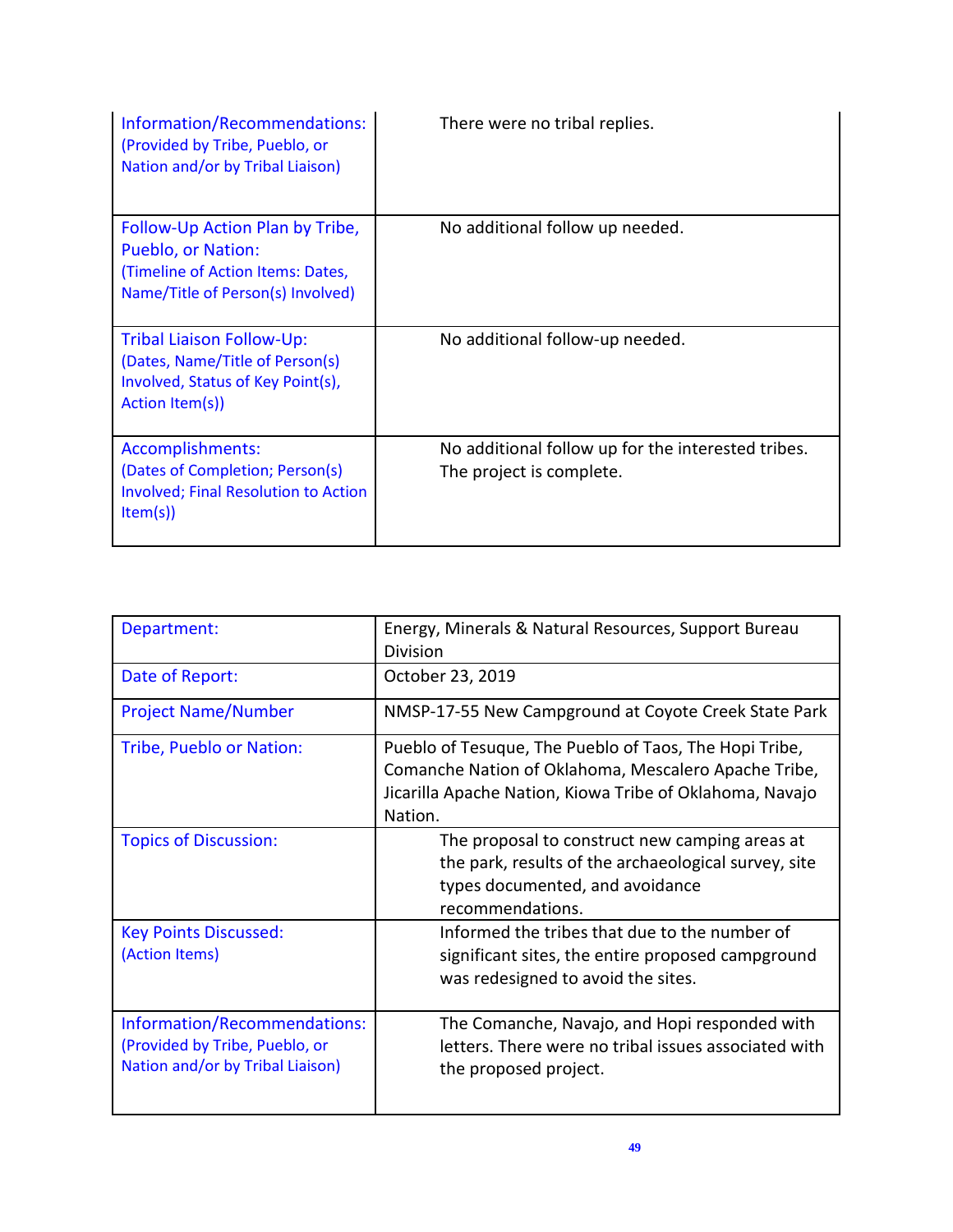| Follow-Up Action Plan by Tribe,<br><b>Pueblo, or Nation:</b><br>(Timeline of Action Items: Dates,<br>Name/Title of Person(s) Involved) | No additional follow up needed.                                                                |
|----------------------------------------------------------------------------------------------------------------------------------------|------------------------------------------------------------------------------------------------|
| <b>Tribal Liaison Follow-Up:</b><br>(Dates, Name/Title of Person(s)<br>Involved, Status of Key Point(s),<br>Action Item(s))            | No additional follow-up needed.                                                                |
| Accomplishments:<br>(Dates of Completion; Person(s)<br><b>Involved; Final Resolution to Action</b><br>Item(s)                          | No additional follow up for the interested tribes.<br>The project may move forward as planned. |

| Department:                                                                                                                     | Energy, Minerals & Natural Resources, Support Bureau<br><b>Division</b>                                                                                                                                                                                                                                                              |
|---------------------------------------------------------------------------------------------------------------------------------|--------------------------------------------------------------------------------------------------------------------------------------------------------------------------------------------------------------------------------------------------------------------------------------------------------------------------------------|
| Date of Report:                                                                                                                 | June 8, 2020                                                                                                                                                                                                                                                                                                                         |
| <b>Project Name/Number</b>                                                                                                      | NMSP-19-55 Tree Thinning at Hyde Memorial State Park                                                                                                                                                                                                                                                                                 |
| Tribe, Pueblo or Nation:                                                                                                        | Pueblo of Cochiti, Pueblo of Isleta, Pueblo of Kewa, Pueblo<br>of Nambe, Pueblo of Ohkay Owingeh, Pueblo of Pojoaque,<br>Pueblo of San Ildefonso, Pueblo of Sandia, Pueblo of Santa<br>Clara, Pueblo of Tesuque, The Hopi Tribe, Comanche<br>Nation of Oklahoma, Jicarilla Apache Nation, Kiowa Tribe<br>of Oklahoma, Navajo Nation. |
| <b>Topics of Discussion:</b>                                                                                                    | The proposal to thin trees at the park, results of<br>the archaeological survey, site types documented,<br>and avoidance recommendations.                                                                                                                                                                                            |
| <b>Key Points Discussed:</b><br>(Action Items)                                                                                  | Informed the tribes that significant sites will be<br>flagged for avoidance and that there will be no<br>impact.                                                                                                                                                                                                                     |
| Information/Recommendations:<br>(Provided by Tribe, Pueblo, or<br>Nation and/or by Tribal Liaison)                              | There were no tribal replies.                                                                                                                                                                                                                                                                                                        |
| Follow-Up Action Plan by Tribe,<br>Pueblo, or Nation:<br>(Timeline of Action Items: Dates,<br>Name/Title of Person(s) Involved) | No additional follow up needed.                                                                                                                                                                                                                                                                                                      |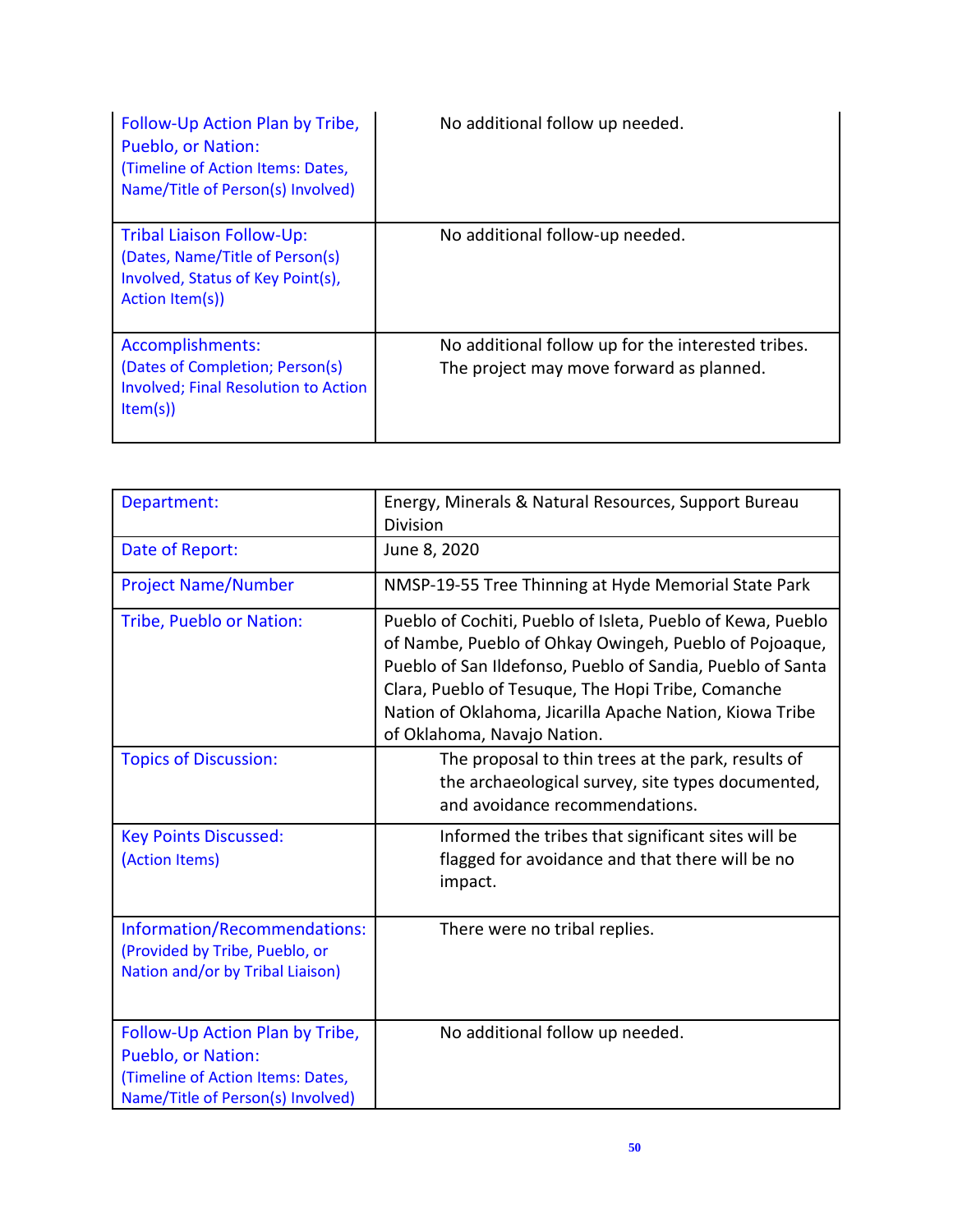| Tribal Liaison Follow-Up:<br>(Dates, Name/Title of Person(s)<br>Involved, Status of Key Point(s),<br>Action Item(s)) | No additional follow-up needed.                                                                |
|----------------------------------------------------------------------------------------------------------------------|------------------------------------------------------------------------------------------------|
| Accomplishments:<br>(Dates of Completion; Person(s)<br><b>Involved</b> ; Final Resolution to Action<br>Item(s)       | No additional follow up for the interested tribes.<br>The project may move forward as planned. |

| Department:                                                                                                                            | Energy, Minerals & Natural Resources, Support Bureau<br>Division                                                                                                                      |
|----------------------------------------------------------------------------------------------------------------------------------------|---------------------------------------------------------------------------------------------------------------------------------------------------------------------------------------|
| Date of Report:                                                                                                                        | June 8, 2020                                                                                                                                                                          |
| <b>Project Name/Number</b>                                                                                                             | NMSP-19-59 Tree Thinning at Coyote Creek State Park                                                                                                                                   |
| Tribe, Pueblo or Nation:                                                                                                               | Pueblo of Tesuque, The Pueblo of Taos, The Hopi Tribe,<br>Comanche Nation of Oklahoma, Mescalero Apache Tribe,<br>Jicarilla Apache Nation, Kiowa Tribe of Oklahoma, Navajo<br>Nation. |
| <b>Topics of Discussion:</b>                                                                                                           | The proposal to thin trees at the park,<br>recommendations of no new survey, known site<br>types and avoidance recommendations.                                                       |
| <b>Key Points Discussed:</b><br>(Action Items)                                                                                         | Informed the tribes that significant sites will be<br>flagged for avoidance and that there will be no<br>impact.                                                                      |
| Information/Recommendations:<br>(Provided by Tribe, Pueblo, or<br>Nation and/or by Tribal Liaison)                                     | There have been no tribal replies. Thirty-day<br>review period ends July 21, 2020                                                                                                     |
| Follow-Up Action Plan by Tribe,<br><b>Pueblo, or Nation:</b><br>(Timeline of Action Items: Dates,<br>Name/Title of Person(s) Involved) | Plans will be developed if tribes reply with<br>concerns.                                                                                                                             |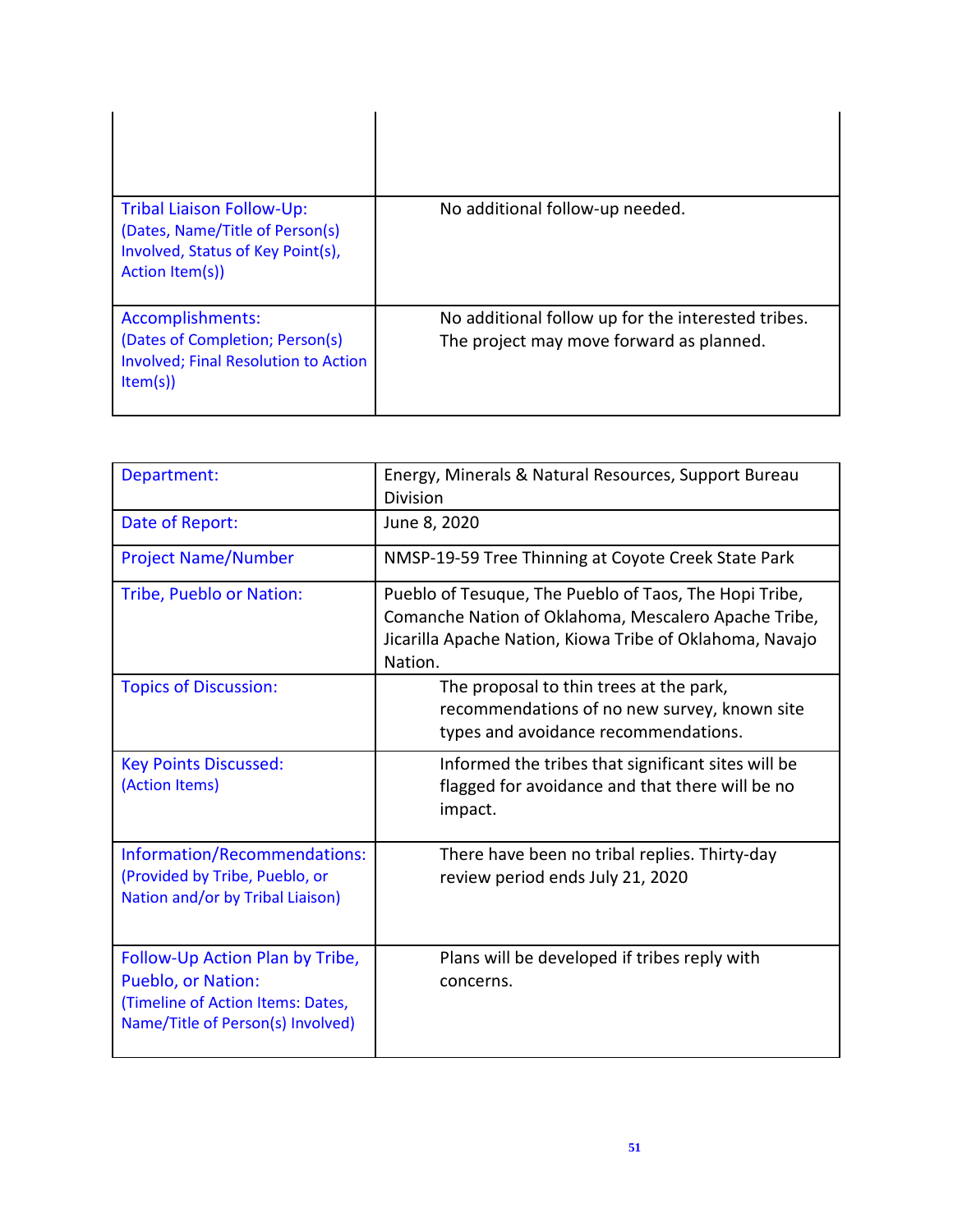| Tribal Liaison Follow-Up:<br>(Dates, Name/Title of Person(s)<br>Involved, Status of Key Point(s),<br>Action Item(s)) | Should tribes raise concerns the Tribal Liaison may<br>be required to follow up. |
|----------------------------------------------------------------------------------------------------------------------|----------------------------------------------------------------------------------|
| Accomplishments:<br>(Dates of Completion; Person(s)<br><b>Involved; Final Resolution to Action</b><br>Item(s)        | Project may not move forward as planned until the<br>30-day review period ends.  |

| Department:                                                                                                                     | Energy, Minerals & Natural Resources, Support Bureau<br><b>Division</b>                                                                                                                                                                                                                                                              |
|---------------------------------------------------------------------------------------------------------------------------------|--------------------------------------------------------------------------------------------------------------------------------------------------------------------------------------------------------------------------------------------------------------------------------------------------------------------------------------|
| Date of Report:                                                                                                                 | February 2, 2020                                                                                                                                                                                                                                                                                                                     |
| <b>Project Name/Number</b>                                                                                                      | NMSP-020-004 Proposed Solar Array at Hyde Memorial<br><b>State Park</b>                                                                                                                                                                                                                                                              |
| Tribe, Pueblo or Nation:                                                                                                        | Pueblo of Cochiti, Pueblo of Isleta, Pueblo of Kewa, Pueblo<br>of Nambe, Pueblo of Ohkay Owingeh, Pueblo of Pojoaque,<br>Pueblo of San Ildefonso, Pueblo of Sandia, Pueblo of Santa<br>Clara, Pueblo of Tesuque, The Hopi Tribe, Comanche<br>Nation of Oklahoma, Jicarilla Apache Nation, Kiowa Tribe<br>of Oklahoma, Navajo Nation. |
| <b>Topics of Discussion:</b>                                                                                                    | The proposal to install a solar array at the park, no<br>need for new survey, known site types, and the<br>fact that no significant cultural resources are<br>located within the project area.                                                                                                                                       |
| <b>Key Points Discussed:</b><br>(Action Items)                                                                                  | Informed the tribes that no significant sites will be<br>impacted.                                                                                                                                                                                                                                                                   |
| Information/Recommendations:<br>(Provided by Tribe, Pueblo, or<br>Nation and/or by Tribal Liaison)                              | Received a letter of concurrence from the<br>Comanche Tribe.                                                                                                                                                                                                                                                                         |
| Follow-Up Action Plan by Tribe,<br>Pueblo, or Nation: (Timeline of<br>Action Items: Dates, Name/Title of<br>Person(s) Involved) | No additional follow up needed.                                                                                                                                                                                                                                                                                                      |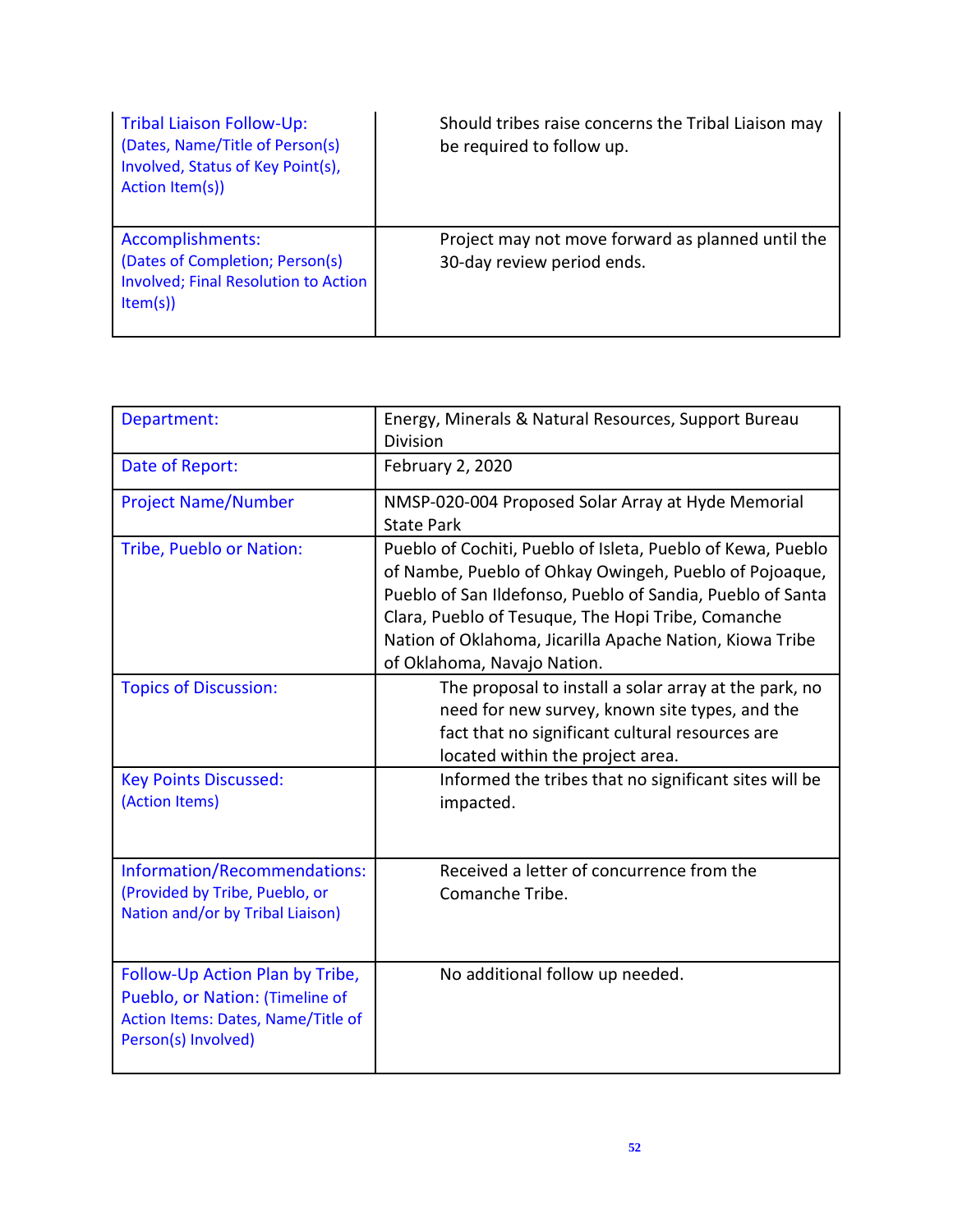| Tribal Liaison Follow-Up:<br>(Dates, Name/Title of Person(s)<br>Involved, Status of Key Point(s),<br>Action Item(s)) | No additional follow-up needed.                                                                |
|----------------------------------------------------------------------------------------------------------------------|------------------------------------------------------------------------------------------------|
| Accomplishments:<br>(Dates of Completion; Person(s)<br><b>Involved</b> ; Final Resolution to Action<br>Item(s)       | No additional follow up for the interested tribes.<br>The project may move forward as planned. |

| Department:                                                                                                                     | Energy, Minerals, & Natural Resources, Support Bureau<br><b>Division</b>                                                                                                                  |
|---------------------------------------------------------------------------------------------------------------------------------|-------------------------------------------------------------------------------------------------------------------------------------------------------------------------------------------|
| Date of Report:                                                                                                                 | Ongoing                                                                                                                                                                                   |
| <b>Project Name/Number</b>                                                                                                      | NMSP-19-13 Archaeological Survey and Ethnographic<br>Study at Pecos Canyon State Park                                                                                                     |
| Tribe, Pueblo or Nation:                                                                                                        | Department of Game and Fish is lead liaison. EMNRD<br>serves in an advisory capacity and works with the Pueblo<br>of Jemez, The Pueblo of San Felipe, and the Jicarilla<br>Apache Nation. |
| <b>Topics of Discussion:</b>                                                                                                    | Significant archaeological resources in the park,<br>significance and meaning of a traditional cultural<br>property to the Pueblo of Jemez, how Parks will<br>manage the area.            |
| <b>Key Points Discussed:</b><br>(Action Items)                                                                                  | NMDG&F is lead.                                                                                                                                                                           |
| Information/Recommendations:<br>(Provided by Tribe, Pueblo, or<br>Nation and/or by Tribal Liaison)                              | Continuous efforts going forward with the<br>interested tribes.                                                                                                                           |
| Follow-Up Action Plan by Tribe,<br>Pueblo, or Nation:<br>(Timeline of Action Items: Dates,<br>Name/Title of Person(s) Involved) | In development.                                                                                                                                                                           |
| <b>Tribal Liaison Follow-Up:</b><br>(Dates, Name/Title of Person(s)<br>Involved, Status of Key Point(s),<br>Action Item(s))     | Continuous work with NMDG&F and tribes as<br>appropriate.                                                                                                                                 |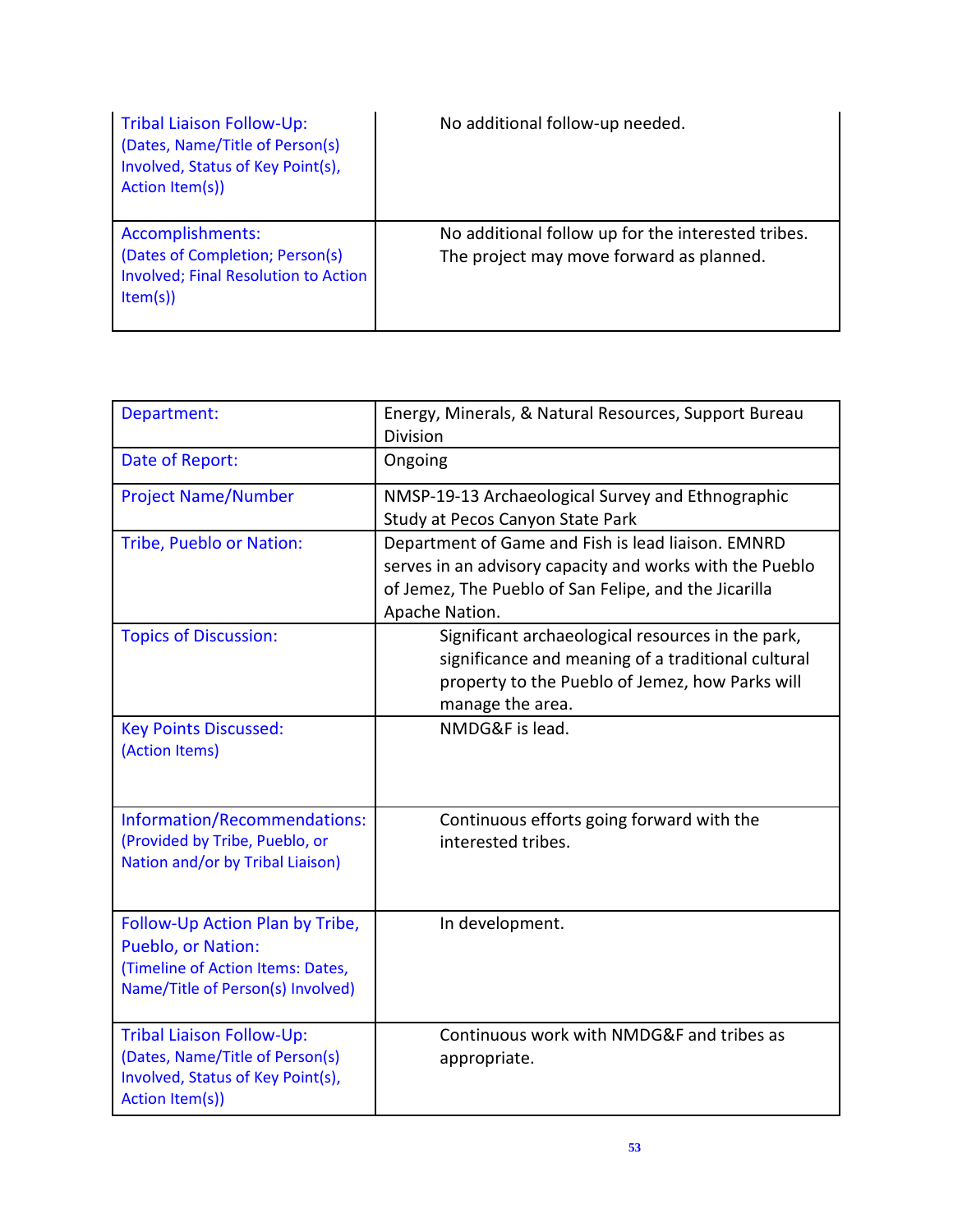| Accomplishments:<br>(Dates of Completion; Person(s)<br>Involved; Final Resolution to Action<br>Item(s) | Survey and ethnography are complete, and the<br>park is in development. |
|--------------------------------------------------------------------------------------------------------|-------------------------------------------------------------------------|

| Department:                                                                                                                     | Energy, Minerals, & Natural Resources, Support Bureau<br><b>Division</b>                                                                                                      |
|---------------------------------------------------------------------------------------------------------------------------------|-------------------------------------------------------------------------------------------------------------------------------------------------------------------------------|
| Date of Report:                                                                                                                 | December 23, 2019                                                                                                                                                             |
| <b>Project Name/Number</b>                                                                                                      | NMSP-19-60 Proposed Tree Replacement at Rio Grande<br>Nature Center State Park                                                                                                |
| Tribe, Pueblo or Nation:                                                                                                        | The Hopi Tribe, Pueblo of Isleta, Pueblo of Laguna, Pueblo<br>of Ohkay Owingeh, Pueblo of Sandia, Pueblo of Ysleta Del<br>Sur, Navajo Nation, White Mountain Apache Tribe.    |
| <b>Topics of Discussion:</b>                                                                                                    | The need to hand plant trees due to impacts from<br>river channelization, previous surveys in the park,<br>the unlikelihood of encountering significant<br>cultural deposits. |
| <b>Key Points Discussed:</b><br>(Action Items)                                                                                  | Informed tribes that no significant cultural deposits<br>were likely to be encountered in the planting<br>areas.                                                              |
| Information/Recommendations:<br>(Provided by Tribe, Pueblo, or<br>Nation and/or by Tribal Liaison)                              | The White Mountain Apache Tribe and Ysleta Del<br>Sur replied with letters of concurrence.                                                                                    |
| Follow-Up Action Plan by Tribe,<br>Pueblo, or Nation:<br>(Timeline of Action Items: Dates,<br>Name/Title of Person(s) Involved) | No additional follow up needed.                                                                                                                                               |
| <b>Tribal Liaison Follow-Up:</b><br>(Dates, Name/Title of Person(s)<br>Involved, Status of Key Point(s),<br>Action Item(s))     | No additional follow up needed.                                                                                                                                               |